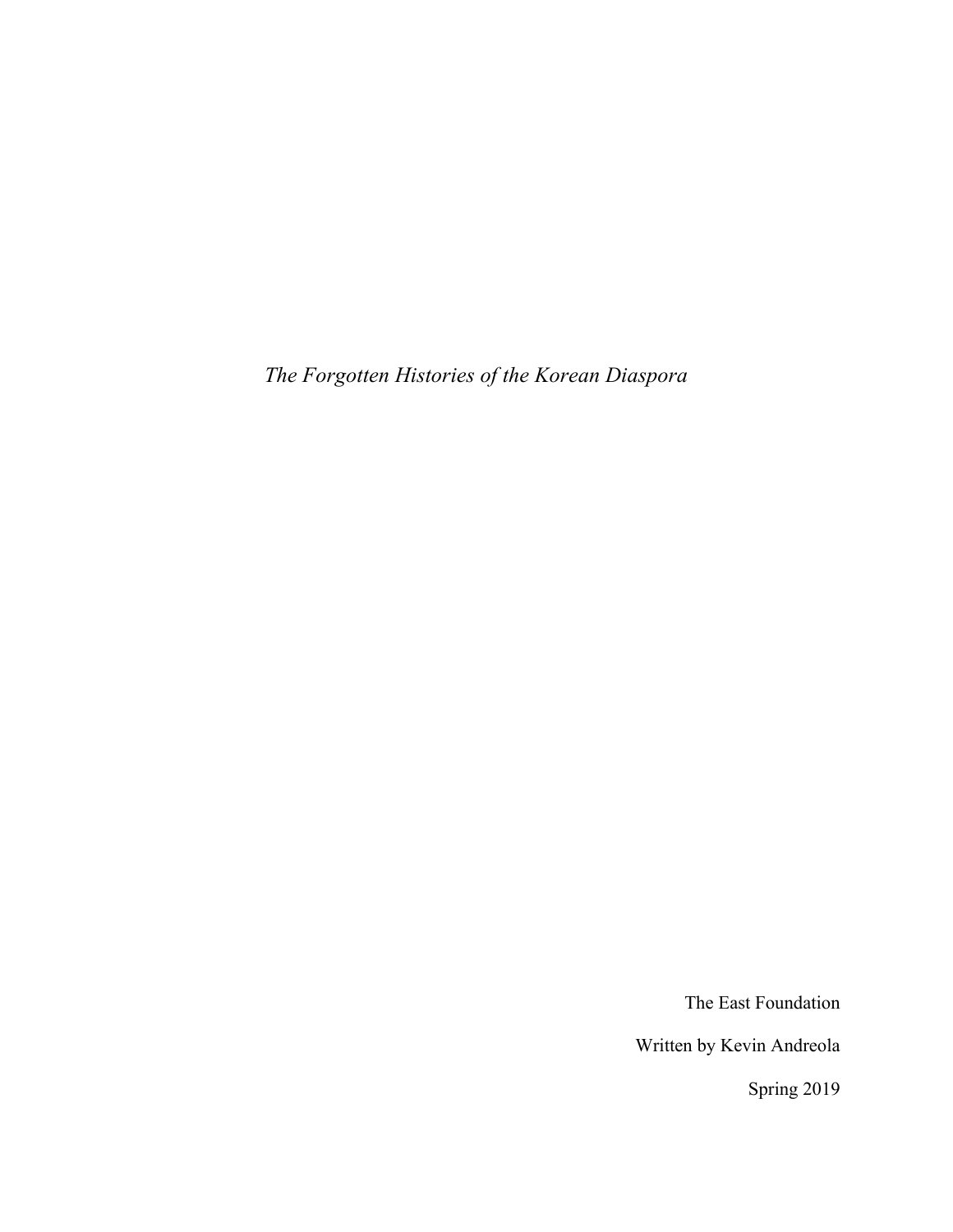#### **ABSTRACT** :

The Korean diaspora has often be studied in relation to its country's economic resurgence after a politically turbulent and traumatic century, but what mechanisms allowed for the initial movement of Korean peoples away from the Korean peninsula? And how did the way in which the Korean migrants moved to a county, as well as the historical processes affecting the mainland, affect the way in which Korean identity is forged? The East Foundation attempts to delineate the history of the Korean diaspora by focusing on four distinct, initial "waves" of migration, each characterized by an overarching economic and political condition that prompted both the incidental movement away from the Korea peninsula and formed the basis for a continually shifting understanding of Korean identity. Although the differing nations in which they traveled to diversely affected their lifestyles, the voluntary or forced migration patterns established a unique Korean psyche for adaptation, relocation, and persistence.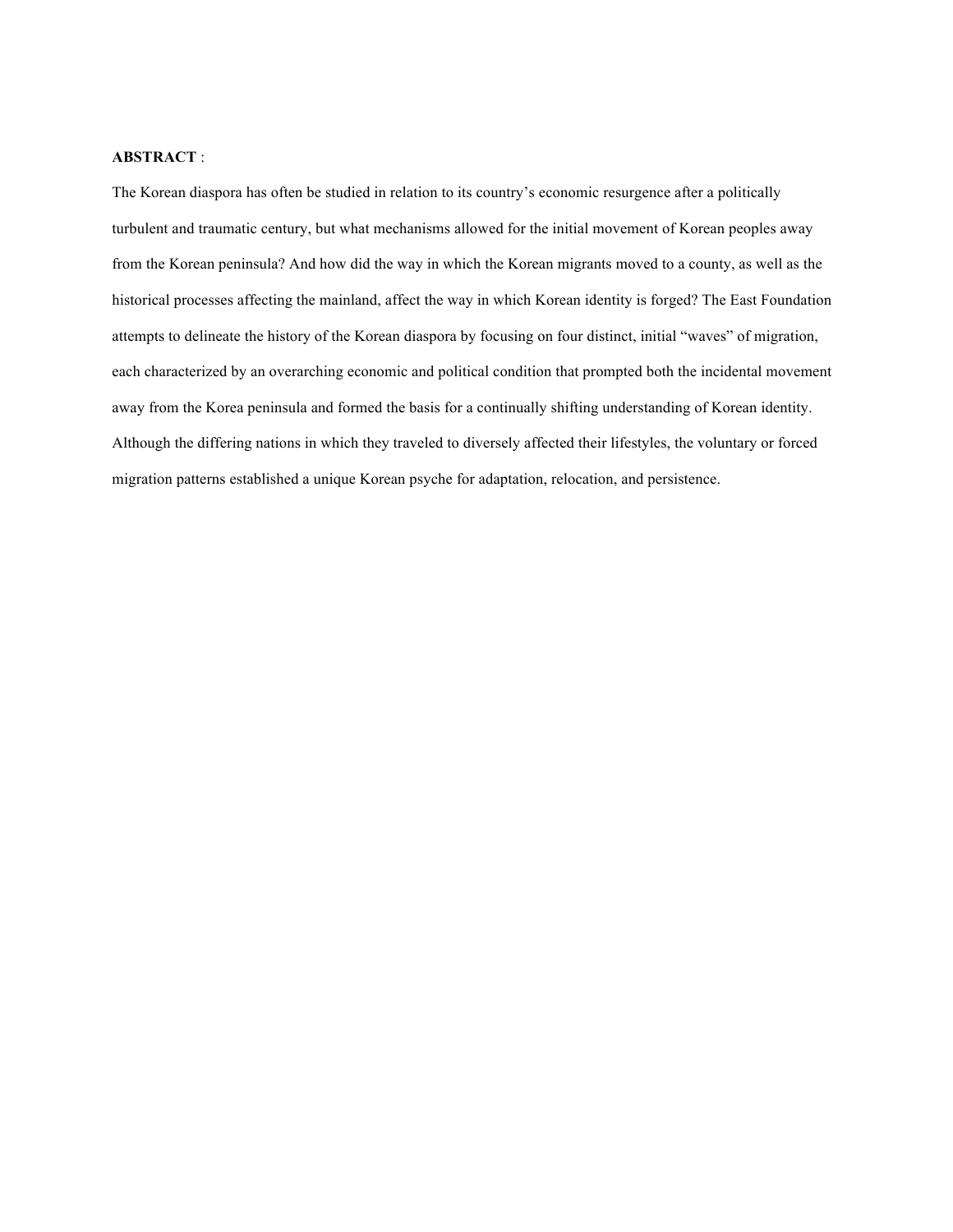# *Introduction: De-centering Korean Migration and Remembering the Forgotten Histories of the Korean Diaspora*

In a small museum in Tashkent, Uzbekistan, a Soviet-style portrait of a man hangs in the center of the room above a neatly furnished desk. Below the painting is an inscription with Cyrillic text, flanked on each side by a vertical column of words written in Korean. It reads "I have found a new home in this land"<sup>1</sup>, and the site serves as a memento to the Korean collective and its leader, Kim Pen Xva, who developed a sustaining Korean community in this part of Central Asia. This is a description of a photograph by Korean-Argentine artist and photographer Michael Vince Kim, who has through his art aimed to address the complex search for Korean identity in the oftentimes forgotten or far-away communities of the Korean diaspora. Like his photography, a museum in Merida, Mexico also reminds onlookers of another community, one that many generations ago lived through the hardships of the henequen plantations and that has found a new home far away from the Korean peninsula. One painting at the site shows a group of Korean men with their traditional hairstyle with tanned skins, toiling away in the hot Yucatan sun<sup>2</sup>. The artifacts of these two locations, as well as the work by Kim, point to a certain determination and adaptation of its migrant communities; more importantly, they allude to a dynamic and multilingual experience, where displacement is processed through a series of foreign interactions and assimilations. These images together undermine a straightforward notion of Korean homogeneity, and instead illustrate the possible diversity and complexity of the Korean diaspora. But how did these people arrive in these places, and what could have possibly motivated them to

 $\frac{1}{1}$ Kim, Michael Vince, "Artist's Statement" <sup>2</sup> *Yo Soy Coreana*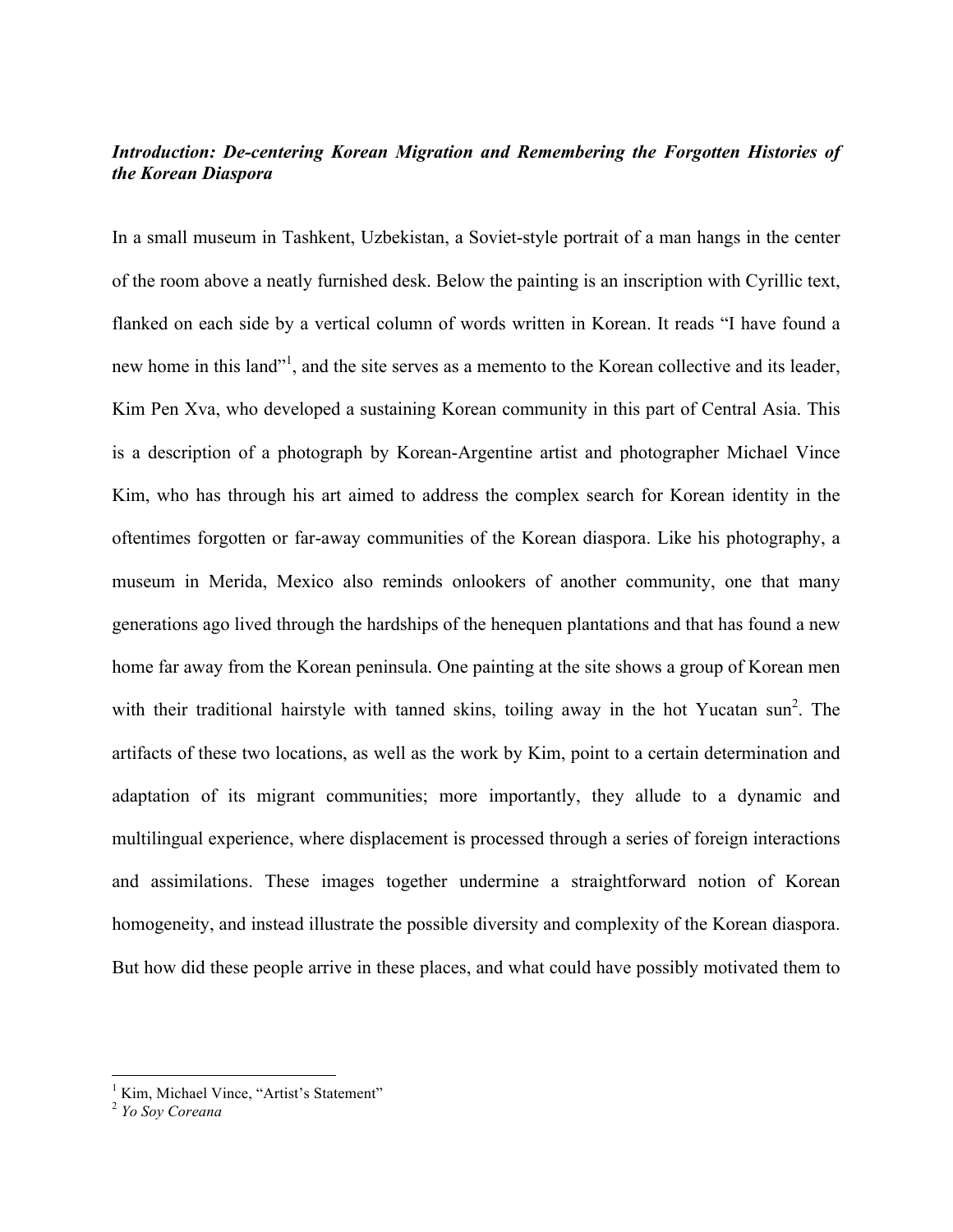leave their homeland? What distinguishes the Korean diaspora from other diasporas scattered throughout the world?

Diasporic studies have been an ever-burgeoning field of study in the past century, one that has been marked by its continual metamorphoses as the personal accounts of immigrants have become more well-known and researched. As such, it is at times difficult to arrive at a single definition for the term, especially when it has come to explain a myriad of distinct social processes and movements across the world and throughout history. But there are a few factors that seem to describe and apply to the term regardless of place or people, and it often has to do with the way in which migrants travel to another nation and the way in which they seek to interact with their homeland. As scholar Kenneth Omeje explains in his analysis of African overseas communities, *diaspora* frequently refers to a group of individuals who have been "forced or compelled to move from their traditional homeland to a new Settlement, without completely losing all the elements of their original identity"; as time passes, notions of their identity also transform<sup>3</sup>. They not only form bonds with each other, but also maintain their ethnic or national heritage through shared religion, language, and customs. Subsequent generations, depending on their interaction with the dominant culture in which they live in, may reject or accept certain traditions through a complex process of assimilation and later experience a personal and collective change in identity.

In his study of diaspora and transnationalism, sociologist Thomas Faist offers a similar introductory definition of *diaspora*, but also suggests that an important facet of the term is how it "links cross-border experiences of homeland with destination" and speaks of the return to an

<sup>&</sup>lt;sup>3</sup>  $3$  Omeje 94-95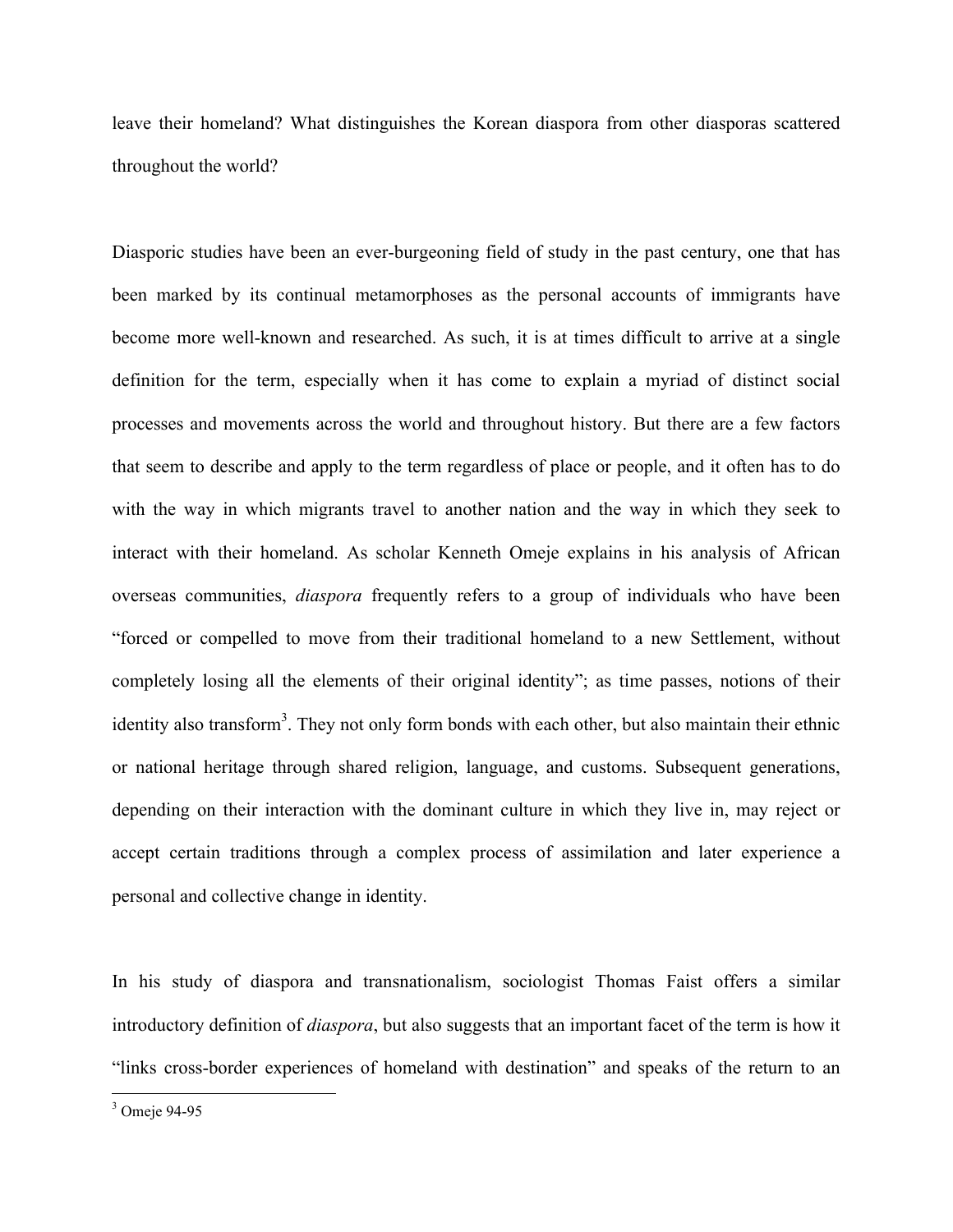"imagined homeland"<sup>4</sup>. The diasporic process is not merely defined by the movement from an origin to destination; instead, it can include a series of "onward migration", where communities are continually formed across a series of places, throughout time. Individuals frequently move from one place to another, whether voluntarily or by coercion, and accumulate these disparate experiences. The diasporic narrative, in this case, is one that develops across several, even different historical moments, and is just as dynamic as the identities of its immigrants.

But what is this imagined homeland? In his work *Global Diasporas,* social scientist Robin Cohen defines it as a key aspect to any diasporic community; it is "an idealization of the real or imagined ancestral home and a collective commitment to its maintenance, restoration, safety and prosperity, even to its creation<sup>55</sup>. It is not centered on a specific place per se, but in a general understanding or remembering of a way of life; an example could be Zion for the Jewish diaspora or West Africa for black descendants in the New World. This notion ties in with Cohen's subsequent criteria for *diaspora,* which includes the idea of a "return movement to the homeland", and "a strong ethnic group consciousness based on a sense of distinctiveness", one that is intimately coupled with a shared, ultimate "belief in a common fate"<sup>6</sup>.

For Koreans, this "common fate" has frequently emerged through turbulent political and historical conflicts with nearby and external nations, especially in the twentieth century, as a result of Japanese imperialism and the destructive Korean War, and later with an ever-increasing United States political and military influence. In his work on diasporic Korean art, Hijoo Son suggests that there is an underlying "master narrative" of Korean history that, for better or for

 $\frac{1}{4}$ 

<sup>&</sup>lt;sup>4</sup> Faist 12<br><sup>5</sup> Cohen 17

<sup>6</sup> Ibid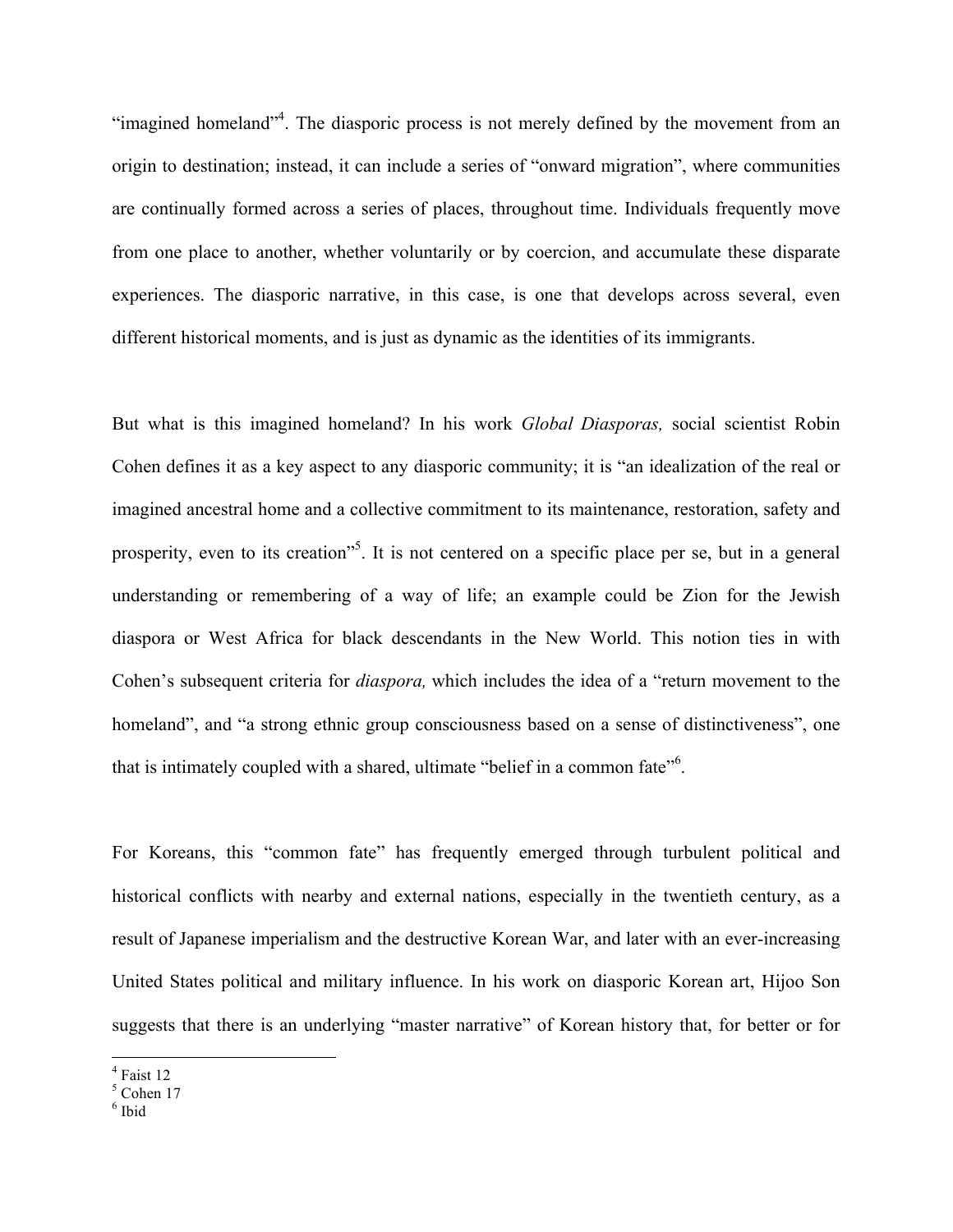worse, imposes itself upon the lives of all Koreans, one that emphasizes a "history of suffering" and a "strong belief in the homogeneity of the Korean people"<sup>7</sup>. The difficult lifestyles and personal accounts of overseas Koreans is often understood solely within "the broader context of national suffering of modern Korea"; as a result, its diasporic communities are naturally deemed to be supportive of efforts to "rebuild and develop" a stronger Korean state<sup>8</sup>. While this may be true, especially of initial immigrants to countries like the United States, where the shared suffering served as a call to solidify a sense of community, it is far too limited to study the different overseas communities from only this vantage point. Such an understanding limits the scope of what it means to be Korean, insofar that it does not address the transformative and dynamic influences that consistently shape and alter notions of identity. These narratives also tend to obscure and prohibit those migrant stories that seem to exist away from, at least superficially, the possibility of return migration, and that have little to do with current Korean politics and economic development. How are we to understand, for example, the generations of Cuban Koreans who have lived separated from their homeland for almost a century, or of the Koreans who have grown up in Germany and Europe after their parents had decided to settle and establish new homes? Are those stories destined to be lost to time if they do not fall under the notion of a collective suffering?

That is not to say that we must overlook the role of the historical processes that have brought some Koreans to their eventual communities in the first place; such factors are always important and necessary in trying to understand the causes of their migration and how they relate to their native heritage. But they do not affect all the communities the same way and its impressions are

<sup>-&</sup>lt;br>7  $<sup>7</sup>$  Son 156</sup>

<sup>8</sup> Son 158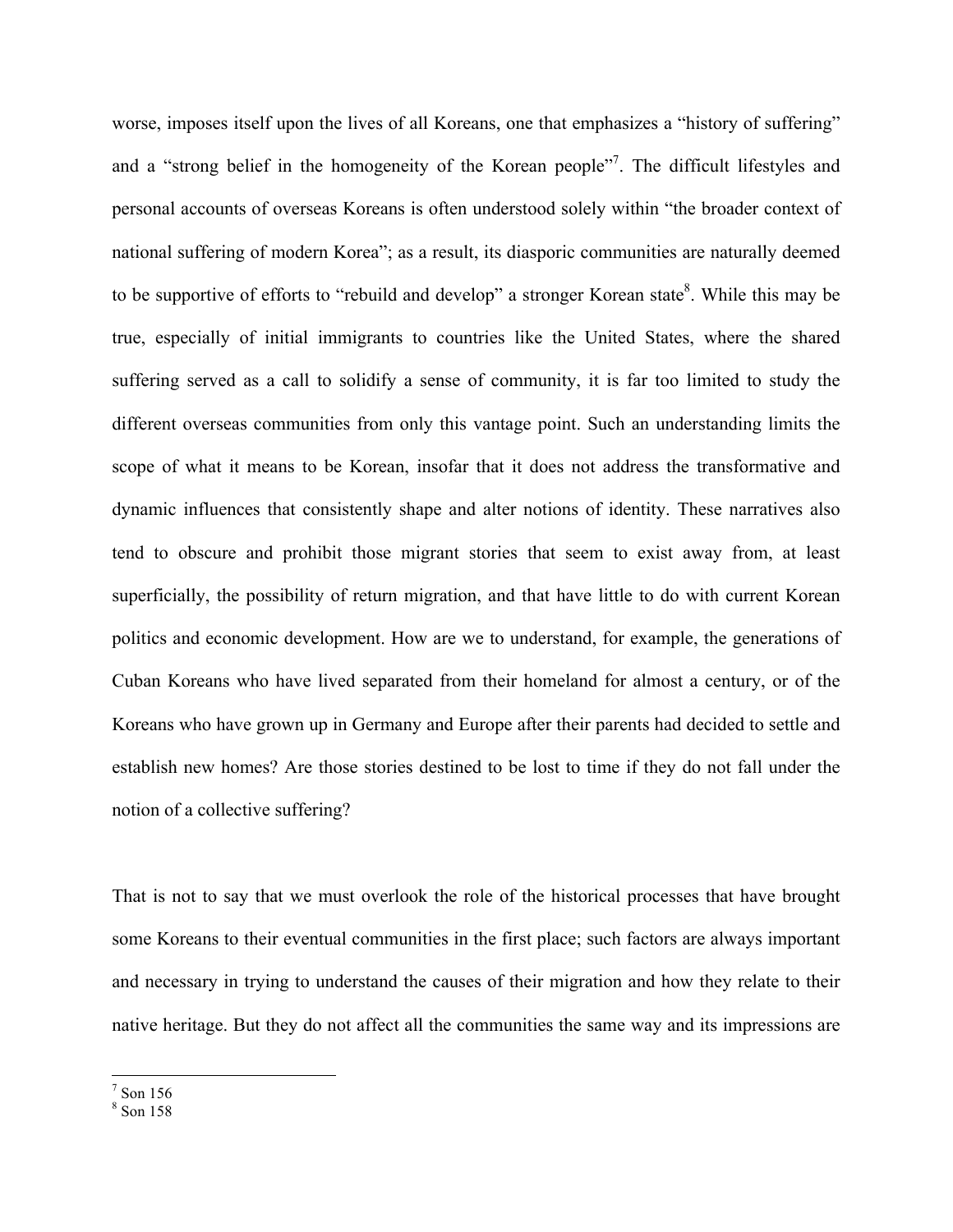susceptible to change; the effects of such events differ from country to country, as well as from generation to generation. As scholar Gali Weiss suggests, diasporic identity is more complex than merely where one is from and where they now live: "diasporic consciousness involves a sense of difference and multiplicity of belonging, a sense of 'otherness', and hence of displacement"<sup>9</sup>. Korean migrants experience the suffering of their homeland, but also do not, and instead face struggles that challenge different aspects of who they are. As such, in studying the Korean diaspora, it is important to not only learn why and how certain peoples migrated, but to also discover how they interacted and reintegrated themselves in wholly new environments. The story of Korean migration is consequently one made up of innumerable yet invaluable individual stories that, taken together, amount to a powerful collective understanding of a given moment in history, but that also have value for the distinct ways in which they process these overarching "master" narratives. To quote Hijoo Son again, in interview with professor Y. David Chung, "the circumstances of their movement shape their ideas about Korean identity" and "decenter the concept of Korean diaspora<sup>"10</sup>. In order to address the creation of these Korean communities in regions like Central Asia and the Americas, it is important to accept the various Korean identities possible that exist and cross ethnic and national boundaries.

In this paper, I argue that the way in which the disparate Korean groups migrated and subsequently settled in their new countries not only affected their assimilation into these cultures, but also influenced how they remembered and reimagined their Korean heritage and language. In turn, such narratives would affect how these Koreans would later return or maintain their connection to the Korean homeland. These divergent individual and collective experiences

<sup>-&</sup>lt;br>9  $9$  Weiss 60

<sup>&</sup>lt;sup>10</sup> Sun & Chung, "In Conversation"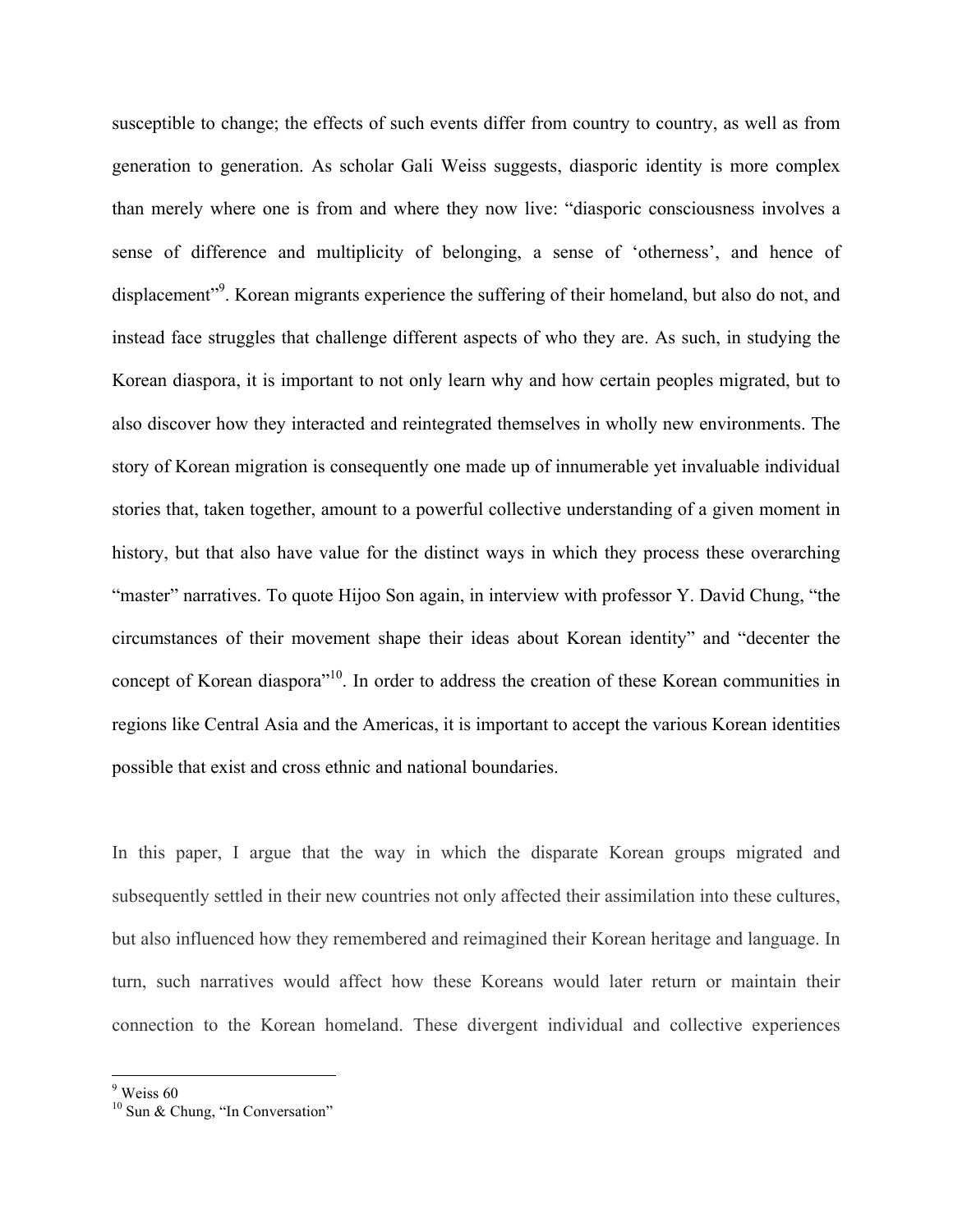complicate the notion of a "fixed" Korean identity, while concurrently examining the parallels between the Korean diasporas living across the world. In this way, rather than emphasizing the "where" and "when" of these groups, a greater emphasis is placed upon the lasting influences of initial movement abroad, and how it creates unique worldviews that exist between languages, cultures, and time.

As such, I delineate the history of the Korean diaspora by four distinct and initial "waves" of migration, each characterized by an overarching economic and political condition that prompted both the incidental movement away from the Korea peninsula and formed the basis for a continually metamorphosing understanding of Korean identity. Although the differing nations in which they traveled to diversely affected their lifestyles, the voluntary or forced migration patterns established a unique Korean psyche for adaptation, relocation, and persistence.

In the first section, I offer an account of the first communities of the Korean diaspora of the modern era, from the 1850s to 1910s, within the context of a quickly changing and weakening Korean state. I explain that the sudden movement to nearby countries like Far East Russia and China, as well as to further nations abroad like Hawaii and Mexico, stems from a disjointed and precarious state at home, where Japan and other foreign nations began to exert their political influence over the peninsula. Economic and cultural hardships thus encouraged Koreans to look outwards for opportunities; as a result, many Koreans traveled abroad as a potential labor workforce. In the second chapter, I discuss the forced migration of Koreans to Japan and Sakhalin Island, as well as the relocation of the "Koryo-saram" in Russia to far-off regions in Central Asia. This generation of Korean migrants had to adapt to the loss of their native country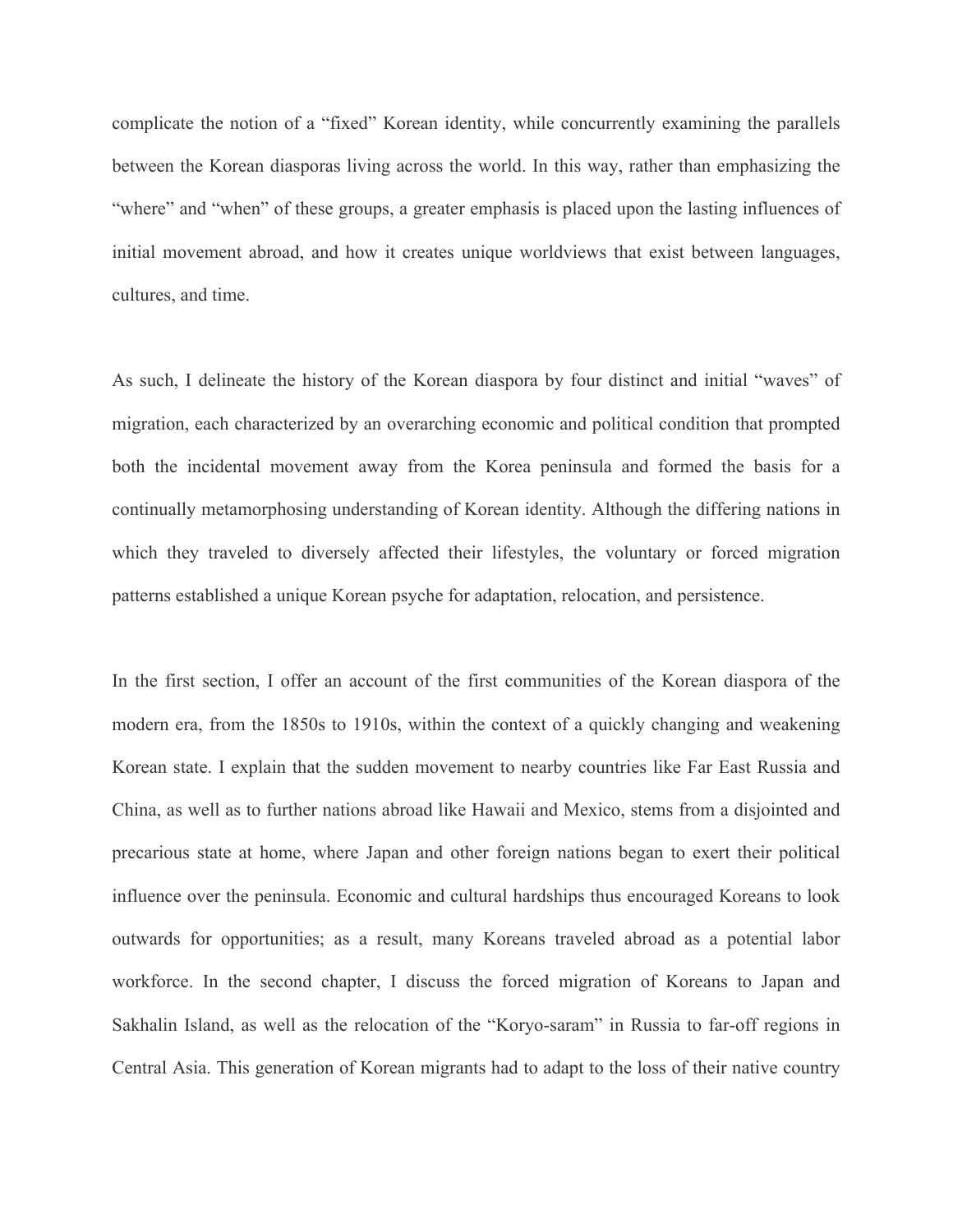and reconcile their national and collective identity against the subjugation at the hands of Japanese and Soviet policies throughout the early twentieth century and the Second World War.

In the third chapter, I examine the voluntary and government-endorsed movement to Europe and South America, in nations like Germany, Argentina, and Brazil. This wave of immigration occurred after the creation of a North and South Korean state following the Korean War; consequently, many of these immigrants carried with them legacies and personal histories of their divided home. Finally, in the last chapter, I look at the role of diasporic communities in the development of the Korean state and economy in recent decades. These communities are emblematic of a greater trend of twenty-first century globalization, insofar that they are not solely narratives of assimilation; instead, these communities encourage constant movement and travel between their country of origin and subsequent destinations. These circumstances allowed for the Korean diaspora to be fiscally and culturally important and recognized overtime. I also discuss how several government policies, coupled with the economic developments, paved the way for mass return migration to Korea, as members of diasporic communities returned to their homeland and faced experiences that further challenged notions of identity and belonging within Korean society.

This paper then can be read as a supplemental history of the Korean diaspora, insofar that I focus on the smaller communities that exist alongside the more established and numbered Korean communities in countries like China and the United States. The different ways of traveling induced different ways of remembering Korea, and such circumstances laid the foundations for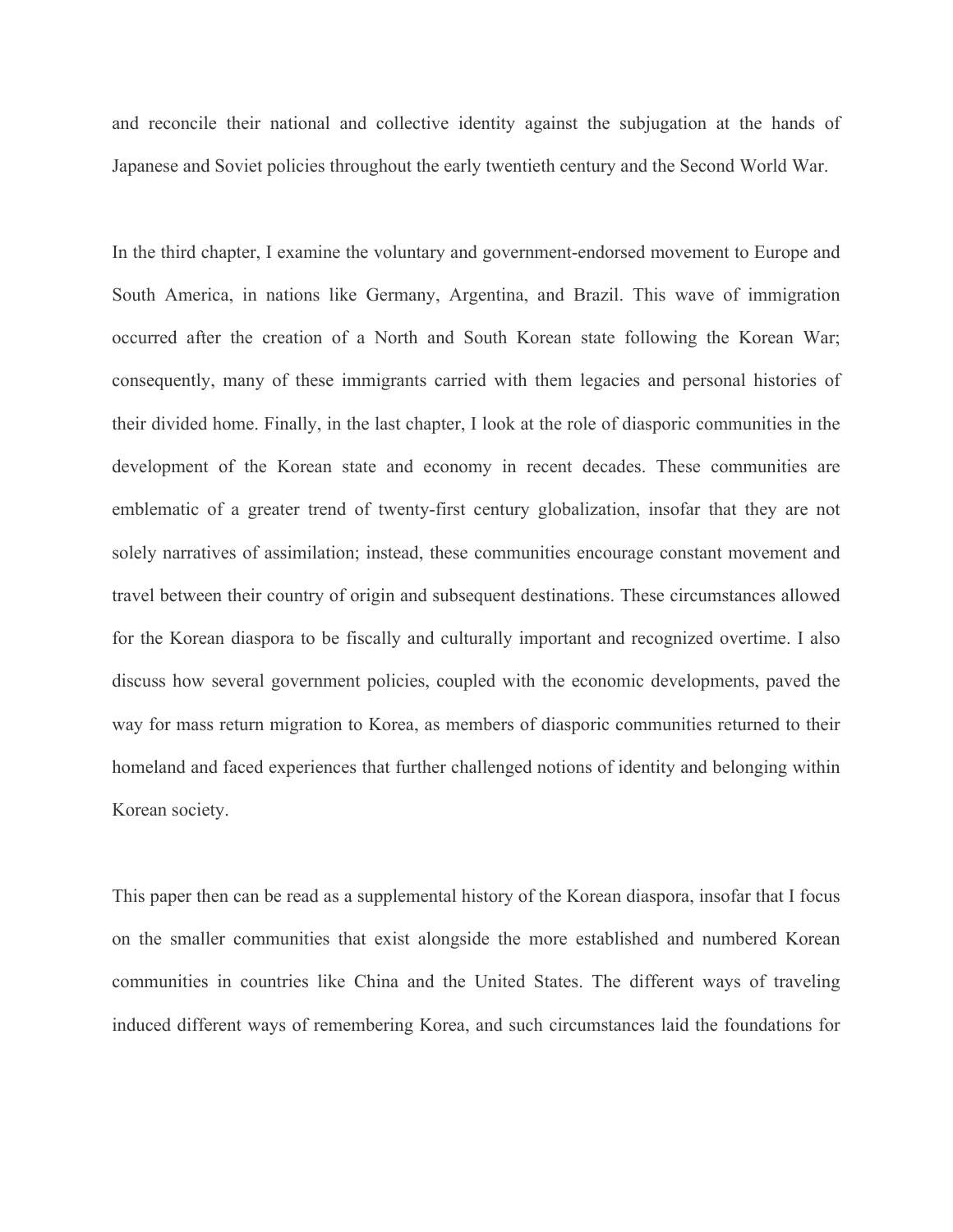how such a remembering effectively coincides with the idea of a transnational "Koreaness", and for a comprehensive appreciation of the diversity of the Korean diaspora today.

# *Pushed Abroad***, the 1850s-1910s: Weak national economic conditions and labor opportunities in Far East Russia, Hawaii, and Mexico.**

In the early modern era, the movement of Koreans was initially limited, as it was "strictly controlled and discouraged" until the mid-nineteenth century<sup>11</sup>. Like Japan before the Meiji Restoration, Korea exercised a stable, isolationist policy that not so much prohibited travel abroad but rather questioned the need for it altogether. As the century progressed, however, this stance was increasingly undermined, as interested European countries and imperial Japan began to pressure the Korean government to open its borders and revoke its "hermetic" attitude, ultimately culminating in the infamous Japan-Korea Treaty of Amity in 1876. Such pressure, however, further heightened already existing domestic problems like famine and the rise of peasant uprisings. In the northeastern provinces, for instance, poor harvests during the late 1850s and 1860s brought ruin to farmers in the region—particularly the harvest of  $1869^{12}$ —thereby leaving Koreans there with little option than to move north towards Manchuria, China, and even the Russian Far East. At the same time, a weak Korean government offered little hope of social mobility or opportunity, and many Koreans suffered from these impoverishing conditions. Many traveled from rural areas to urban centers in the hopes of improving their lives, but they were still plagued by limited economic policies and social corruption<sup>13</sup>. But the poverty did not emerge in a vacuum; as author Tai-Hwan Kwon suggests, in addition to some of the aforementioned causes,

<sup>&</sup>lt;sup>11</sup> Brubacker and Kim 27

 $12$  Um  $124$ 

 $13$  Patterson 104, 118 (As cited by Park)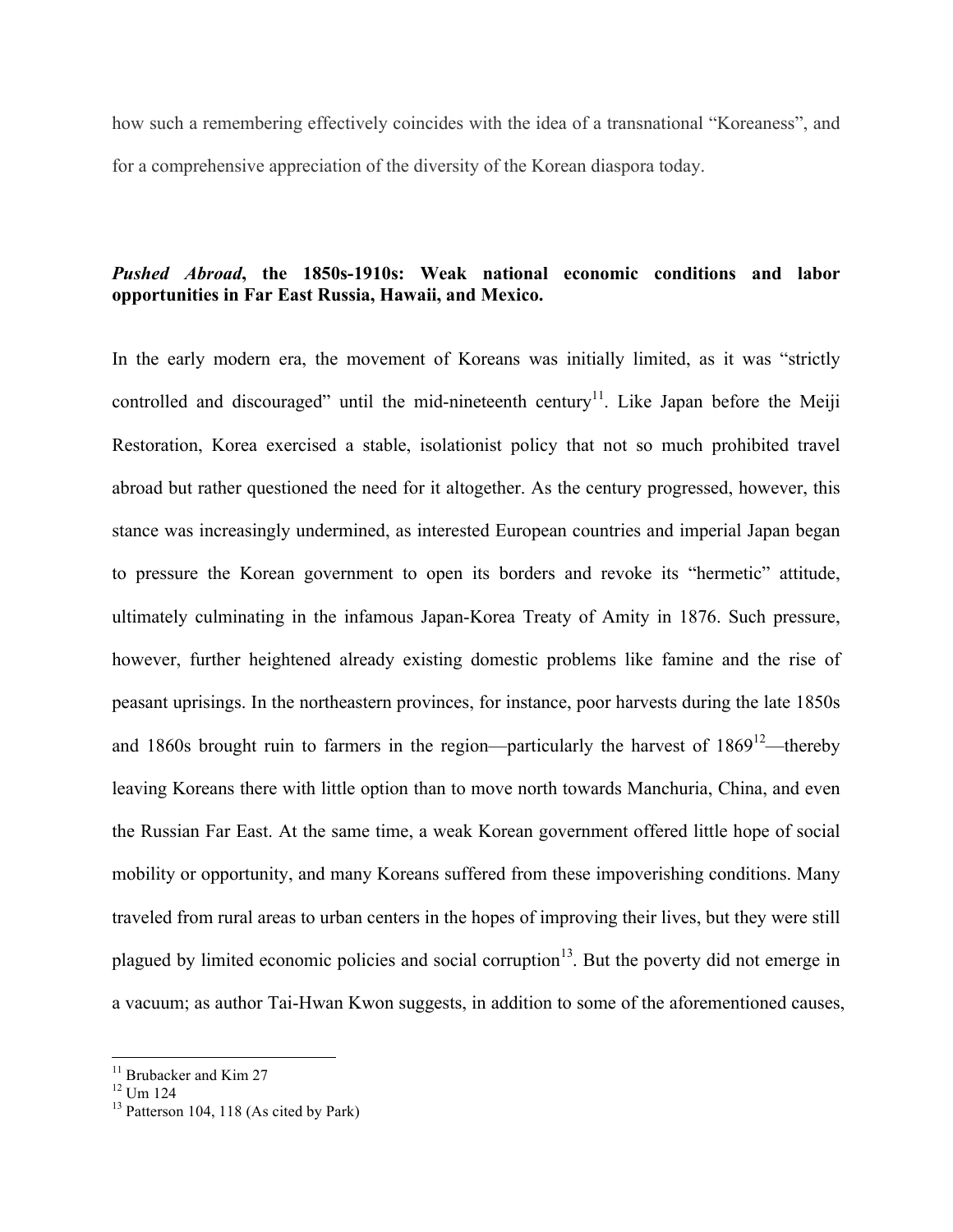"the growth of population destroyed the balance of land and population", resulting in "chronic shortages of food and [in] the spread of sociopolitical unrest<sup>"14</sup>. In this context, Koreans began to venture outwards—both out of economic necessity and opportune timing.

It is important to consider, though, that the migration also occurred because of the rise of external, extra-national influences. In this sense, these initial Korean migrants can be analyzed together under what social scientist Robin Cohen calls a "labour diaspora"<sup>15</sup>, insofar that these Korean workers traveled and created settlements in foreign countries and were, whether unwittingly or not, targeted for their work potential. These migrants often traveled with economic hopes but were frequently vulnerable to false promises and false dawns. The Korean state they left behind was fragile and, perhaps most importantly, on the precipice of foreign annexation. As such, there was not much of an obvious incentive to return, and there were physical and political obstacles that often-prevented return migration altogether. Korean migrants in this time period were thus notable for being some of the first to travel to these foreign nations and for developing a hitherto unique understanding of Korean identity—one that, for the first time in centuries, was determined through interaction with surrounding nations and peoples. More importantly, from this outside vantage point, they were able to see Korea from a new, global perspective. These immigrants who traveled abroad and even overseas often kept reminders of their heritage vis-à-vis language and music, but because of their labor conditions and overt "foreignness" to locals, had to slowly adopt and assimilate in order to have any chance of survival. That being said, many of the Koreans in these new communities would maintain a stubbornly proud and even nationalistic attitude and worldview, especially in the face of Korea's struggles at the end of the nineteenth century and the looming Japanese occupation. These

 $^{14}$  Kwon 3-4<br> $^{15}$  Cohen 6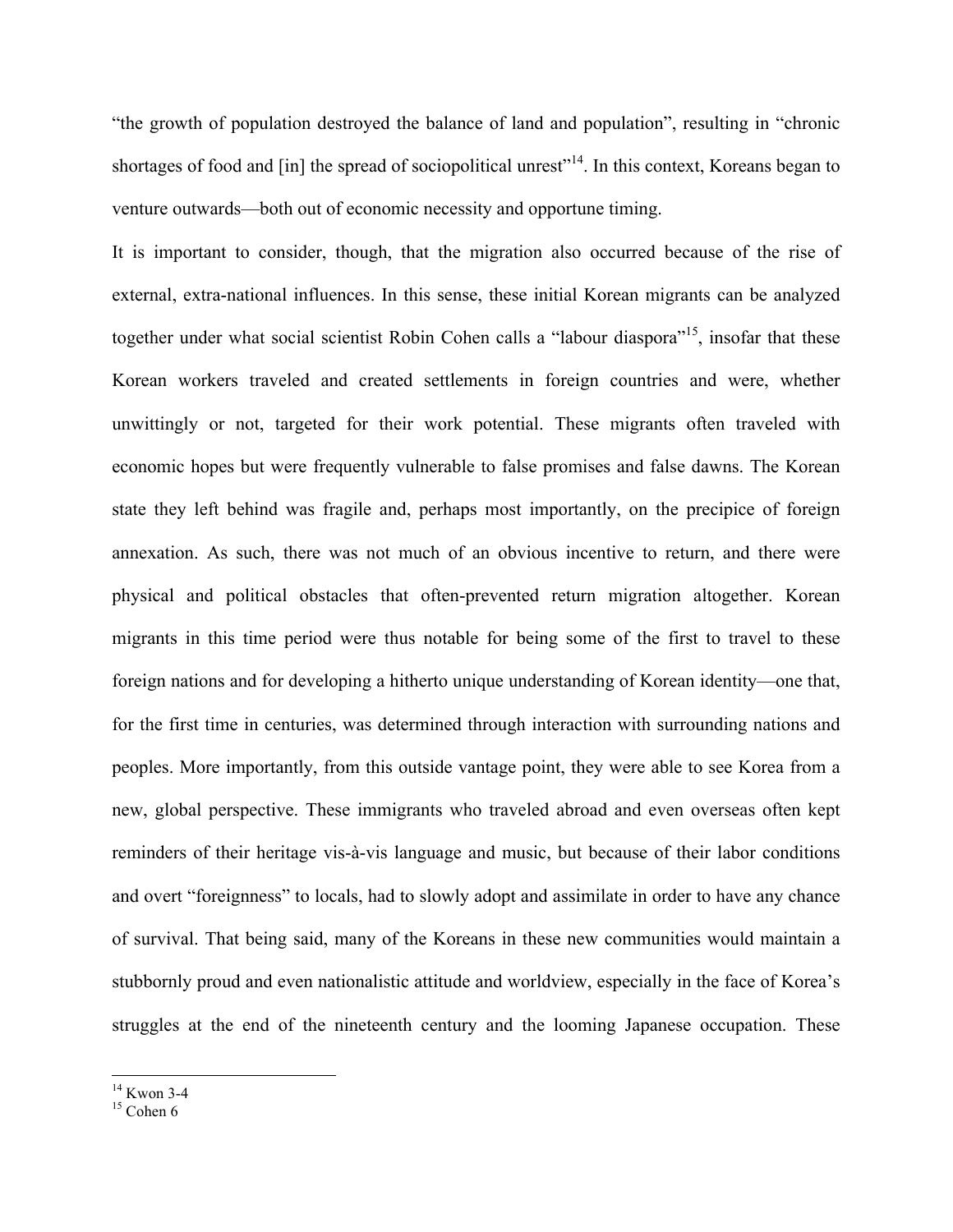Korean migrants would differ in behavior and traditions from the hundreds of thousands that would follow their footsteps in the following decades, yet they nonetheless established a precedent in these countries of how to live and how to maintain an interconnected community.

The Koreans who traveled to Russia in the mid and late nineteenth century would become the ancestors of the *Koryo-saram,* or ethnic Koreans living in Russia and Central Asia. Often considered as "Continental Koreans"16, primarily to differentiate them from the Korean migrants who would later travel to Sakhalin Island during World War II, these Koreans were the first to embrace migration to Russia in search of an alternative means of living. The farmers who migrated as a result of the agricultural and economic hardships in northern Korea were initially welcomed into the Russian Far East. as they were seen as a useful and steady source of cheap labor. The Russian administration in fact emphasized and exploited this through a Russo-Korean treaty in the late 1890s, wherein Koreans were offered legal status as citizens<sup>17</sup> after migrating and provided with acres of land. To facilitate integration, they were also encouraged by the Russian military governors to convert to the Orthodox faith<sup>18</sup>. Despite these efforts, however, in the first years of migration in Russia, the Koreans lived in separate communities that were not too different from those in their homeland, as they managed to retain and continue to practice their own language, customs and other facets of daily life<sup>19</sup>. The opportunities for Russian citizenship aside, the proximity to the Korean peninsula and the relative newness of the migration ensured that the Korean migrants in Russia were still connected in one way or another to any economic and political developments back home. As the years passed, however, a distinctive identity would emerge in the face of the Japanese and Soviet influences.

<sup>&</sup>lt;sup>16</sup> Saveliev 485

 $17$  Kim, Harris 359

<sup>&</sup>lt;sup>18</sup> Saveliev 485-686<br><sup>19</sup> Kim, German 65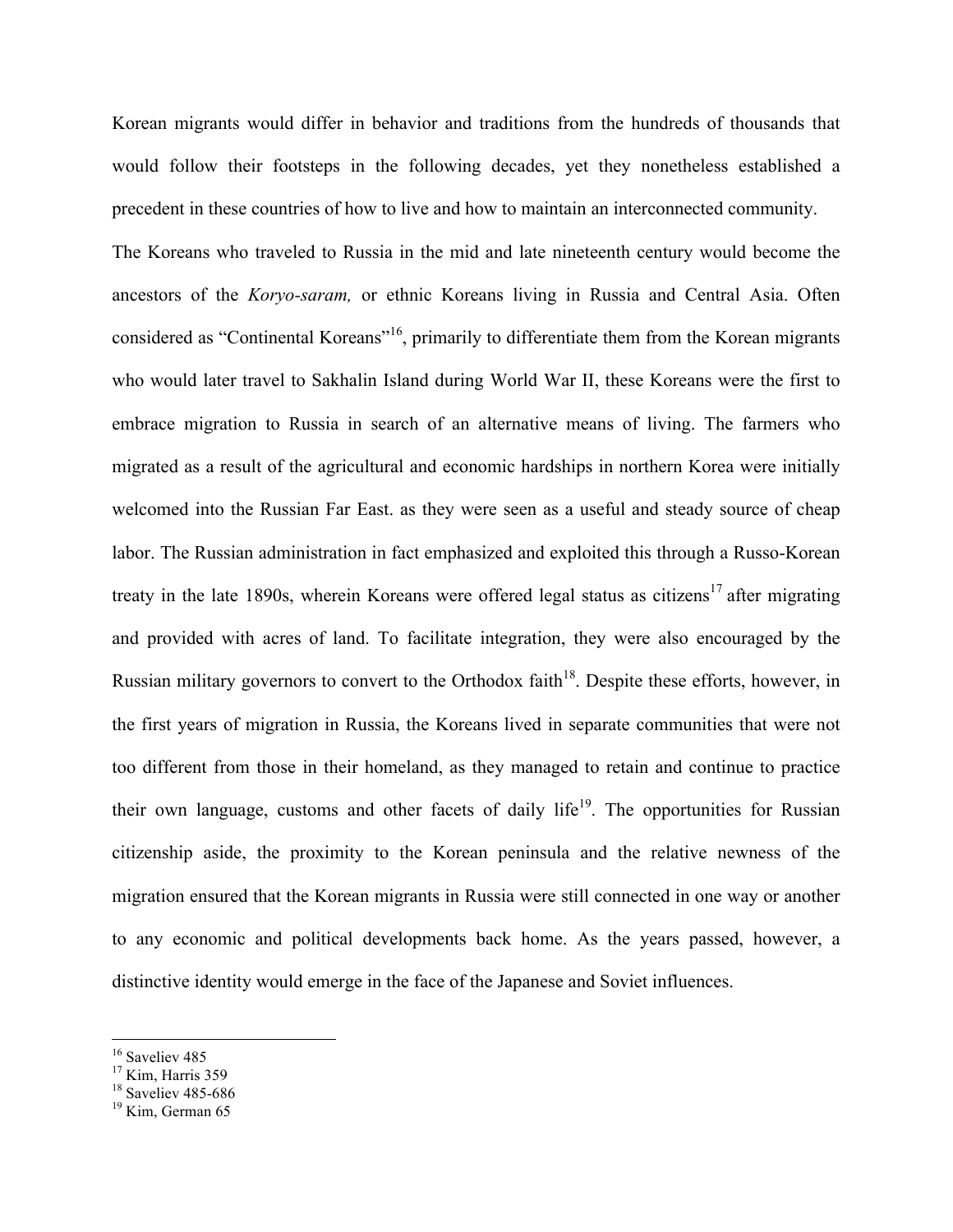While Koreans continued to move to Far East Russia at the turn of the century, other groups of Koreans began to move further abroad, towards Hawaii and even North America. These Koreans, mainly encouraged by the teachings and appeal of Christian missionaries, traveled and established settlements in Hawaii between 1903 and 1905. Many of these migrants, upon seeing advertisements detailing the opportunities abroad, departed from port cities in the south, but also from northern regions in Hwanghae and Pyongyang<sup>20</sup>. Although the fear of long-distance travel and the unknown prompted hesitation on the part of many individuals, the worsening conditions at home, and the exotic allure of the islands—coupled with the warm climate and a seemingly reliable sugar cane economy—convinced the migrants to take the risk. From the perspective of the American employers, the Koreans offered a valuable source of labor, especially when considering that other groups like the Chinese, who were at the time excluded from entering the country and its territories, were not viable solutions<sup>21</sup>. This is another way in which the conditions of the Korean state at the turn of the 19<sup>th</sup> century worked in the favor for international influences and to the detriment of this "labour diaspora" class. Of the 7,000 Koreans who traveled to Hawaii, only one-seventh of the migrant group were farmers, as the majority were instead "coolies", common and manual laborers, ex-soldiers, and other workers<sup>22</sup>; most were also between the ages of twenty and thirty.

It is worth noting that many of the initial Koreans who traveled did so with the idea of returning home—despite the hardships—in order to raise funds and challenge Japanese hegemony<sup>23</sup>. Once

<sup>&</sup>lt;sup>20</sup> Sutton 99 -101<br><sup>21</sup> Gardner 2-4<br><sup>22</sup> Kim, Bernice 410

 $^{23}$  Sutton 99-101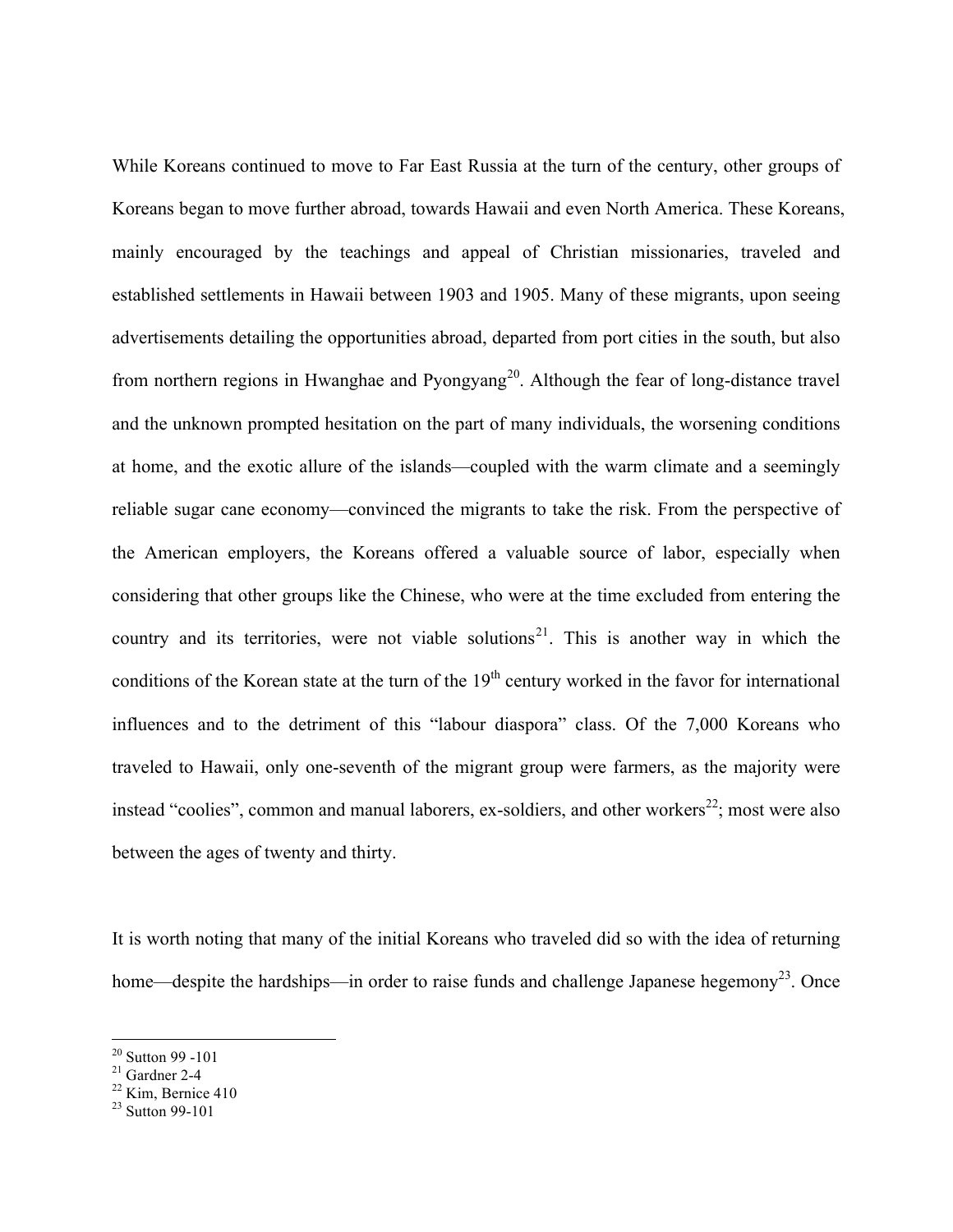they arrived, however, many found such goals harder to achieve. The Korean migrants were divided into groups and were sent to work on the sugar cane plantations, where they struggled to meet daily needs, let alone make a profit. Although up to 2,000 Koreans returned to their homeland and another thousand traveled to California for other types of opportunities<sup>24</sup>, others managed to continue to live among the plantations and carve a space for themselves on the islands. Within the various plantations, the Koreans established organizations where they could uphold a distinctively Korean social hierarchy, "foster nationalism", and exercise "education and religious fellowship"<sup>25</sup>. In this way, the migrants maintained an active connection to their homeland, despite the distance and their relative minimal political influence. These groups served a representative function for other Korean migrants at the time, insofar that they displayed a willingness to identify themselves as being deeply connected to the "national" cause. Rather than live abroad but remain detached from events back home, the Koreans in Hawaii believed their actions could enact some sort of change and possibly raise awareness to their collective plight. At the same time, however, they began to lose some aspects of their cultural life; as Bernard Kim suggests, the Korean migrants on the islands began to lose most of their "outward characteristics of nationality<sup>"26</sup>. They adopted western clothing and changed their traditional hairstyles, and though the immigrants naturally used the Korean language, their immediate offspring and subsequent generations began to adopt English as the de facto means of communication. Although this gradual assimilation into a larger culture is commonplace among diasporas around the world, the Korean migrants in Hawaii began this process while simultaneously preaching a nationalistic desire to return home and preserve an independent Korean state.

 $^{24}$  Kim, Bernice 410-411<br> $^{25}$  Sutton 100

 $26$  Kim, Bernice 410-411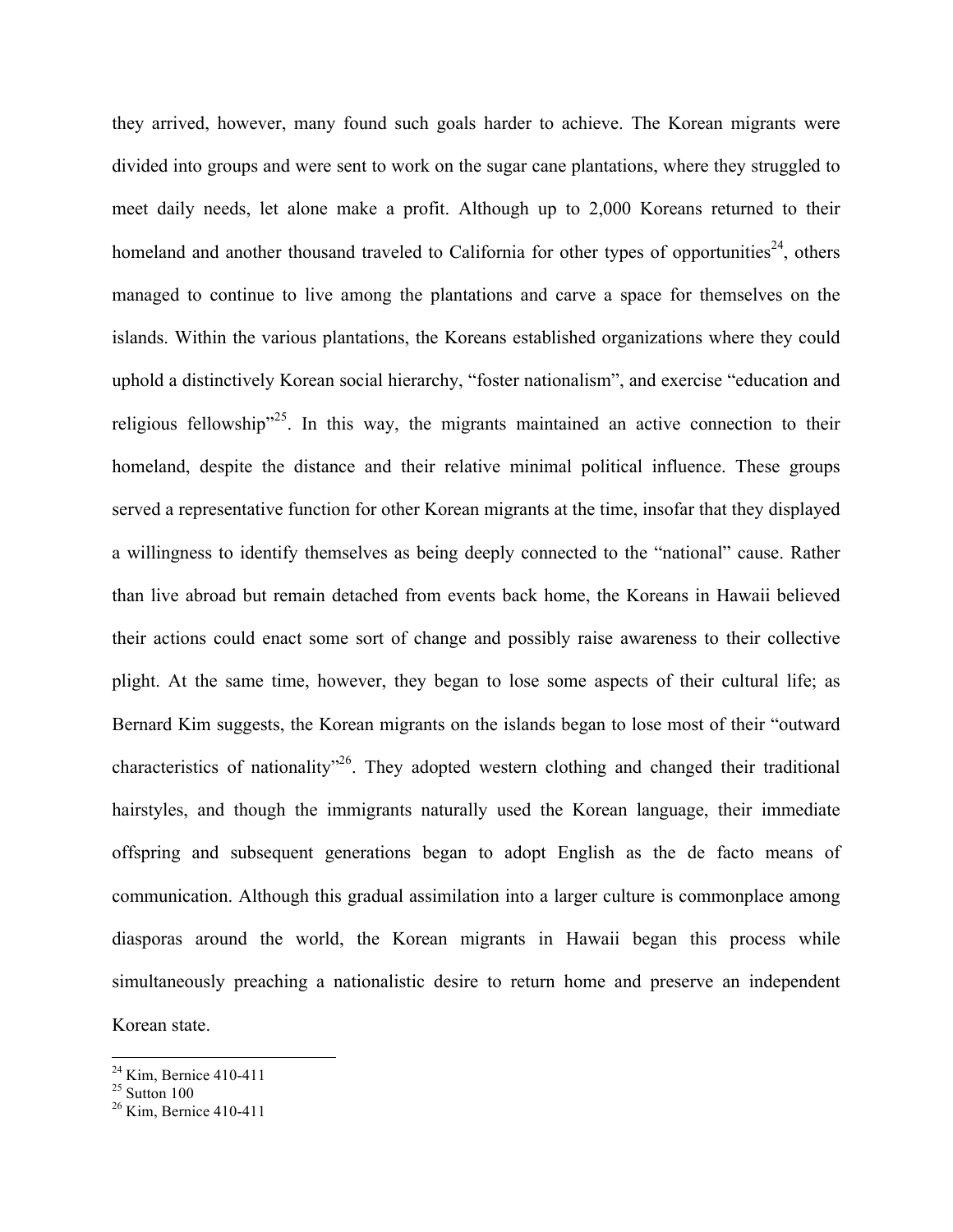At the same time that Koreans were settling in Hawaii and ushering an age of migration to the United States, other migrants embarked on a long and often forgotten voyage to the Yucatan peninsula. It was here that the notion of the Koreans as a labor force was most heavily emphasized and even exploited. In 1905, 1,033 Koreans embarked on an English cargo ship called the SS Illford from Jaemulpo (today Incheon) to Mexico, to settle farms and work<sup>27</sup>. The migrants imagined the journey as an opportunity for prosperity and success; they were planning on eventually returning to Korea and improving the standard of living there. They did not expect to discover the difficult living conditions that awaited them once they arrived; instead, they were forced into indentured servitude on henequen plantations.

The illegal enterprise was manufactured by an international immigrant broker hired by henequen plantation owners, called John. G. Meyers, via the "Continental Migration Company"<sup>28</sup>. Having failed to convince Chinese and Japanese immigrants to travel to Mexico because of the poor labor conditions, Meyers traveled to Korea and recruited potential migrants through various advertisements in local newspapers, promising wealth and favorable labor contracts<sup>29</sup>. The plantation owners in Mexico were interested in a potential Asian labor force because the Maya workers already present could not adequately address the intense and slave-like labor demands. Known as the "green gold" for its high demand and revenue, henequen was an important crop used to make rope and twine and was essential in the Mexican economy, and so it was no surprise that the plantation owners were trying to somehow alleviate their labor shortage by manipulating an eager Korean population. But as scholar Hankyung Kim suggests, the Mexicans

<sup>&</sup>lt;sup>27</sup> Park, Hea-jin 138<br><sup>28</sup> Kim, Hahkyung 247-248<br><sup>29</sup> Ibid 248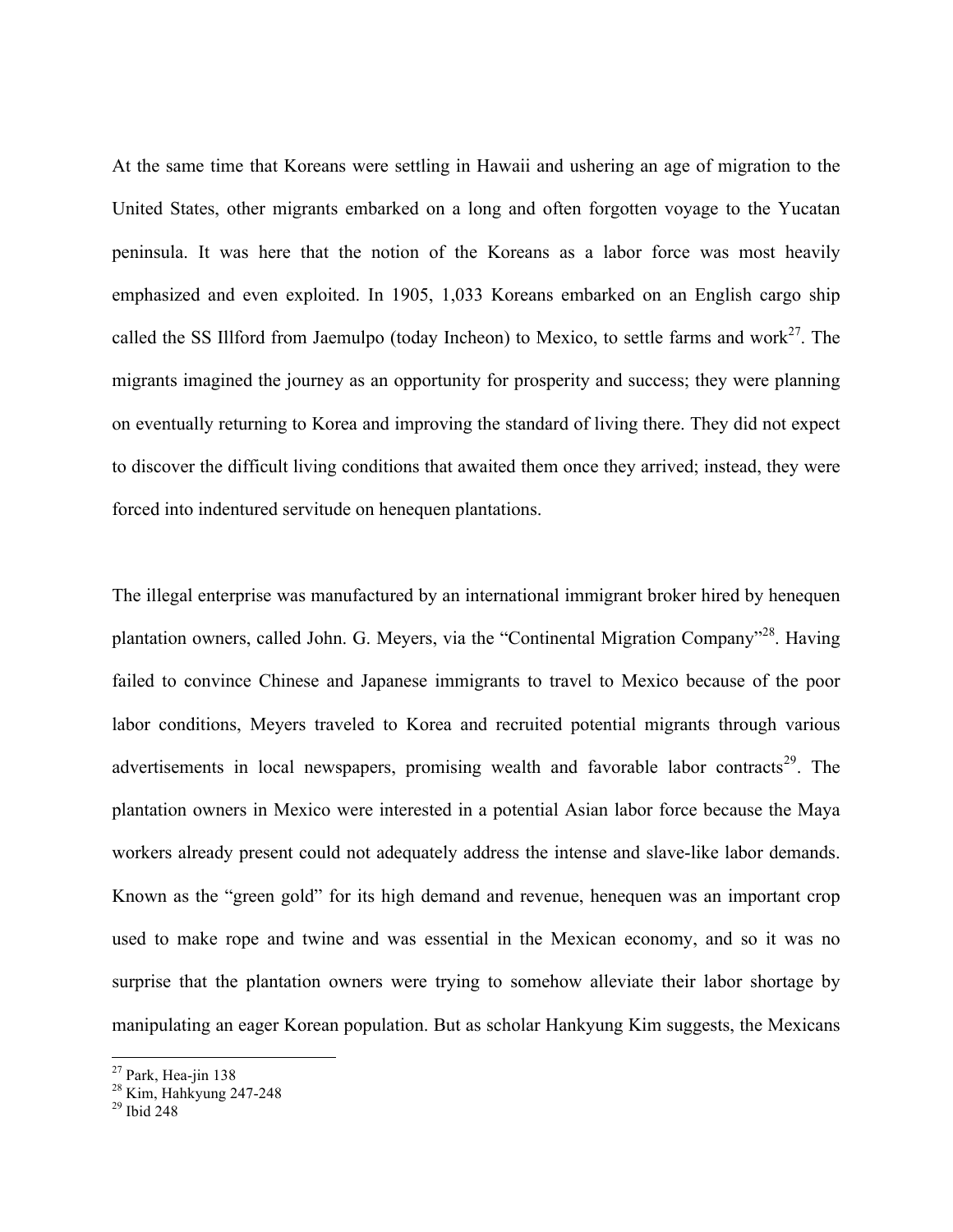were "economically motivated to welcome Korean labor but not politically motivated to protect or aid Korean settlement in Yucatán<sup>330</sup>. The Koreans who read the advertisements believed the promises that were given to them, and once they realized their precarious situations, it was far too late for them to affect any change.

After ultimately arriving in the city of Merida, the Korean workers underwent immediate physical and dental inspections and were divided into groups to be dispatched to haciendas, or plantation farms<sup>31</sup>. They were tied to four-year contracts and nine-hour long work days, and the incentives that originally motivated their travel abroad, like education and property, were nonexistent<sup>32</sup>. Within these conditions, the Korean migrants continued to speak their own language and maintain their own diet—they even created Korean-style kitchens where they made variants of Kimchi and other Korean dishes<sup>33</sup>. And like their Russian diasporic counterparts, the Koreans upheld a closed and intimate community with one another. Despite this, however, the Koreans in Mexico slowly had to adopt to their isolated circumstances, and this subtle yet important transformation was exemplified when their Korean surnames were changed to sound more compatible with Spanish, when "Kim" often became "Kin", and "Ko" became "Corona", and so forth $34$ .

Once their contracts were completed, many Koreans still yearned to return home, but could not do so because of the meagre salaries they endured while working at the plantations. Most noteworthy, the change of political power back in Korea drastically obstructed any possibility for

 <sup>30</sup> Ibid 244

<sup>31</sup> Park 144

 $32$  Ibid 144

 $33$  Ibid 146

 $34$  Ibid 146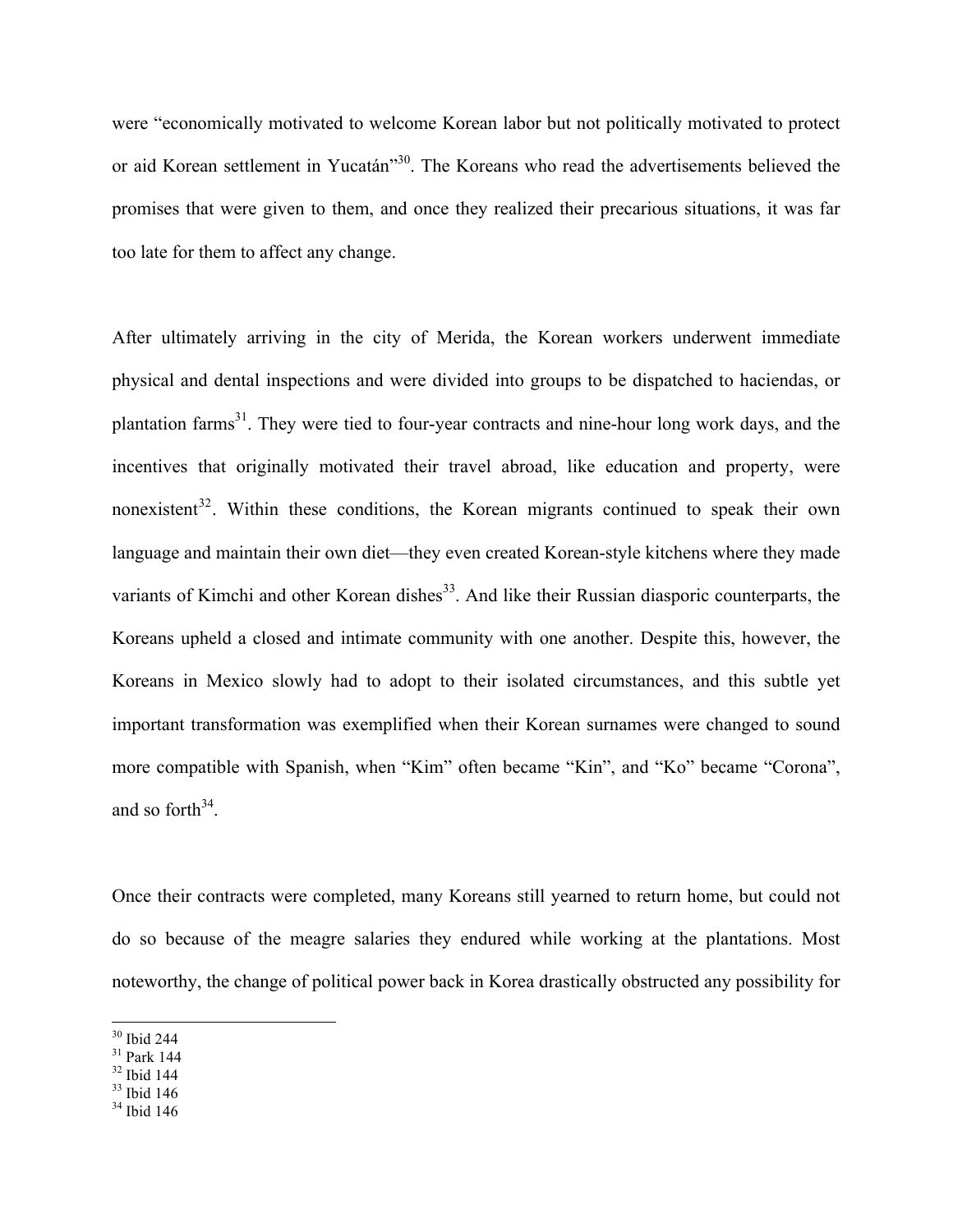Koreans to travel back. As a result of the Korean-Japanese Treaty in 1905 and subsequent annexation of Korea by Japan in 1910, Korea was no longer an internationally recognized nation, and thus the notion of a Korean identity no longer existed in the way it had previously. As such, the Korean immigrants "were no longer with a country to represent them and protect their rights on foreign soil due to the lack of an internationally acknowledged national identity and their then diplomatically defunct government".<sup>35</sup> As such, though a significant number of the migrants in Mexico would later travel to Cuba to work in the potentially more profitable sugar economy<sup>36</sup>, most of the Korean migrants had to settle and discover a new home in Central America. The Korean immigrants transitioned from a "labour diaspora" into one effectively in exile, living between national states than belonging to any.

The Koreans in Hawaii thus also faced limitations in returning home, as they too had to accept the idea of permanent settlement; following Korea's annexation, it became the preferred option $37$ . In fact, many Korean migrants rallied together behind the belief that they had to do everything they could to liberate Korea from Japan. As scholar Arthur Gardner states, the Koreans in Hawaii forged "a nationalist sentiment out of all proportion to their numbers in their new land", and the liberation became "the one critical and dominant issue for the whole community"<sup>38</sup>. In the subsequent years, Korean male immigrants on the islands would thus encourage the migration of "picture brides", to promote the creation of Korean families and communities, under the influence of the Christian missionary faith<sup>39</sup>. Such a phenomenon also occurred in Fat East Russia, when the number of migrants in continued to grow between the turn of the century

<sup>&</sup>lt;sup>35</sup> Kim, Hahkyung 258<br><sup>36</sup> Kim, Michael Vince, 2018.

 $37$  Sutton 100

<sup>&</sup>lt;sup>38</sup> Gardner 3

 $39$  Kim, Bernice 412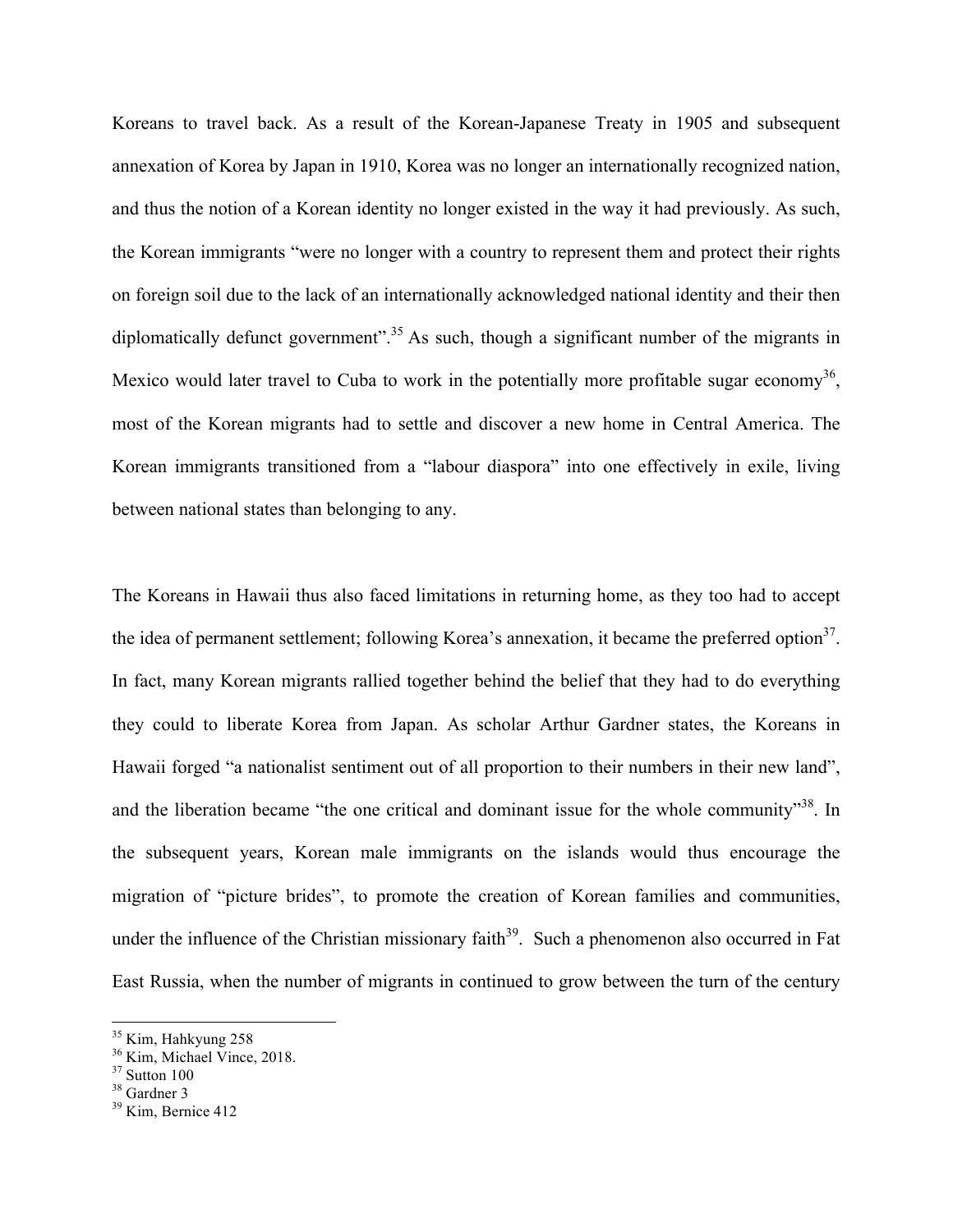and the 1910s as a result of the Japanese conquests. In the span of ten years, the Korean population in the region doubled, as thousands of anti-Japanese rebels were accepted<sup>40</sup>. A Korean town was also established in the eastern part of Vladivostok, as a Korean nationalist movement "opposed to Japanese colonialism" surged through the region<sup>41</sup>. In fact, the October Revolution of 1917 further incentivized and united Koreans to the Soviet cause, as the ideals inspired Koreans to believe that they could ensure Korean liberation<sup>42</sup>. In this way, the events occurring in the Korean homeland accelerated the process of "sovietization" for these immigrants, in turn allowing them to better integrate and develop within Russian society.

To summarize, the nineteenth century marked a turning point for the Korean peninsula, as Koreans began to emigrate to other lands on a large-scale for the first time in centuries. Unstable, deteriorating economic and agricultural conditions at home, as well as the growing sovereignty of nearby nations, prompted many Koreans to venture out of their homeland and settle in nearby regions like Far East Russia and Manchuria, and even in faraway lands like the United States and Central America. Their willingness to improve their standards of living, however, often left them vulnerable to manipulation and deceit, as many Korean migrant groups were targeted by other governments or agencies for their potential as an inexpensive labor force. Koreans traveled to Hawaii and Mexico, consequently, with promises of financial opportunity, but instead had to work as indentured servants on sugar and henequen plantations. The immigrants in Hawaii, however, would serve as an example for other generations of Korean migrants in the United States, as they would preserve important Korean language and cultural traditions. In Mexico, the Koreans slowly adapted to their unexpected conditions, to the extent that their assimilation in the

<sup>&</sup>lt;sup>40</sup> Saveliev 485

 $41$  Um 124

 $42$  Kim, German 66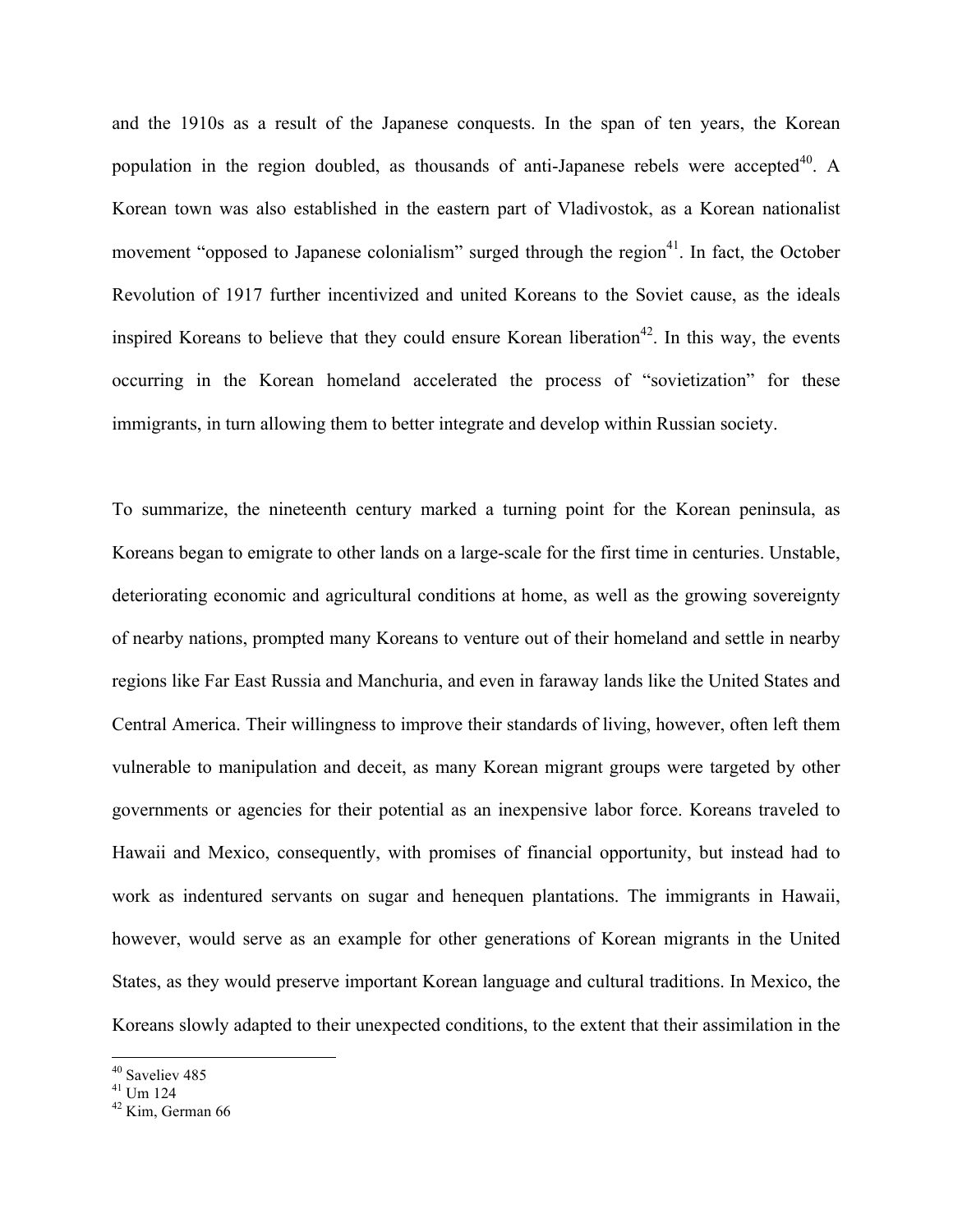dominant Mexican culture was perhaps more thorough—and subsequently forgotten—than in other communities. These Korean migrants would continue to look for other possible locations and would lead them to settlements in Cuba and other countries. In Far Eastern Russia meanwhile, Koreans managed to escape the farming droughts back home and establish the first diasporic communities in the region—many of which would continue to accept more Korean migrants in the subsequent decades.

But as the Japanese influence loomed larger by the beginning of the twentieth century, the migrant connections to the Korean homeland grew more complex and their identities became blurred. The Korean migrants of this era thus faced a crossroads in their sojourns abroad: They had to reconsolidate their initial and personal aims within the context of a nation in increasing distress. For some Koreans, the only viable way to exercise their Korean identity was to increase nationalistic fervor and continue travel to already established communities, but in the process acknowledge their inability to affect the struggles in Korea. The shifting political and societal dynamics of the Korean peninsula in the late nineteenth and early twentieth century therefore demonstrate the ongoing and constantly evolving effects of migration. When Korea fell to Japanese conquest in 1910, these migrants were no longer of one place or another, and as such the way they assimilated into their new territories was radically different, especially when considering that they could no longer return to their country of origin. The migration processes are dependent upon the metamorphosing objectives and desires of its peoples, and in this time period, the Korean people began to realize that to be Korean was to work towards a potential, if implausible, return and liberation. In the ensuing years following Japanese rule, Koreans would continue to move abroad—in part motivated by these initial travelers—but would have to adapt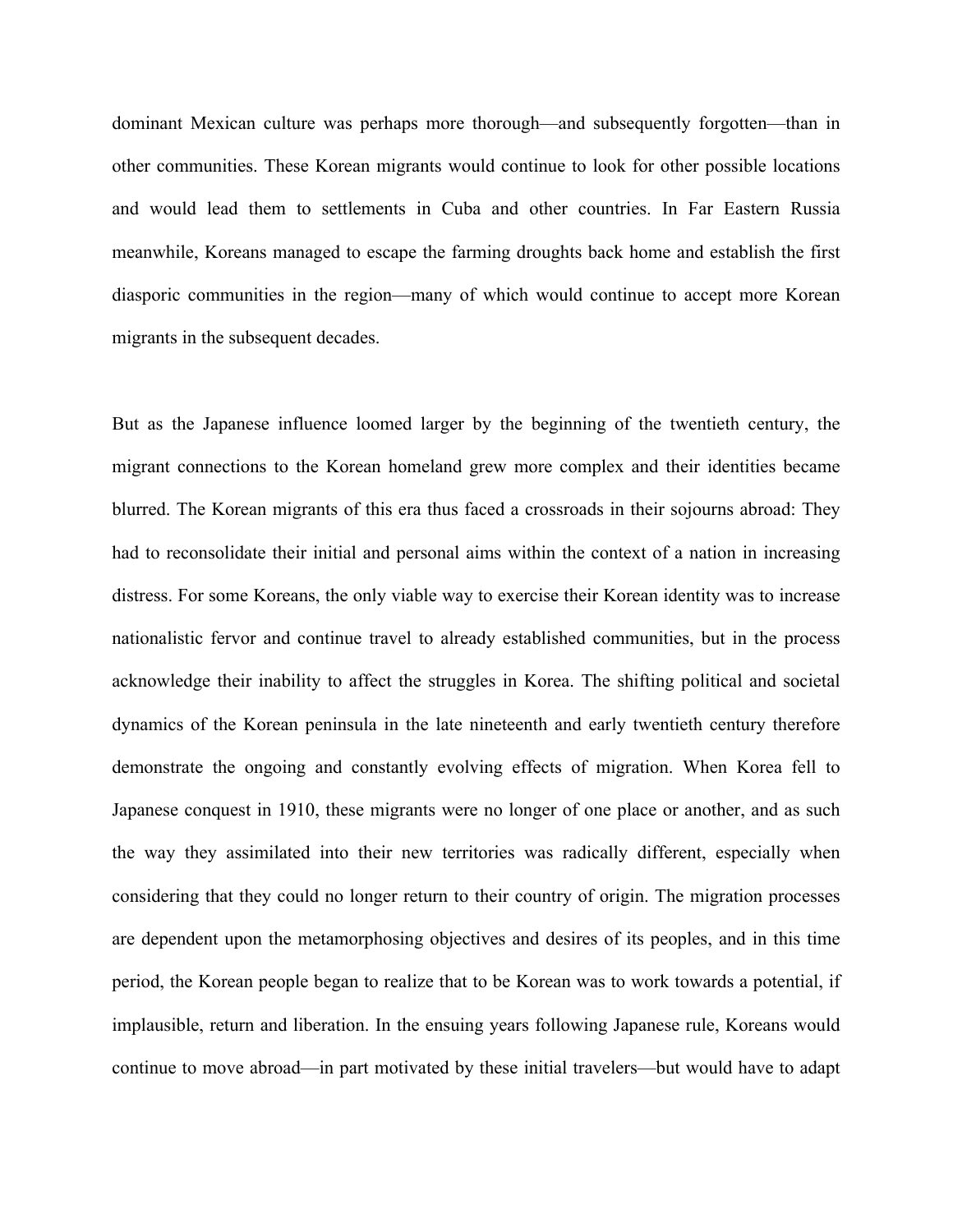in ways that further challenged the notion of a Korean identity. The narrative of the Korean diaspora would change and develop as a result of the traumatic and forced displacements to come, further complicating the roots and collective memories of these migrant communities.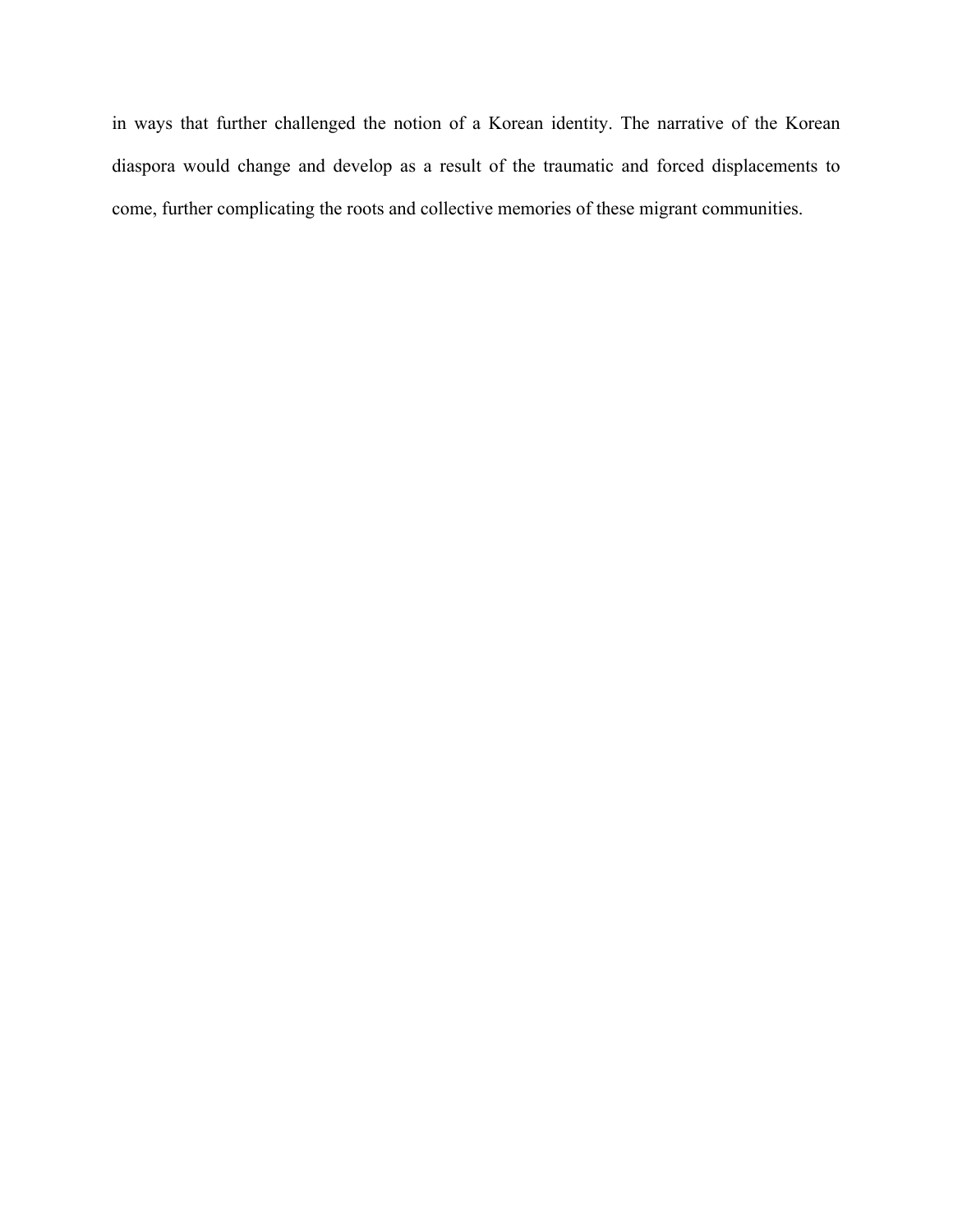## *Japanese Imperialism and Soviet Influence:* **Colonial Migrations and Forced Displacements from 1910 to 1945**

The story of the Korean migrants in the first half of the twentieth century, up around to World War II, is one characterized by a constant identity struggle and of repeated, forced adaptation, as Koreans were increasingly at the whim of surrounding political and national entities. If the early Korean migrants set a precedent for leaving their country and establishing communities abroad, the subsequent generation of migrants were instead victims of an increasingly tense, tumultuous, and volatile East Asia, one in which Korea as a nation did not exist. These Korean migrants had to adapt to the loss of their native country and reconcile their national and collective identity against influences that pushed them from one place to another. Following the Japanese annexation in 1910, Korea was now governed by the Japanese imperial government and treated as a colony. And almost immediately, a large number of Koreans voluntarily and forcibly migrated to Japan and the Soviet Union, as better options for life seemed to only exist outside the peninsula. For the Korean migrants in faraway settlements in Far East Russia, Hawaii, Mexico and other locations, Korea as a "homeland" only existed in the imagination, insofar that the country they once left was no more; rather, their fates were inevitably tied to the decisions and success of the overarching Japanese hegemony. Though some attempted to return home, all Koreans abroad now faced the struggle of feeling stateless, of being caught between multiple worlds. The question facing many migrants of this era was not simply: "What does it mean to be Korean", but also "Where now is Korea"—their homeland. The Korean migrants who traveled to Japan and the Soviet Union were, like their compatriots at home, under constant pressure to align their identities with the expectations of the overarching society, and frequently compensated aspects of their life to better adapt and live in these demanding and unwanted territories. At the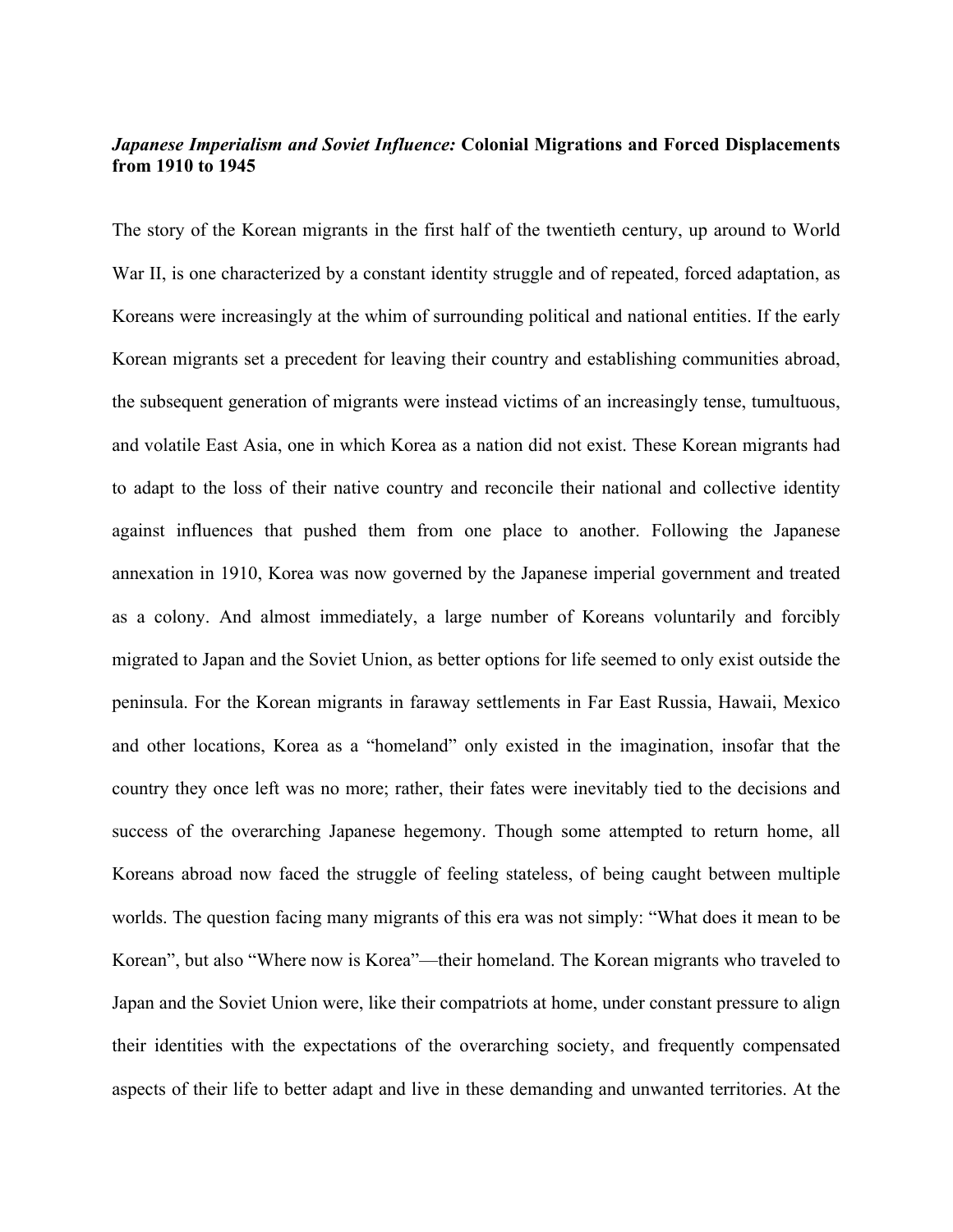same time, other migrants traveled to these nations despite the difficulties because they believed it nonetheless provided them with a greater chance of a better life. In this way, through a series of ongoing migration patterns, from one place to another, the Koreans of this era tried to persevere through these conflicts and maintain a sense of collective unity.

Immediately after the Japanese conquest of the Korean peninsula, Koreans initially traveled to Japan in hopes of improved living conditions, and in this sense were not unlike the generations of migrants who preceded them in the late nineteenth century. Before the annexation of 1910, the Korean community in Japan consisted of an assorted group of students and merchants, in the low thousands<sup>43</sup>, but poverty and agricultural exploitation prompted many Koreans to leave their country and settle in Japan and even Manchuria (which was no longer part of China but rather another section of the increasing Japanese Empire). According to scholar Tai Hwan Kwon, the emigrations to these regions were both rooted in a steep "deterioration of agriculture" and in the "extreme poverty of average Korean farmers" typically caused by the "exploitation of the colonial regime<sup>"44</sup>. The scarce farming conditions in the southern Korean peninsula, coupled with the increasing demand for laborers, ensured that Korean migration would continue rather than decrease in the subsequent colonial years. In the 1920s, particularly during the global depression, the shortage of "unskilled, menial labor" in Japan further accelerated Korean migration to the region, as Koreans voluntarily traveled to take advantage of such conditions<sup>45</sup>. Simultaneously, during the first decade of Japanese occupation, several Koreans also traveled to Manchuria to also escape poverty or to ambitiously establish an independence movement<sup>46</sup>.

 $43$  Lie 4

 $44$  Kwon 6

 $45$  Lee 208

 $46$  Kwon 4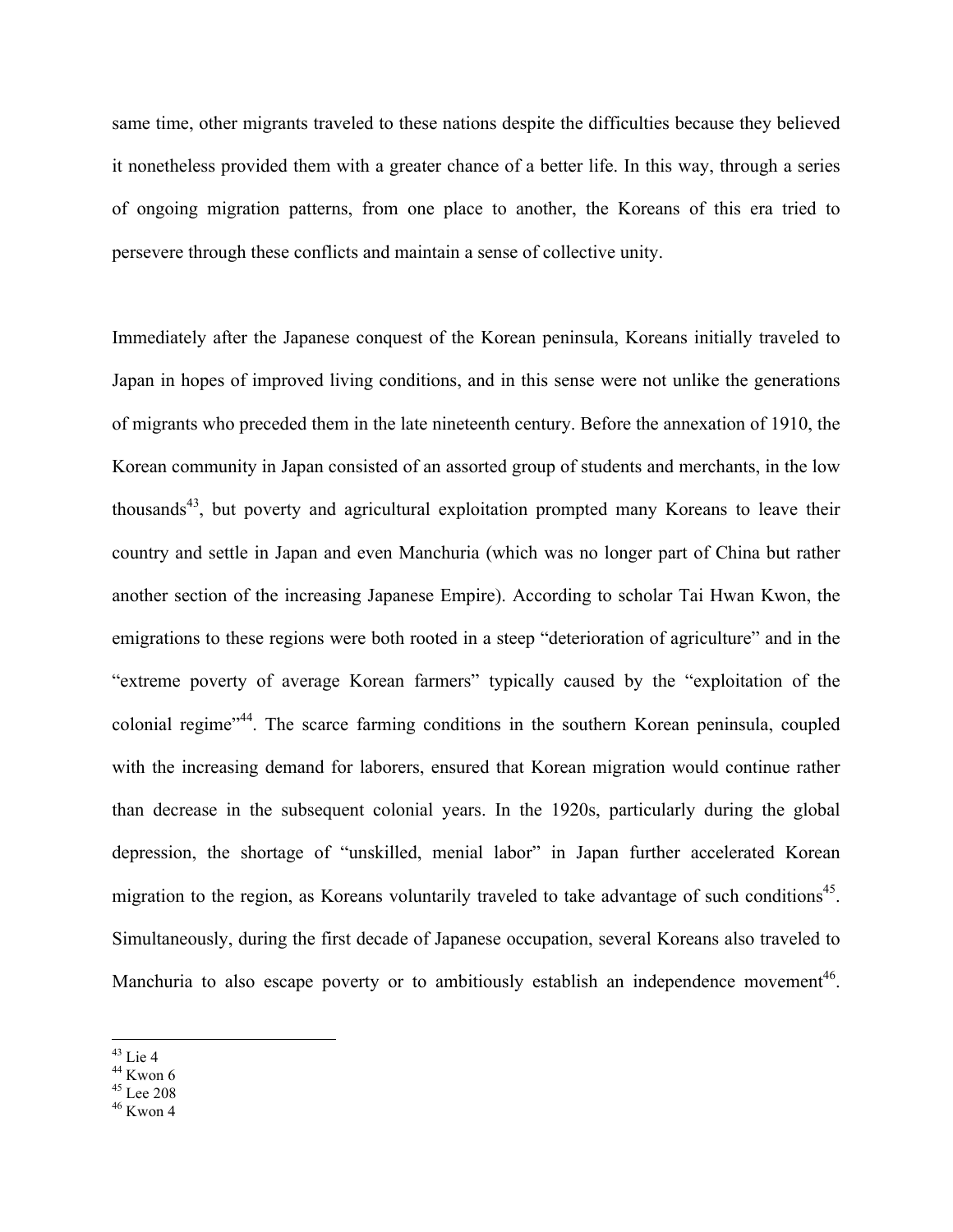Though they were technically colonial subjects and part of a larger and complex Japanese hierarchal society, the Koreans in prewar Japan (and its constituent states) could be seen as another example of Cohen's "labour diaspora"<sup>47</sup>, to the extent that the migrants were actively moving abroad as a result of being recruited for their potential as a cheap source of labor.

This migration, though later exploited at the start of World War II, was nonetheless mostly voluntary at first, even if the working conditions would prove to be brutal and easily manipulatable. It is important to note that of these prewar Korean laborers in Japan, over "ninety percent" were from "displaced, impoverished peasant households" from Korea's southern provinces of Cholla, Kyongsang, and Cheju; and many were enlisted through extensive recruitment programs and professionals<sup>48</sup>. From an economic and societal perspective, Korea was still suffering from years of poverty and instability. In this sense, the Japanese conquest was a sign of Korea's weak and fallen stature; as such, it was not surprising that the number of immigrants abroad in general had risen. Although there were very high tensions between the two nations, for impoverished Koreans, "employment in Japan was preferable to starvation in Korea", and many willed themselves to abandon their homes to establish new communities in regions like Osaka and Hyogo<sup>49</sup>. Despite those intentions, life in Japan was not easy, even if some considered it to still be slightly better than the conditions on the Korean peninsula. Working in construction fields, factories, mines, and agriculture, the Koreans in Japan were routinely discriminated against and "subjected to inferior social and economic working conditions"<sup>50</sup>, as they were not held in the same degree as Japanese workers. Furthermore, because they lacked the

 $47$  Cohen 6, see earlier chapter for similar definition

<sup>48</sup> Lee 208

<sup>&</sup>lt;sup>49</sup> Weiner 65-66, as quoted in Bumsoo Kim 236  $^{50}$  Lee 209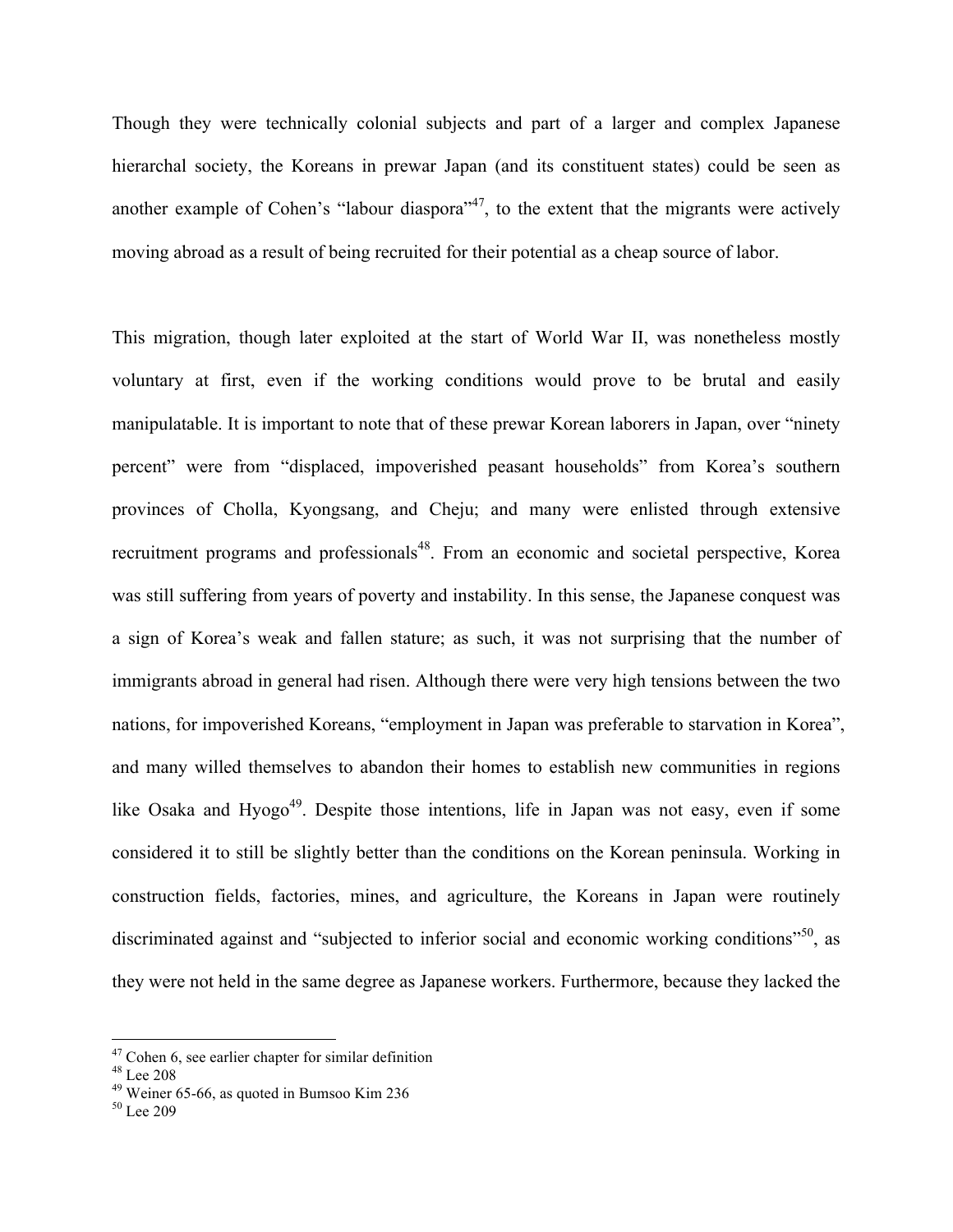prerequisite technical skills and language abilities, these migrants could not aim to have desirable jobs, and instead had to "compete with the lowest strata of the Japanese labor force"<sup>51</sup>. In fact, the Korean workers were often paid an inferior wage compared to their Japanese counterparts, and many were tied to complex and vague employment contracts, sometimes resulting in conditions akin to "conscripted labor"<sup>52</sup>.

Such scenarios were ubiquitous among the Korean migrants in Japan and resulted in a highly disenfranchised and disconnected minority group, as many Koreans lived in "relative isolation from mainstream society" and formed extensive ghetto communities<sup>53</sup>. For comparison, although a similar degree of segregation occurred in migrant settlements in Manchuria, the Korean migrants there comprised "the dominant ethnic group" and consequently did not have to compromise their strong communal unity<sup>54</sup>. On the other hand, the discrimination and the social divide between the Japanese and the Koreans in mainland Japan may have stemmed in part from an openly enforced Japanese distinction between "inland" and "outland" imperial subjects: Koreans were not Japanese citizens and therefore treated as inferior, even if the idea of "formal integration"—or forced Korean assimilation into Japanese culture—was officially propagated<sup>55</sup>. This notion served to heighten the already-present historical tension between the two ethnicities. In this way, Koreans had to learn how to operate in a societal structure where they were consistently defined as "other", as they worked to form a personal and collective identity that was in opposition to an overbearing and suffocating Japanese majority.

55 Lie 9

 $51$  Pak 46-5, as quoted in Bumsoo Kim 236

 $^{52}_{53}$  Lee 209

 $54$  Kwon 6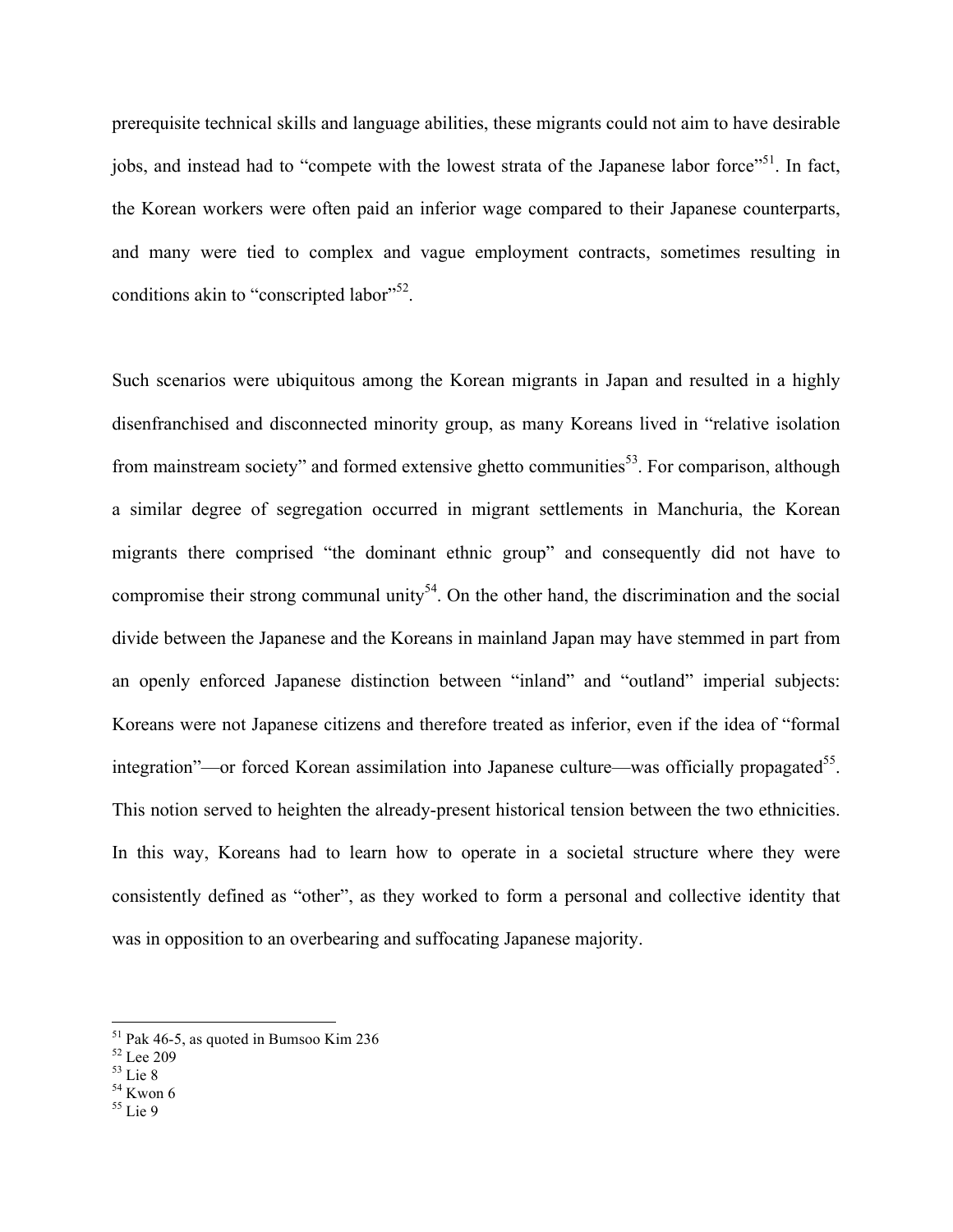In keeping with the general mood of Korean nationalism, these sentiments routinely resulted in "manifestations of Korean resistance", whether it was through a series of protests or small, domestic disputes<sup>56</sup>. But despite these constant struggles, the number of Korean laborers in Japan rose to 300,000 in the 1920s, and more than doubled to 800,000 between 1931 and 1938, before the onset of the second world war<sup>57</sup>. This number surged once the war began, as Koreans were forcibly recruited to compensate for labor shortages: In 1939 hundreds of thousands of Koreans were taken to the Japanese mainland to work in mines and factories; this number grew to over two million by  $1945^{58}$ . The need for labor, as well as high unemployment rates in Korea, prompted this increased movement across the entirety of the Japanese Empire, as Koreans were involuntarily displaced to compensate for the Empire's faltering economy<sup>59</sup>. But even before Koreans were forced to migrate and relocate to Japan, hundreds of thousands of Koreans believed that the only feasible opportunities existed outside their impoverished, native communities and in Japan. Many did not feel that assimilating into Japanese society—through the exclusive use of the Japanese language, for instance—or living away from Korea compromised their desires for an independent Korean state; in some cases, it provided a potential pathway away from poverty and towards modernity<sup>60</sup>. But the very need for assimilation, or the need to travel away from home, was indicative of the precarious state Koreans as a whole found themselves in: their fates were intertwined with the success of the Japanese society, especially because of the vast influence and authority of the imperial regime.

- 56 Lie 6
- 57 Lee 208
- 58 Son, In Soo 7
- 59 Saveliev 486
- $60$  Lie 9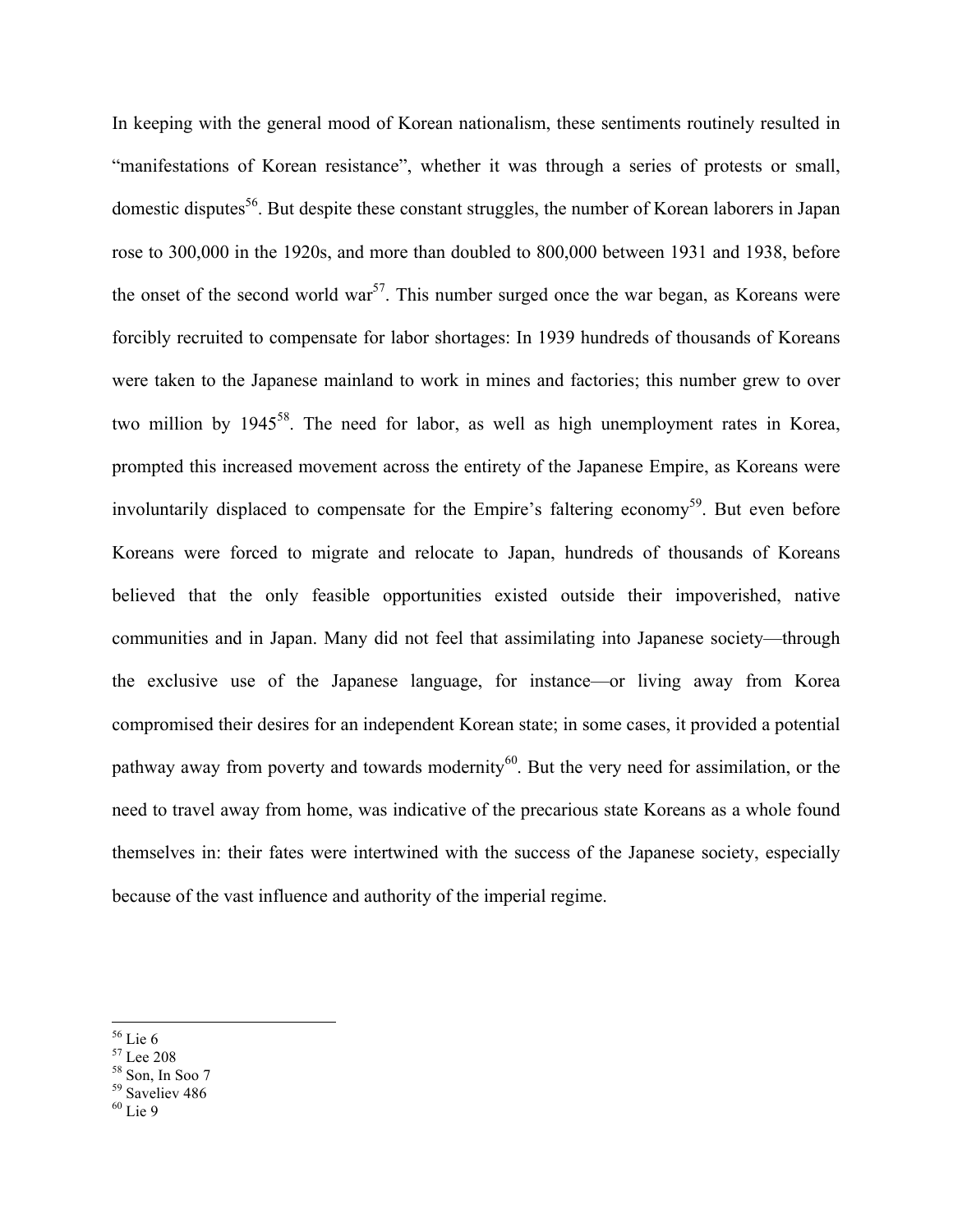At around the same time as the number of migrants to Japan increased, a large influx of Koreans continued to settle in Far Eastern Russia and build upon the communities that were already established there in the nineteenth century. Previously referred to in the previous chapter as the "Continental Koreans"61—as per scholar Igor Saveliev—but commonly referred to in diasporic studies as "Koryo-saram"<sup>62</sup>, these migrants inhabited cities such as Vladivostok and were a valuable community for the cultivation of the local agriculture. Although the rise of the Bolsheviks resulted in the destruction of some Korean farms in the region, by the 1920s Koreans were once again prospering and recognized as a nationality in the  $\text{USSR}^{63}$ . Their political and societal influence was increasingly felt, as they created Korean schools, established Koreanlanguage newspapers and communist literature, and even endorsed Soviet propaganda; they even developed "rice-growing agricultural communes"<sup>64</sup> in nearby areas. Elsewhere, the Koreans migrants played in active role in the new Soviet government and in its social organizations, as many Koreans were educated in the universities throughout Russia's large cities<sup>65</sup>. The increased political influence by Korean leaders of the Communist Party further accelerated the growth of the Korean population<sup>66</sup>. As a result, Japan's annexation of Korea seemed to only consolidate the Korean migrant presence that already existed in the Soviet Far East, as the population grew to over 150,000 by 1926, even prompting some Soviet officials to contemplate the creation of an autonomous Korean territory<sup>67</sup>. Such a proposal was eventually dismissed after lengthy debates, but it serves to underline the extent of Korean influence in the region towards the beginning of the 1930s. The Korean generation that had arrived because of the farming droughts and poor

 $64$  Ibid

<sup>&</sup>lt;sup>61</sup> Saveliev 485

<sup>62</sup> Kim, German 69

 $63$  Buchkin 18

<sup>65</sup> Kim, German 66

 $66$  Kim, Alexander 266(a)

<sup>67</sup> Martin 834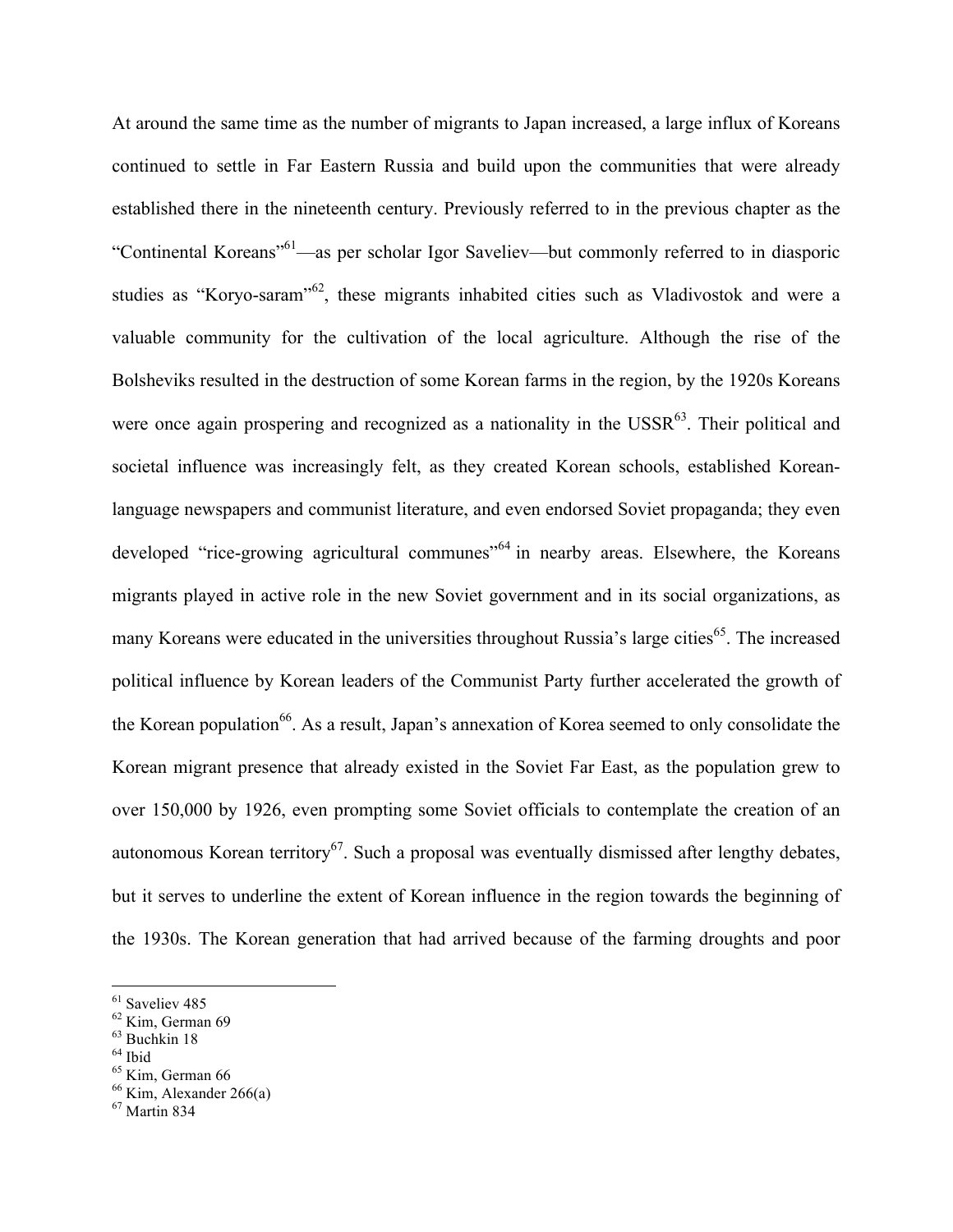economic conditions in the nineteenth century had risen through the October Revolution and allied themselves closer, in principle, to Soviet ideals. Even though many Koreans were landless and cultivated rented land, their numbers were such that they were nonetheless a noteworthy minority<sup>68</sup>. Unlike the migrants in Japan, the process of assimilation did not initially seem to be coercive or absolute; Koreans in the Soviet Far East continued to practice their language and their heritage, without an overt fear of societal or job persecution. In this way, the Soviet Union appeared as a veritable alternative to the poor and debilitating conditions back in the Korean mainland and in Japan.

Despite those initial successes, however, the Soviet Union and its peoples were increasingly anxious of the rising numbers of Koreans in the Far Eastern regions. Korea throughout this time period was, regardless of its peoples' desires, a subject of the Imperial Japanese government and as such garnered suspicion or, at worst, complete distrust from the Soviet government. Although the Korean migrants may have renounced and even fought against Japanese interests, the USSR's increasing tensions with Japan heightened nerves and "racist attitudes", as the Soviet leaders began to take measures to decrease Korean—and therefore possibly Japanese influence<sup>69</sup>. The Soviets' seemingly ambivalent attitude towards Korean migration rapidly transformed into resentment and even fear. For the Koreans, a voluntary process of thorough assimilation may have alleviated such anxieties, but it did little to fully eradicate those fears, especially as Koreans continued to move across the Soviet borders. Consequently, Stalin's forces began to deport Korean "kulaks" (peasants) to "inhospitable lands" as early in 1930 and 1931

 <sup>68</sup> Ibid

<sup>&</sup>lt;sup>69</sup> Gelb 398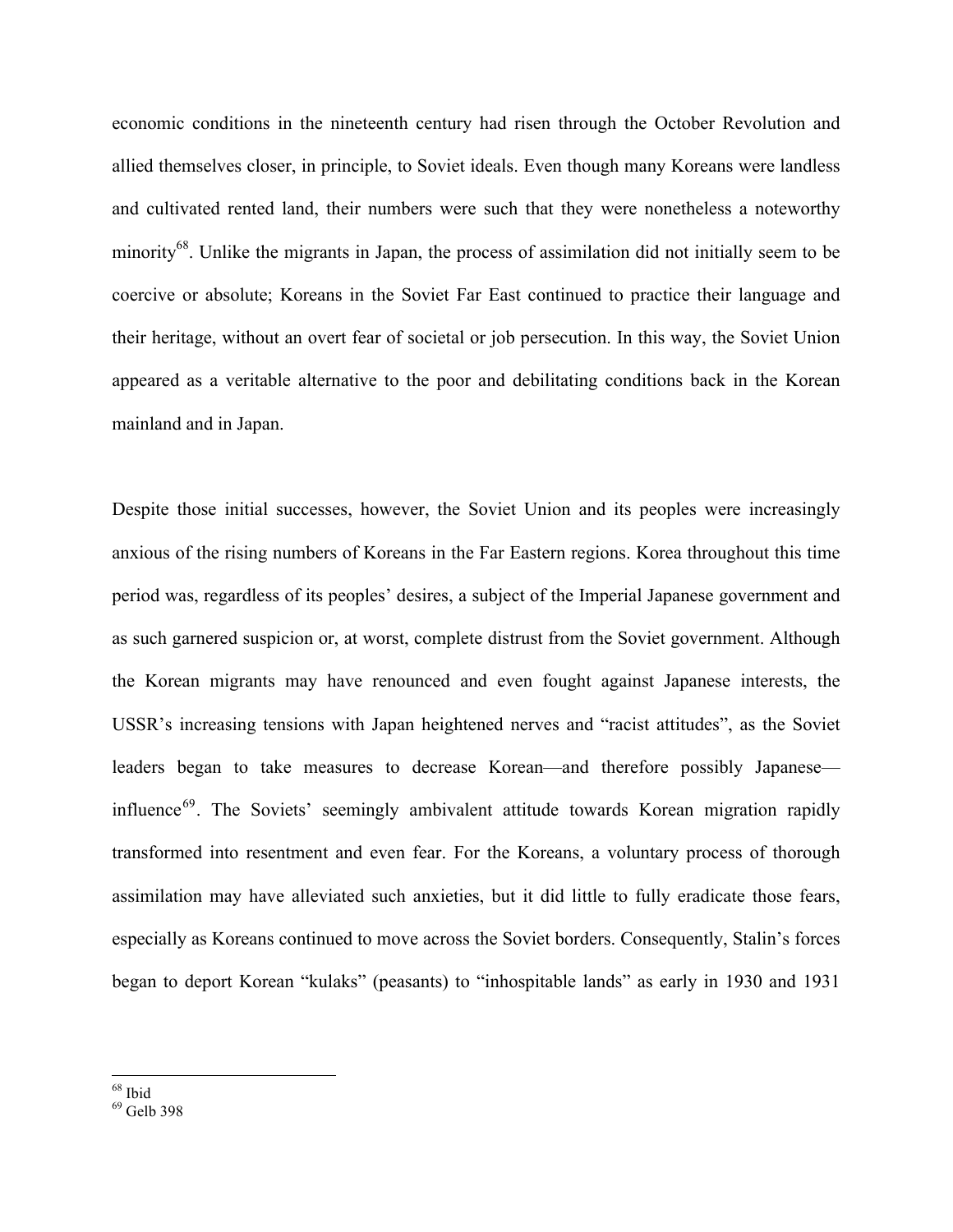and continued to do so throughout most of the decade<sup>70</sup>. The NKVD, a precursor to the Soviet KGB, were increasingly wary of the possible threat of Japanese espionage, while Stalin himself resented the "bourgeois nationalism" of the Korean political circles in places like Vladivostok $^{71}$ . As a result, Stalin and Molotov (a high-ranking Soviet politician) created a draft proposal for the deportation and relocation of the Korean migrants in the Far East, one that initially aimed to deport a few thousand individuals, but then later amended to remove "every last Korean" from the region<sup>72</sup>. According to scholar German Kim, this dramatic and large-scale relocation was a "logical continuation of earlier Czarist and Soviet policies relating to national minority populations", but one could also argue that the Koreans, like other ethnic groups throughout the Soviet Union, were targeted for a myriad of random or disparate reasons, and especially for their complicated relationship with Japan. In this way, even the Korean migrants who managed to escape the immediate control of Japanese authorities could not change their status as colonial subjects; like a mark on their head, their new, imposed identities could not simply be erased or forgotten. For the Koreans who lived in the Soviet society for over a generation and had adopted the local language and traditions, their assimilation ultimately did not spare them, as they were still seen as Koreans—as outsiders to Stalin's conception of Soviet life. The looming influence of the Japanese and Soviet policies demonstrate the difficulty for migrants in diasporic communities to develop and maintain an individual identity, while the deportation shows how vulnerable these groups can be to sudden changes in administration, policy, and favor.

As such, towards the end of 1937, hundreds of thousands of the Korean migrants were relocated to Soviet Central Asia, to regions like present-day Kazakhstan, Uzbekistan, and Turkmenistan.

<sup>&</sup>lt;sup>70</sup> Gelb 398

 $71$  Buchkin 20

 $72$  Martin 851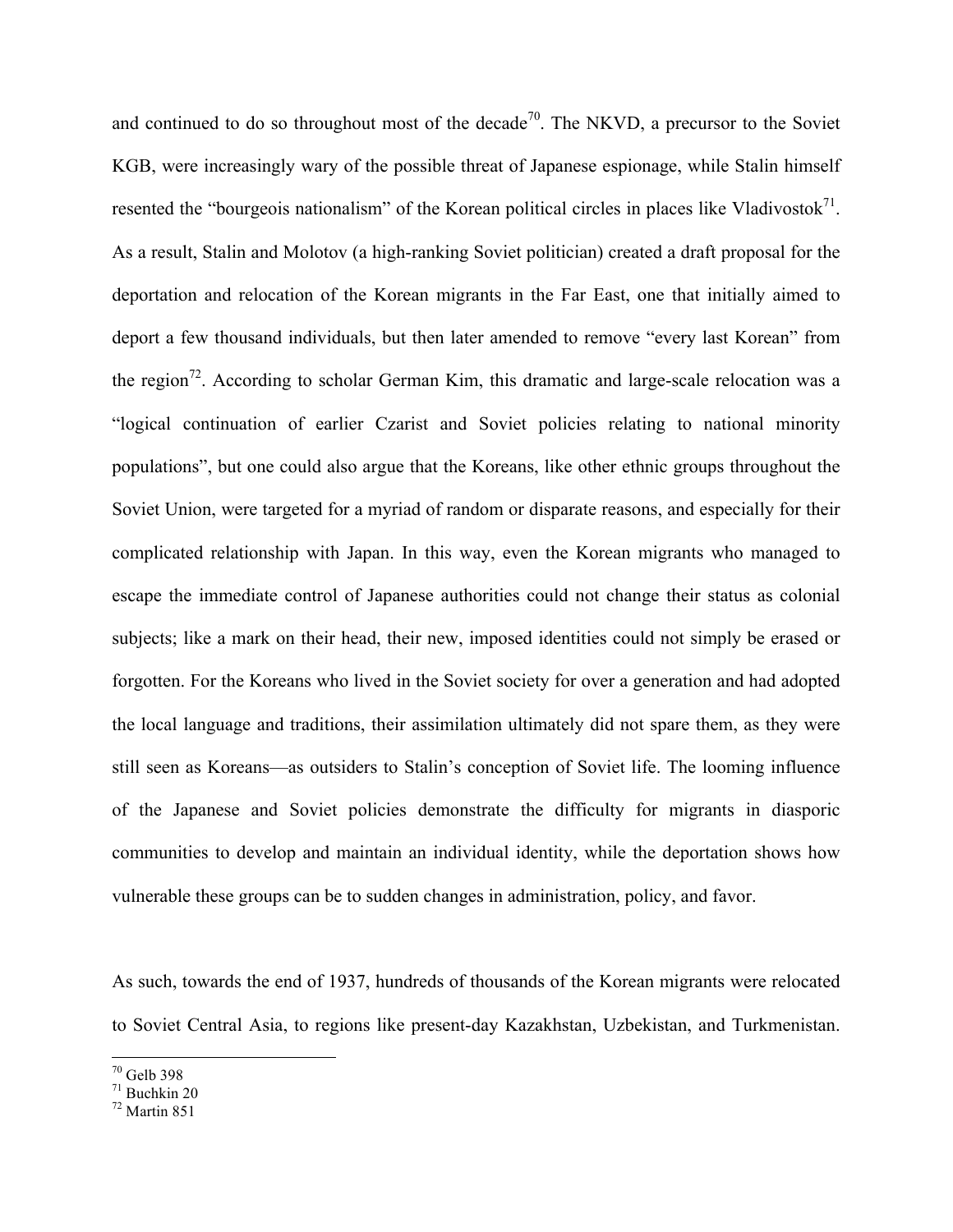Although they were given compensation for the property taken over by the Soviet authorities through wages and stipends—the Koreans were carelessly and hastily transported in "overcrowded, underheated, filthy freight cars", and almost all the migrants were not fully aware of where they were traveling<sup>73</sup>. The journey was almost a month long, and the vast distances covered ensured that there were families who were often separated, and other unlucky individuals who died in route to their new homes<sup>74</sup>. Upon arriving to their new destinations, the Koreans could only contemplate upon the wide and sparse terrains, as many struggled to adequately adapt. They were given few amenities and were thus "unprotected from the elements", as many suffered from diseases like dysentery and malaria<sup>75</sup>. Suffering from poor conditions and neglect, as well as unsuitable farming conditions in some areas, scholars such as Alexander Kim argue that it is possible that "a minimum to 40,000" Korean migrants died as an immediate result of the deportations<sup>76</sup>. After a year of poor administration and consideration, the local authorities eventually provided new "kolkhozoes" (or farms) for the Koreans; those who managed to survive the journey and the arduous first years established communities that would later play a pivotal role in the development of agriculture in these regions<sup>77</sup>. In fact, the Korean farms would become "models of efficiency and prosperity", and the common belief in communist ideology helped maintain a sense of political, if not emotional, connection to the Soviet Union<sup>78</sup>. For the first few decades in this new land, however, the migrants were limited in what they could do: due to Stalin's policies, Koreans could not move freely within the country, nor could they be inducted into the Soviet army to fight against Japanese imperialism<sup>79</sup>. Although there were signs

- $75$  Gelb 401
- $76$  Kim, Alexander 284(b)

 $78$  Gelb 405

 <sup>73</sup> Gelb 400

 $74$  Ibid

 $77$  Kim, German 66

 $79$  Gelb 407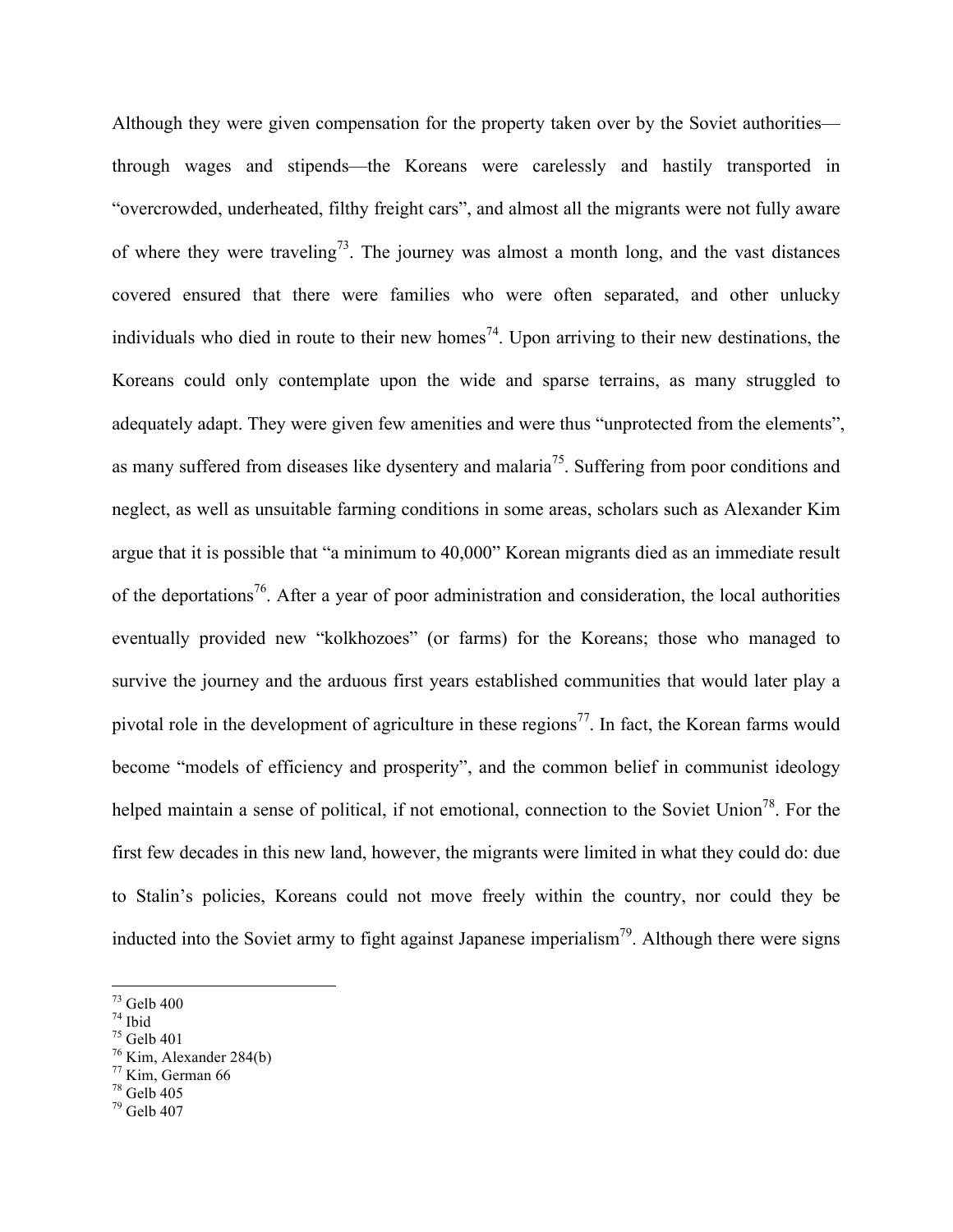of a burgeoning and self-reliant Korean migrant culture within Central Asia, it would not be until Stalin's death that the Koreans could reestablish and reaffirm their identity and language without fear of discrimination. The community would not be subject to further deportations, but they nonetheless had to contend with a continuously changing lifestyle, as they adopted local customs to better adapt to the conditions forced upon them.

These "Continental Koreans", however, were not the only Koreans living within the Soviet sphere of influence. As the political tension between Japan and the Soviet Union continued in the 1930s and 1940s, many Korean migrants found themselves at the crossroads between the two conflicting hegemonies on Sakhalin Island, a territory lying in the North Pacific Ocean, just off the eastern coast of the Russian mainland and north of Japan. Involuntarily organized and dispatched, hundreds of thousands of Koreans traveled to the island from 1939 to 1945 under the pressure of the Japanese government to combat the increasing labor shortages prompted by War World II. At the time, the southern portion of Sakhalin Island was administered by Japan following the end of the Russo-Japanese War in 1905—and was recognized as the Karafuto Prefecture<sup>80</sup>. Within years of its conquest, Japan first recruited and later obliged Koreans, from 1939 to 1945, to work in coal and mineral mines, munition factories, constructions sites, and other hard labor positions, with little guarantee of ever returning home<sup>81</sup>. According to research by scholar In Soo Son, anywhere from 60,000 to 80,000 Koreans were sent to Sakhalin during this time period, with almost all of them hailing from Korea's southern regions<sup>82</sup>. When Japan lost the war, however, and the island was retaken by Soviet forces, the Koreans on the island were left with nowhere else to go. The Japanese were not willing to repatriate and accept the

 $rac{80}{10}$  Um 124

 $82$  Ibid

 $81$  Son  $8$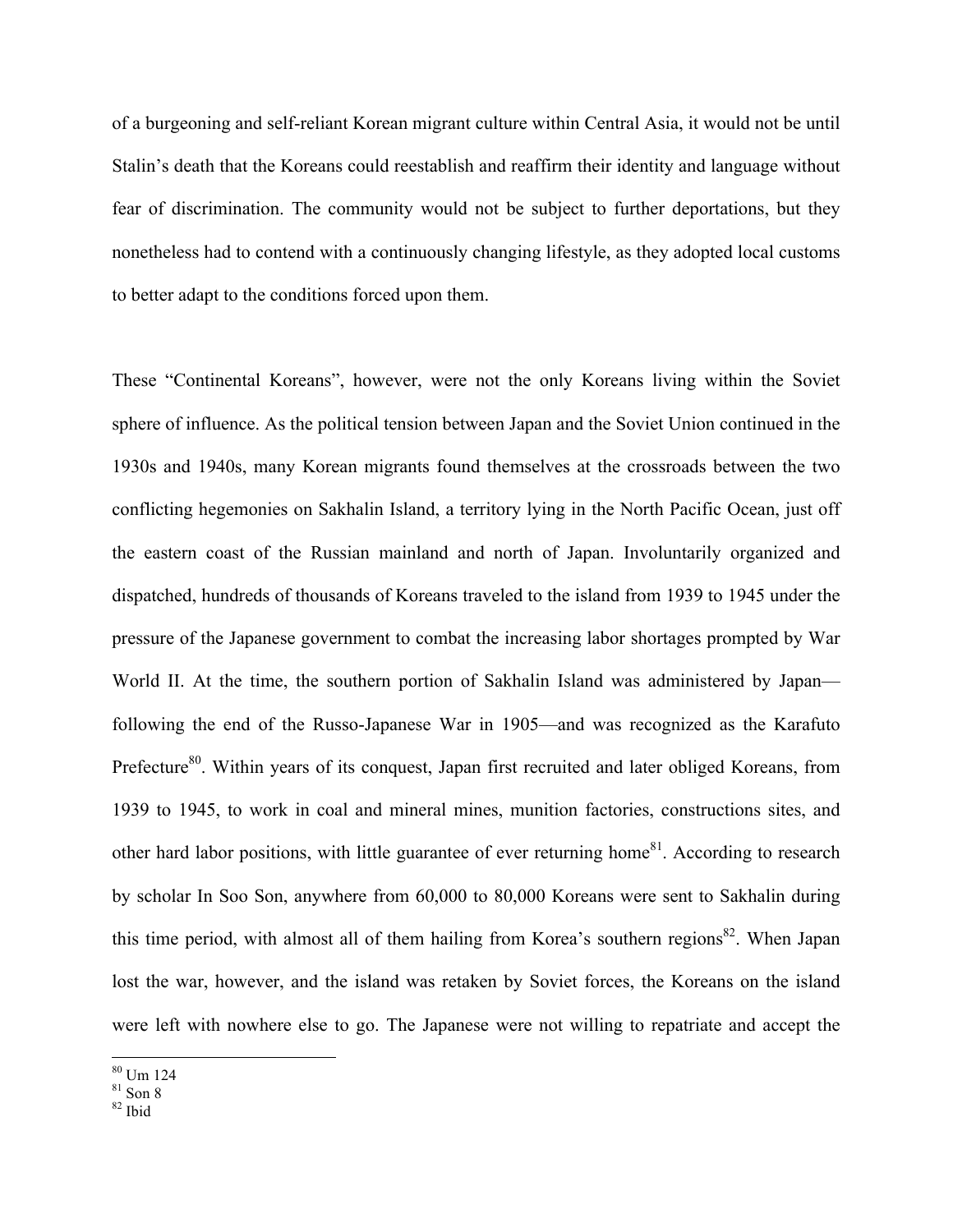Koreans as their own, while the increasingly complex Soviet and Korean relationship especially in lieu of the emerging Korean War conflict, which undermined the notion of Korean sovereignty and nationality—made it difficult for claims of citizenship to be adequately acknowledged by either government<sup>83</sup>. The Koreans were brought to the island against their volition but suffered from the collapsing political structures that had just recently characterized and organized their lives. They had to adapt to their abandoned and "stateless" position. By 1946, there were around 43,000 Koreans living on Sakhalin Island, but they were effectively left to their own devices, as they could not return to Korea or, like the Koreans in Central Asia, granted permission by the Soviet government to leave the island<sup>84</sup>. In the immediate years following Soviet control, the Koreans in Sakhalin maintained substantive farms, tilling the earth and working in the fields and nearby waters, as they began to form a noteworthy percentage of the local population<sup>85</sup>. Interestingly, the Soviet government attempted to accelerate a process of "sovietization" by sending Central Asians Koreans to teach the Korean population on the island—in their native tongue—about Soviet ideals and the Russian language $86$ . But this first generation of Sakhalin Koreans retained a strong connection to their Korean homeland; for decades, thousands of individuals wished to return home without being able to do so. In this way, as some scholars have suggested, these initial Korean immigrants can be seen as some of the last refuges of World War II.

Despite both living in the Soviet Union, the Korean diasporic communities in Sakhalin Island and Central Asia naturally exhibited distinct worldviews and identities, as the conditions in

 $\frac{83}{10}$  Son 10

<sup>&</sup>lt;sup>84</sup> Saveliev 487

<sup>85</sup> Buchkin 22

 $86$  Um 125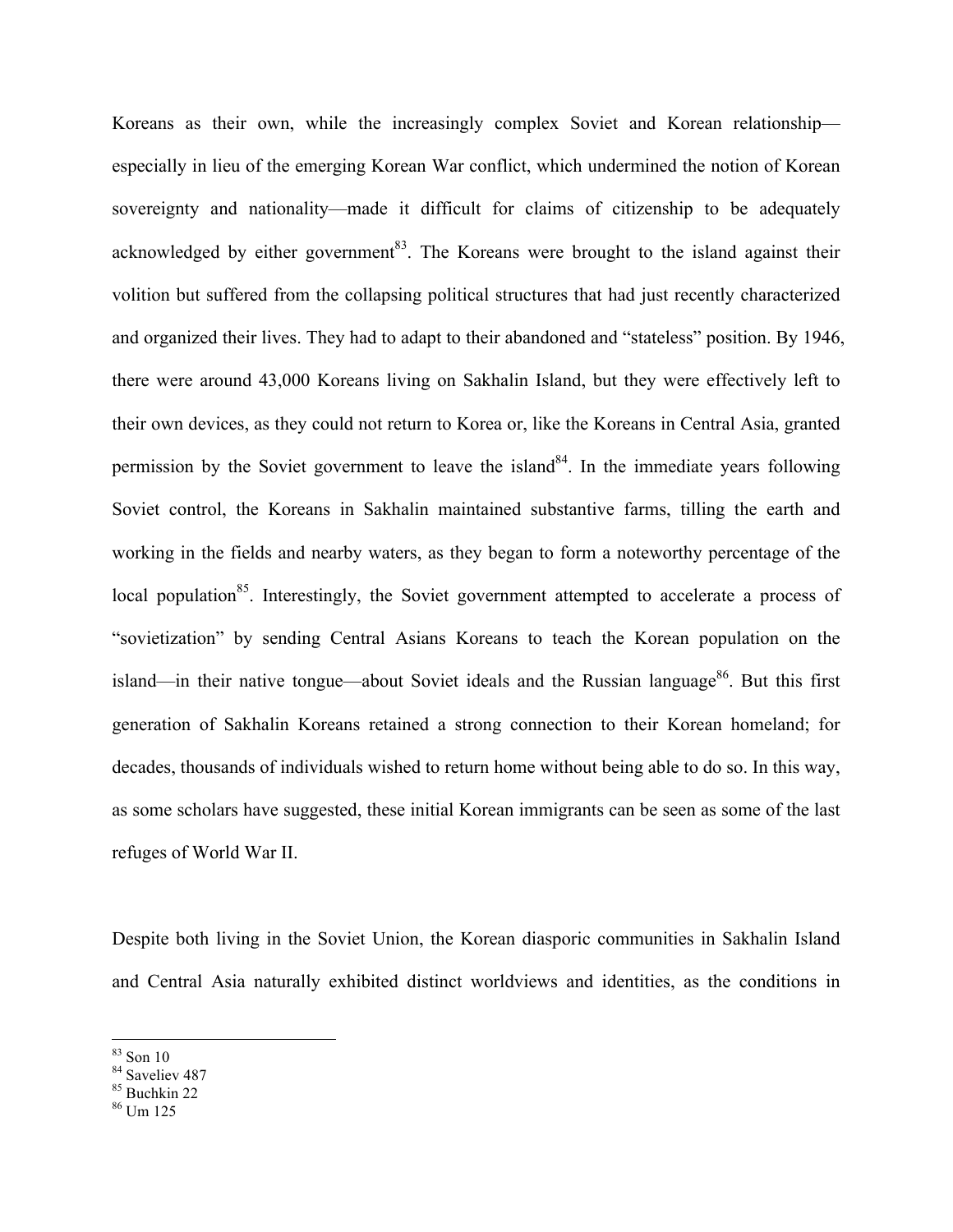which they migrated, though both coerced, were uniquely affected by the Japanese and Soviet authorities that governed them. As a result, the interactions between these groups, and the ensuing differences in their lifestyles, serve as a great example of the ways in which the means of migration—and the historical contexts that enable them—are fundamental to the creation of collective and personal memories of a given migrant community. As scholar Igor Saveliev suggests, "each diaspora invokes its own place of origin on the Korean peninsula and a distinct historical background", with different interpretations and constructions of their shared homeland<sup>87</sup>. These differences then affect the process of assimilation and the traditions that are maintained or practiced by these migrants. The Koreans who initially settled in the Russian Far East, for instance, exhibited strong nationalistic, anti-colonial fervor and advocated for the national liberation movement, while the Sakhalin Koreans, as a result of living within Japanese society, had to exhibit loyalty and quiet acceptance<sup>88</sup>. Some Sakhalin Koreans even included families of Korean women who married Japanese men, and they spoke both Japanese and Korean and made efforts to consciously distinguish themselves from fellow Soviet Koreans<sup>89</sup>. But most of the community on the island continued to live with a firm belief that they would one day be able to return to the Korean mainland; they maintained a strong connection to cultural traditions and the Korean language and emphasized a genealogical connection<sup>90</sup>. Part of this may have been possible because these migrants had lived away from the Korean peninsula for only a generation or so, while other Soviet Koreans had lived on the continent for more decades. This temporal aspect should not be overlooked, as it is easier to maintain a language and a connection to a "homeland" when the migration occurred in the more recent past. In fact, the Koreans of

<sup>&</sup>lt;sup>87</sup> Saveliev 487

<sup>88</sup> Ibid

 $89$  Buchkin 26

<sup>&</sup>lt;sup>90</sup> Saveliev 488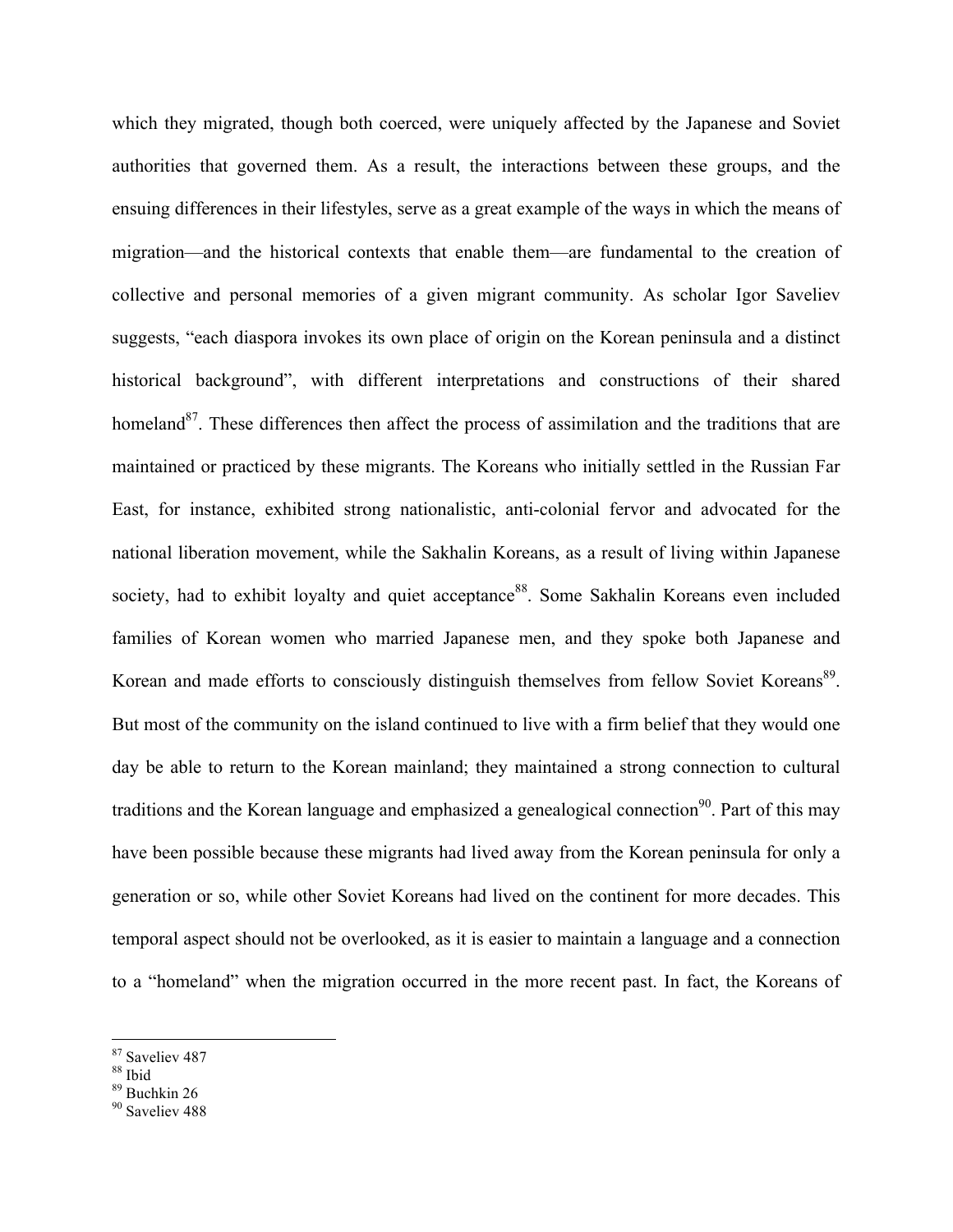Central Asia struggled to preserve the Korean language—and possible relations with relatives precisely because of their longer history of settlement and forced deportation, as they grew increasingly detached from their original culture. The contact with the Russian language and then Central Asian tongues instead led to a unique Korean dialect called "Koryo-mar", which through its own use exemplified the migration history of this Korean community. The deportation of the Soviet Korean community in 1937 was noteworthy in this sense for how it created several layers of identity displacement: they were taken away from their "ancestral homeland and their new homeland" simultaneously and had to carve new lifestyles in lands that were further removed from the Korean peninsula<sup>91</sup>. Both Sakhalin and Central Asian Koreans were victims of overt political processes that reduced their cultural value to labor forces, but they did not both seek to reestablish links to Korea. For the former, the connections were still obvious and possible to recreate, while for the latter, the idea of the "Korean homeland" was just that—an idea. Their memories of Korea were interlinked with their memories of the trauma or hardships they suffered, and this in turn shaped their respective identities.

The Japanese conquest of the Korean peninsula and the subsequent colonization of its peoples naturally precipitated numerous migration waves that would result in the diasporic communities across East and Central Asia. As the political might of the Japanese and Soviet governments strengthened in the years preceding and during WWII, the extent of the Korean community expanded to further reaches of region. The Koreans in this time period had to frequently adapt, on numerous occasions, to the shifting narratives and perspectives of the larger authorities. They were victims insofar that they were displaced and confined to their value as a potential labor force, but they nonetheless demonstrated resilience against policies that aimed to diminish their

<sup>91</sup> Saveliev 488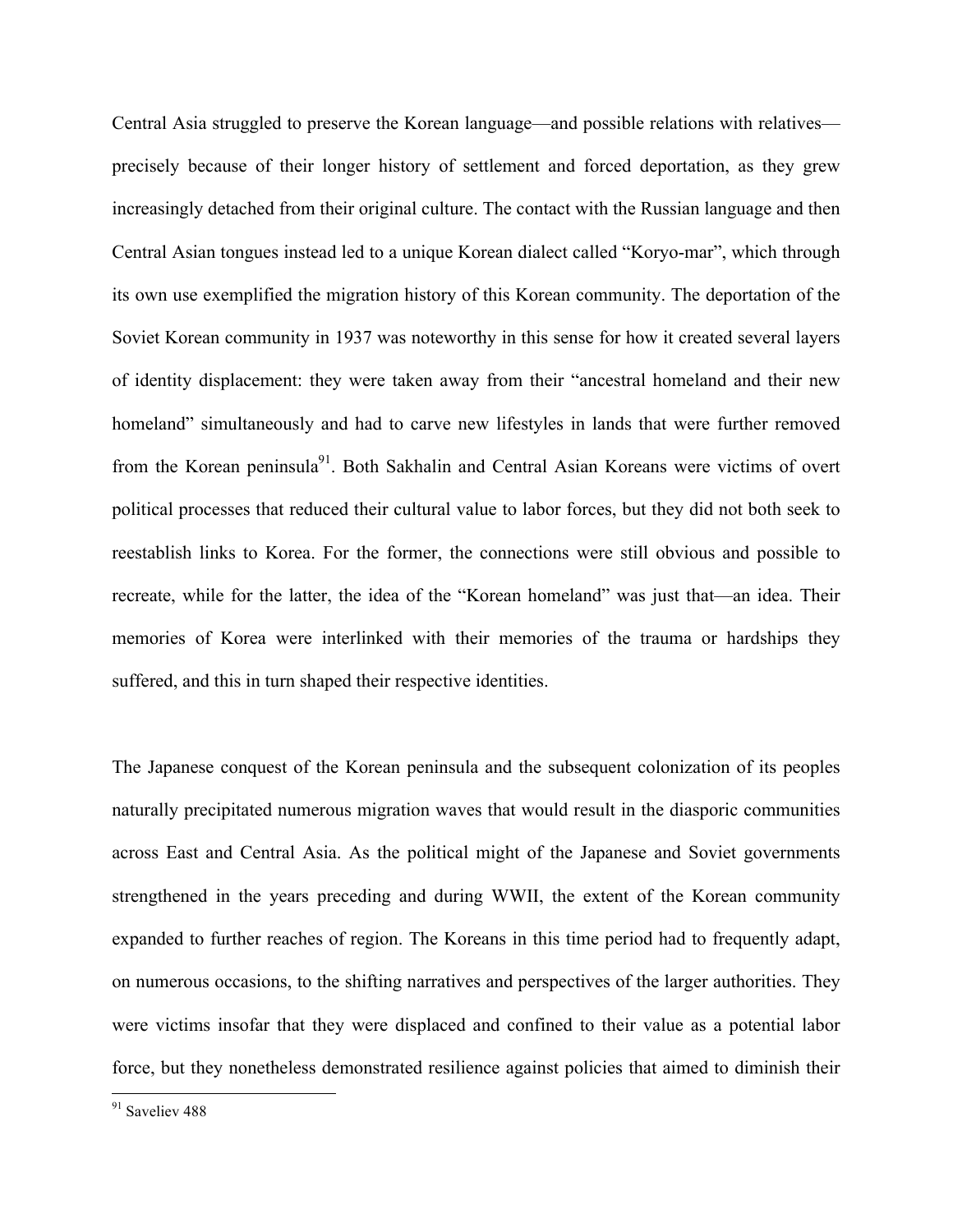connections to longstanding cultural traditions. These diasporic communities, though emerging around the same time and from the same place, exhibit different understandings of what it means to be Korean and the spaces they inhabit. The Koreans who traveled to Japan voluntarily and later coercively had to reconcile with their nation being absorbed into the larger, subjugating Japanese hegemony, while simultaneously having to affirm their Korean identity to overcome indifference and discrimination. The Koryo-saram had to adapt twice—first in Russia and then in Central Asia. Upon establishing a new home in the Soviet Far East, they then had to migrate and struggle again following Stalin's mass deportations. The Koreans in Central Asia thus forged an alternative identity to other Korean diasporic communities in Japan and abroad, as their multiple displacements reinforced the notion that they were a people without a true, established home. They grew strength not from an idea of possibly returning home—wherever that may be—but in surviving and then succeeding in unknown lands as a collective unit, drawing upon the fragments of a shared language and familial ties to carve a future that was, for better or for worse, detached from life and events in their ancestral Korean homeland. The Sakhalin Koreans, meanwhile, lived between conflicting Japanese and Soviet interests and created their own communities, one that sought to distinguish itself from other Korean diasporic communities in the Soviet Union. Though they longed to return to Korea, the shifting global influences after the end of the world war confined their fate to the island, as they embodied the displaced and detached Korean identity during this part of the century. The movement of Koreans across these countries established long-standing communities and cultural-exchanges, but the subsequent decades would start to question the role of these Koreans with regards to their relationship with a quickly metamorphosing Korean state, as well as ponder the lasting influences of these traumatic years of displacement and subjugation. The following generation of migrant Koreans would have these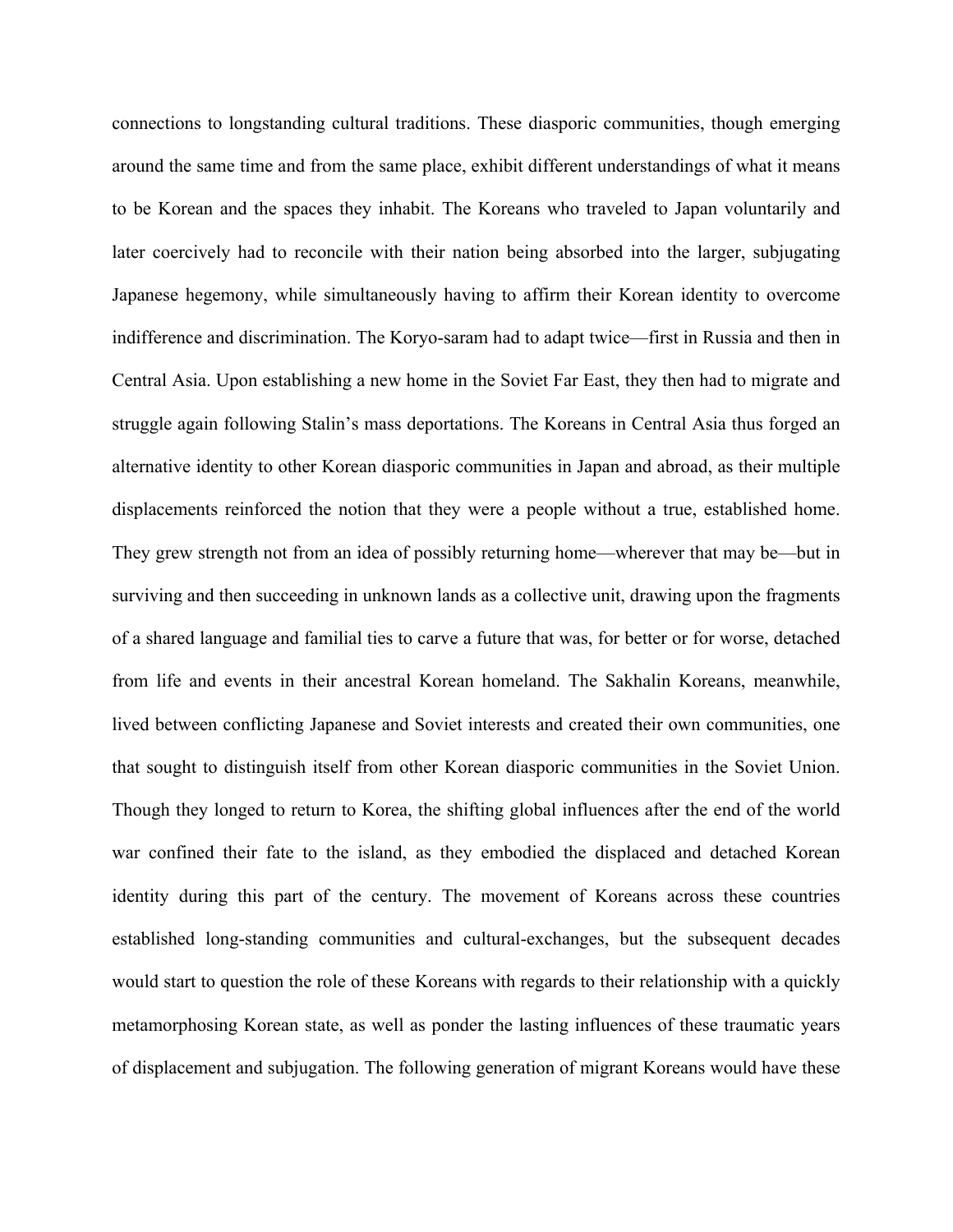memories of their diasporic predecessors to dwell upon, and these experiences would influence the way they would look back and interact with their ancestral homeland.

## *Expansion and Dispatchment***: Voluntary Migration and Diasporic Communities in South America and Germany from the 1960s to 1980s following the Korean War**

With its defeat at the end of World War II, Japan was stripped of its imperial acquisitions and Korea regained independence and its sovereignty, thereby ending over thirty-five years of Japanese occupation. This sudden shift in the postwar, global paradigm did not, however, alleviate the growing tensions in the Korean peninsula; instead, this new era prompted the division of the country into North and South Korea and later led to the Korean War. Although Japanese influence had diminished and could no longer dictate Korean migration, the Korean diaspora faced unprecedented challenges and transformations, as many migrants attempted to return to Korea in the hopes of developing their country and reclaiming their past lives. They were sought to return to their homeland and, in the process, eradicate the history of trauma of forced migrations they experienced at the beginning of the century, thus "restoring the proper state of congruence between territory and population<sup>"92</sup>—as Koreans in Korea. As such, almost immediately following Korea's liberation, the movement of Korean peoples greatly increased, as more than 1.4 million individuals—almost 70% of the entire Korean population—repatriated from Japan; and most of these immigrants returned to South Korea, as many originated from the southern part of the peninsula<sup>93</sup>. Other mass return movements sparked similar, though smaller, migrations from communities in Manchuria, China, and other nearby regions.

 $92$  Brubaker and Kim 32

<sup>93</sup> Kwon 6-7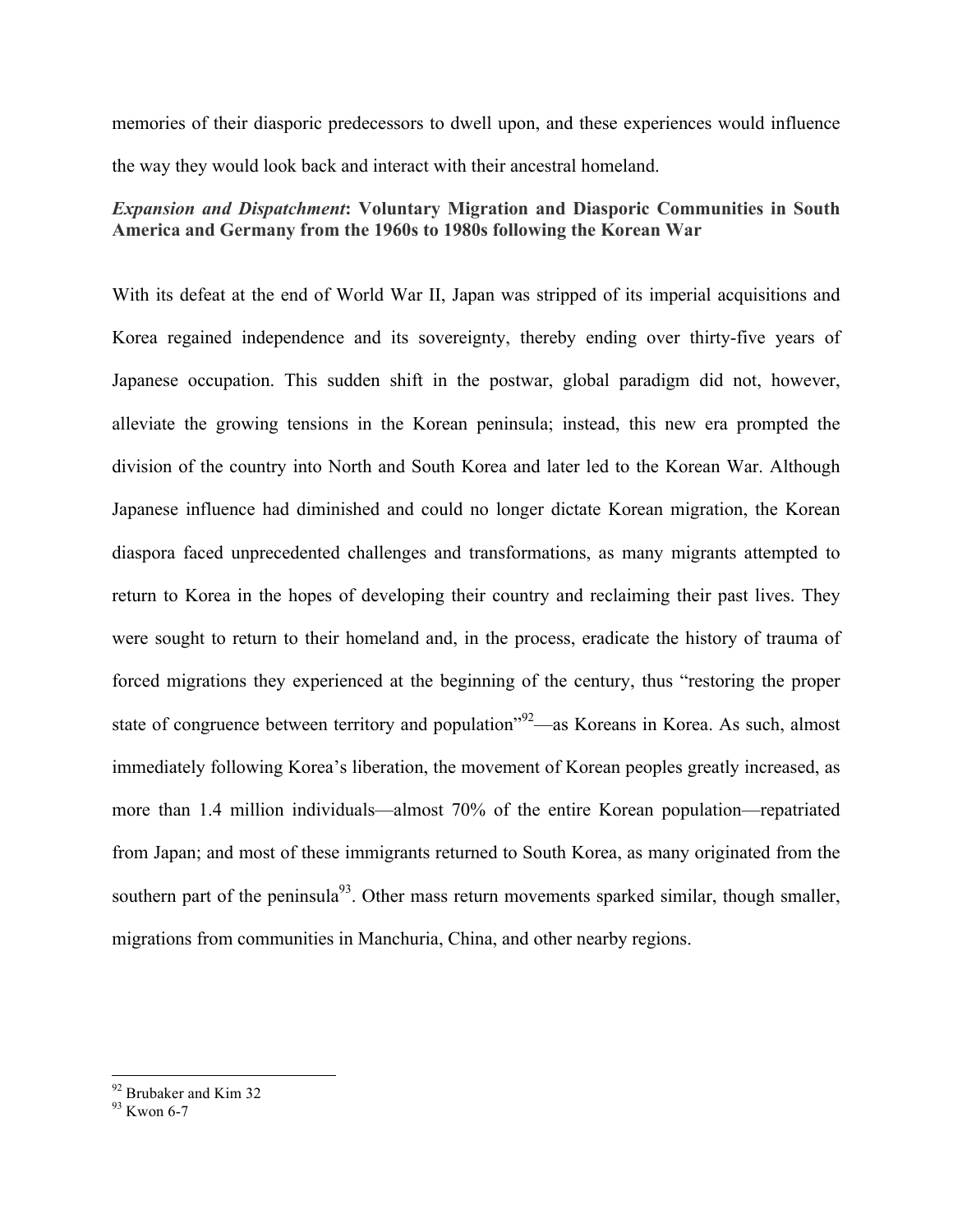These migrations, however, were overshadowed by the political and ideological divides between the two Koreas, especially as Koreans had to now understand and reconcile their identity within the context of a now-divided nation. In returning home, for instance, the Japanese government had Koreans choose their nationality between South and North<sup>94</sup>, while other Koreans, like the ones on Sakhalin Island, could not return because they no longer belonged to any specific government. Korean identity was not easily definable and now depended upon more specific locations and traditions within the peninsula; this identity conflict was felt even further for those migrants returning from or living in foreign countries. When the Korean War erupted in 1950, the turbulent conditions resulted in further migrations, especially into the United States, as large number of women, students, and orphans (including those of mixed blood) traveled abroad and formed the basis for later communities and immigrants in the subsequent decades.<sup>95</sup> Though migration abroad was limited until the 1960s, the Korean War nonetheless presented itself as a new incentive for Koreans to emigrate, and like most aspects of Korean society at the time, the war and its longstanding effects came to dominate the individual and collective memories of its diasporic communities. The war and its debilitating effects temporarily limited the movement of Koreans, but it planted the seeds for many individuals with the desire to find success abroad, in the hopes of ultimately sharing and returning that success within the developing North and South Korean nations.

Whereas Korean migration had hitherto been contextualized and understood through the lens of forced travel, deportation, and labor potential, the Korean diaspora in the second half of the twentieth century would be characterized by voluntary migration and an ever-complicating series

 $\frac{94}{95}$  Kwon 8<br> $\frac{95}{95}$  Kwon 9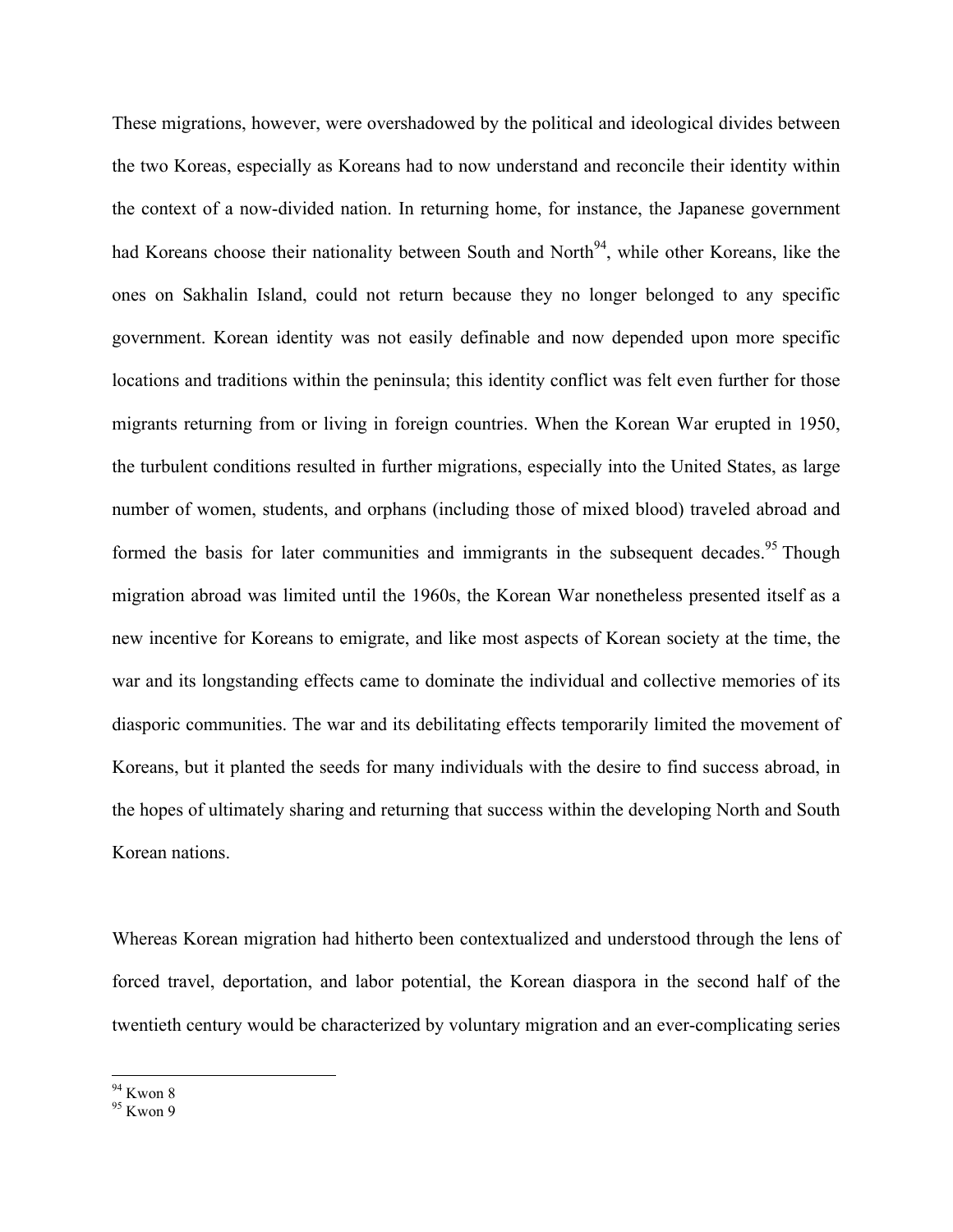of return movements. This wave of migration targeted the creation of long-distance settlements in the new world and was enabled by a series of policies that encouraged such travel. For the first time, the Korean government was taking in active role in the emigration of its peoples; it saw the potential of a growing diasporic community outside of its borders. After Korea gained its independence from Japan and as South Korea consolidated itself as a nation in the 1960s, its economy began to slowly develop, and the government adopted an active emigration policy to benefit its industrialization goals. In order to assist its people, the government passed a policy in 1962 that would facilitate migration, particularly as they believed it to be a "means of controlling population, alleviating unemployment, and earning foreign exchange"<sup>96</sup>. South Koreans<sup>97</sup> seeking better economic opportunities in other more industrialized countries were especially helped by more favorable initiatives that planned to send migrants and workers to Latin American countries, Germany, and later the United States<sup>98</sup>. These communities would maintain stronger connections to their Korean homeland, insofar that they aimed to contribute to Korea's economy—through remittances and government-sponsored deals—and retain hopes of one day returning to their homeland in the future. Despite this, however, the Korean migrants of this era had to navigate the influences of conflicting cultures and interests; they had to forge an identity while overcoming economic and discrimination, while simultaneously trying to financially and socially contribute to their Korean heritage. As sociologist Robin Cohen asks when discussing the role of remittances, "How are migration and development linked through diasporas?"<sup>99</sup>. The interaction of diasporic communities and their native Korea would shed light onto the influence and even importance of migrant workers and settlers in an increasingly globalized world.

 $96$  Kwon 8

 $97$  For the sake of clarity, from this point onwards "Koreans" will be used to specify movement of South Koreans abroad, unless otherwise noted.

 $98$  Kwon 8

<sup>&</sup>lt;sup>99</sup> Cohen 169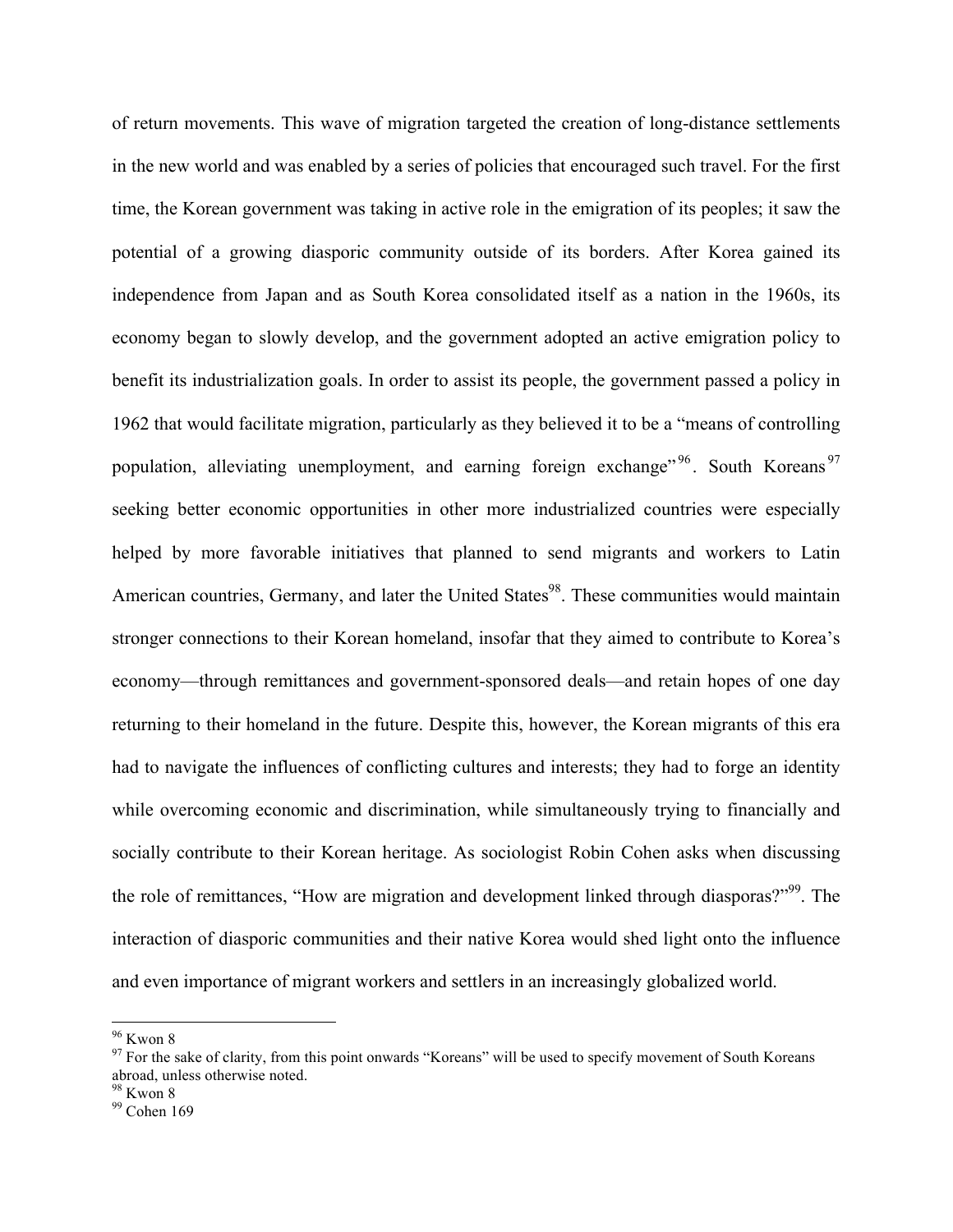As such, one of the more significant Korean migrations in the 1960s was the movement of miners and nurses to West Germany, many of whom would later settle in Europe or travel onwards to other Western nations. In the hopes of maintaining the German mining industry and hospital system, and in providing the South Korean government with a much-needed source of steady remittances and economic income, the Federal Republic of Germany and South Korea actualized a bilateral labor recruitment agreement in 1963 that was in effect until  $1976^{100}$ . In that time period, around 20,000 South Koreans—7,936 miners and 10,723 registered nurses $101$ —were sent to West Germany to work as contract migrants. They typically worked for a formal guest work program called *Gastarbeiter*, where migrants would travel to West Germany and temporarily settle for a few years before ultimately returning to their home country<sup>102</sup>. In theory, there were benefits for both nations: For Germany, the Korean migrants could fulfill a large labor demand in the health and mining industries, while for South Korea, and its president Chung Hee Park, the exported human labor force could form an indispensable part in rebuilding the Korean economy following the Korean War<sup>103</sup>. Echoing this sentiment, it has been considered the Korean government's "first attempt to relocate Korea's workforce overseas"<sup>104</sup>, as these immigration agreements pushed Koreans to engage with foreign nations. In this way, the Korean migrants were like their ancestors who traveled abroad at the beginning of the century as a part of labor-incentivized migrations; but unlike those communities, the Koreans here were contributing to domestic financial interests. According to some estimates, about 50 million US

<sup>&</sup>lt;sup>100</sup> Roberts 28<br><sup>101</sup> Truth and Reconciliation Commission Korea 53<br><sup>102</sup> Roberts 28<br><sup>103</sup> Cho and Roberts 2<br><sup>104</sup> Commission 54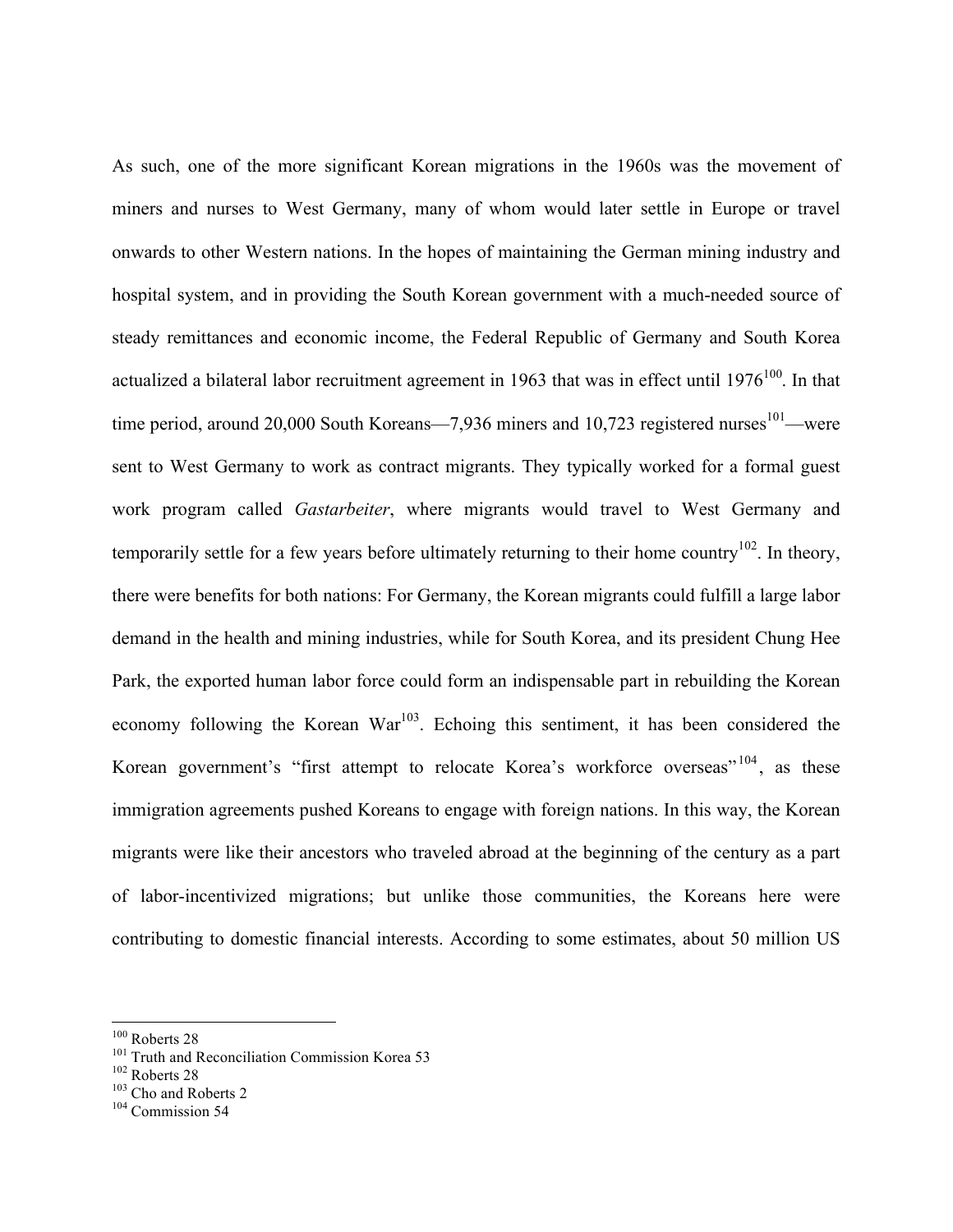dollars were raised and sent by Koreans living in Germany<sup>105</sup>, which comprised anywhere from 1-2% of Korea's total export value in years like 1965, 1966, and  $1967^{106}$ . They were thus encouraged and endorsed by their government to work abroad and contribute to its national cause; the labor agreement was arranged in such a way to suggest that South Koreans could alleviate the turmoil of the Korean War by undertaking these recruitment offers. These sentiments formed the basis for the "p'adok" or "German displacement": the political term that idealized and defined the labor emigration to West Germany, under President Chung-hee, as a patriotic  $\arctan 107$ . Koreans were made to believe that their efforts were beneficial on both a personal and collective scale.

Despite these profits and economic successes, however, it is important to consider that these policies did not disclose the entire truth of the lives of the Korean miners and nurses in Germany. As scholar Yong-suk Jung argues, the administrations in charge of the migrations attempted to cover the problematic, structural context of the recruitment policy under the veil of a "bifurcated myth", where the economic benefits for both nations were prioritized over the potential issues regarding a large-scale labor export from a weakened Korean state to a stronger German one<sup>108</sup>. In other words, although many Koreans may have accepted these migrant contracts through patriotic devotion, many also traveled to escape the poor conditions of their country, and the reality of life in West Germany was much more complex and challenging than their government may have suggested. By their very nature, the bilateral contracts aimed to fulfill a labor demand, and thus were not designed with "the individual migrant in mind"; the guestworkers were thus

- 
- 

<sup>&</sup>lt;sup>105</sup> Roberts 28<br><sup>106</sup> Commission 54<br><sup>107</sup> Jung 230<br><sup>108</sup> Jung 255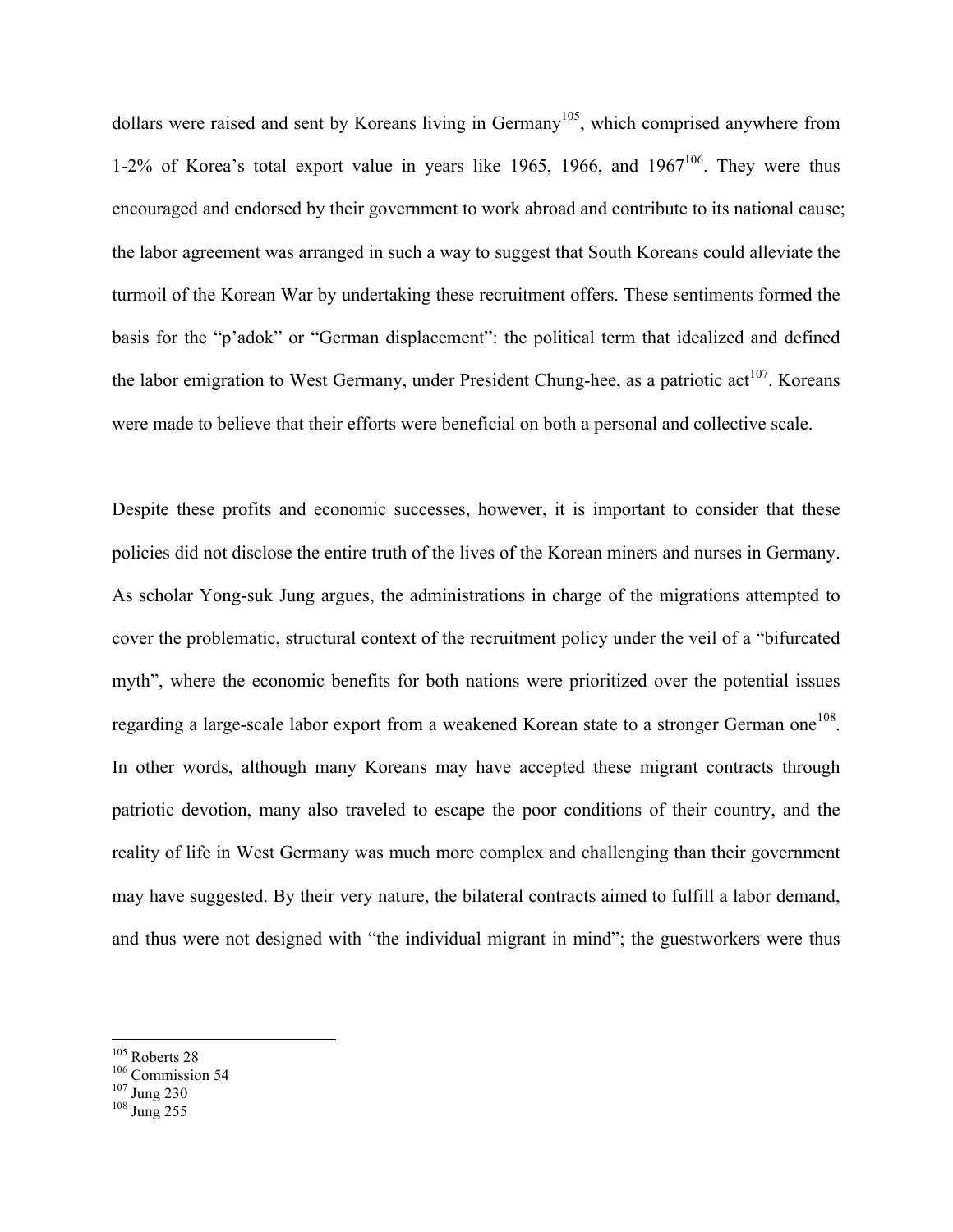often reduced to their labor output<sup>109</sup>. They were expected to return to their home country once the allotted time had passed—regardless if the migrants had established communities or local connections. Furthermore, Korean miners and nurses alike were encouraged by their government to work passively and efficiently, with the ultimate goal of helping the poor Korean economy<sup>110</sup>. But the Korean migrants often saw the contracts as opportunities for personal gain, especially as many of the travelers were of the middle-class and trying to escape the impoverished conditions that resulted from the Korean War. Korean nurses, for instance, left for Germany for reasons ranging from better pay and financial security, to a "desire to escape the strict social expectations" that existed in Korea<sup>111</sup>. Although they found assimilation initially difficult and were often characterized by the Germans for their supposed passivity<sup>112</sup>, the nurses nonetheless forged their own unique identity, particularly through engagement in political protest. Refusing to accept the return conditions of their contracts, the nurses campaigned for their right to stay in Germany, and in the process worked against the stereotypes and expectations placed upon them by both German and Korean societies<sup>113</sup>. Their petitions ultimately worked, as the nurses and miners were granted permission to live in the country; some Koreans subsequently adopted other professions and raised a second generation of immigrants. Though often contextualized within a larger, idealized narrative of Korean patriotism, the movement of nurses and miners to Germany was propelled by migrants who were willing to adopt restricted lifestyles and adapt to foreign cultures for personal and collective profit. The economic contribution these migrants provided was both real and substantial, but it came about as a result of a group of individuals who saw the opportunity to travel abroad as a means to take personal agency and improve upon the poor

<sup>&</sup>lt;sup>109</sup> Roberts 36<br><sup>110</sup> Roberts 37<br><sup>111</sup> Roberts 32<br><sup>113</sup> Roberts 34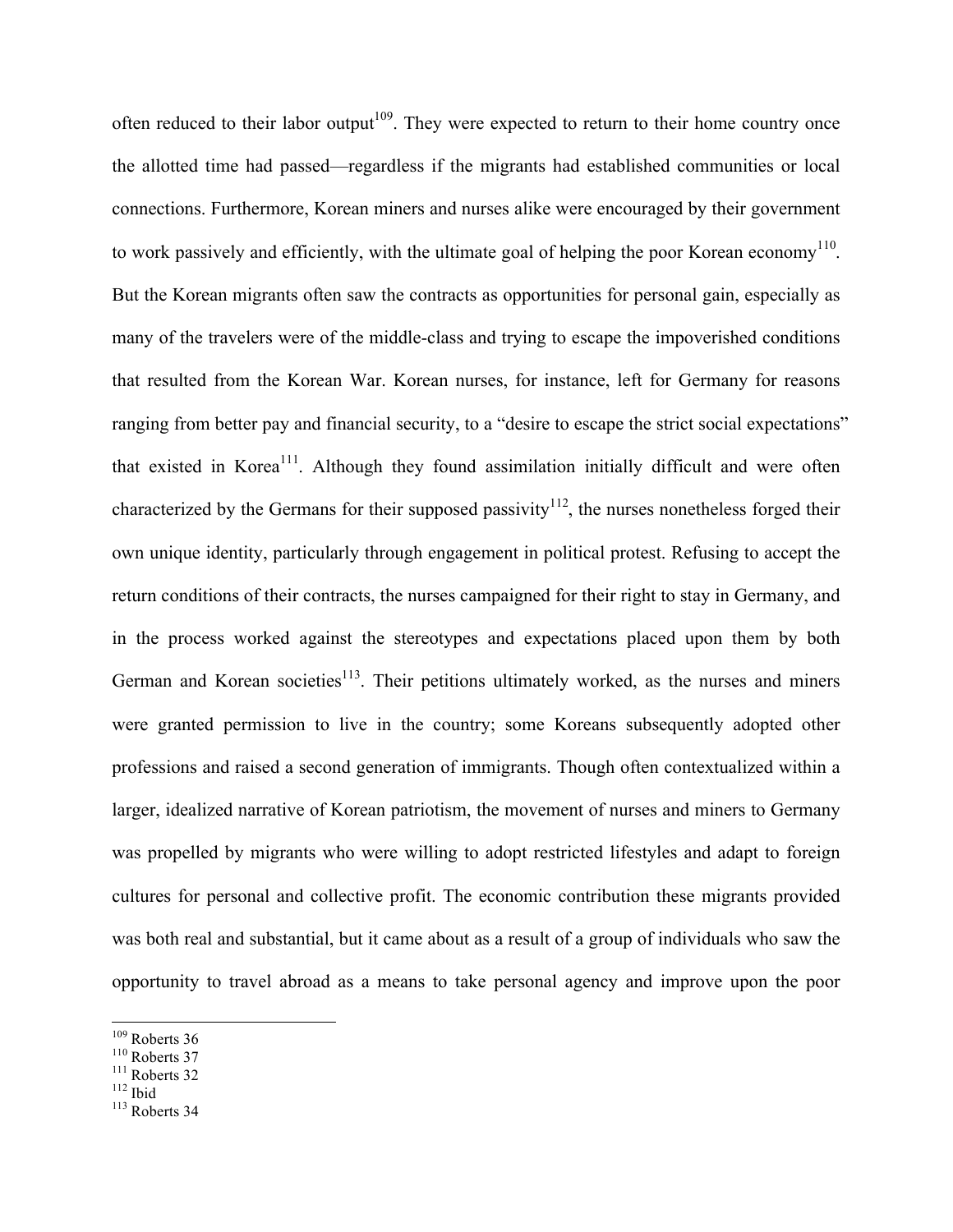At the same time that South Koreans were traveling to West Germany on labor contracts, the Korean government began endorsing travel to South America, particularly to Brazil and Argentina. Korea had recently established diplomatic relations with these Latin American countries in the late 1950s and early 1960s, and as Korea was poorer than both Brazil and Argentina, the government saw the potential for overseas settlers in these regions<sup>114</sup>. To combat a growing population, limited land space, and a lack of natural resources, the Korean government promoted travel to South America and advertised it as a destination of many opportunities, with unsettled land and an accepting immigrant culture $115$ . According to scholar Kim Ill Soo, the emphasis on emigration politics was primarily to deal with the fallout from World War II and the Korean War, where more than three million individuals, including refugees from the North, returned or entered South Korea and prompted serious population difficulties<sup>116</sup>. As such, in order to further endorse its "development policy", the Korean government implemented the Overseas Emigration Act in 1962 and prioritized agricultural immigration to countries in the New World<sup>117</sup>. South American nations like Brazil were hoping to recruit these Korean farmers—typically in collective and groups—to settle and develop the country's "virgin lands"<sup>118</sup>. In return, the Korean government, like in its agreement with West Germany, hoped that the better living conditions would enable these settlers to contribute to the development of the national economy via remittances<sup>119</sup>. In this way, countries like Brazil and Argentina seemed

<sup>&</sup>lt;sup>114</sup> Park 487<br>
<sup>116</sup> Kim Ill Soo, through Mera 313<br>
<sup>117</sup> Park 487<br>
<sup>118</sup> Park 489<br>
<sup>119</sup> Guimaraes 4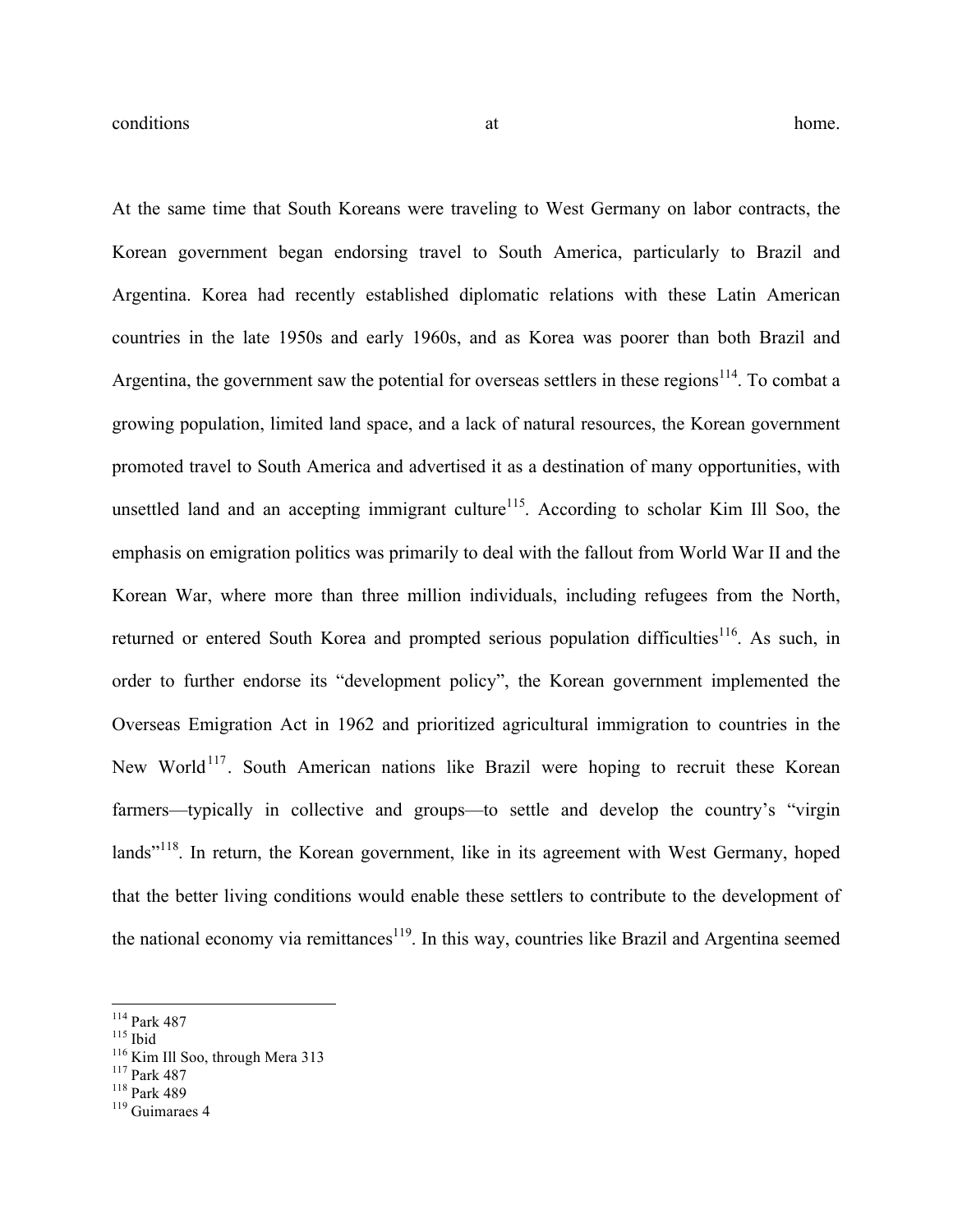to be ideal locations to escape the political instability and societal difficulties of the present Korean state, while nonetheless offering conditions through which to contribute to its nationalistic causes.

As was the case for the first Koreans in Mexico and Hawaii, however, the plans did not materialize in the same way that they were originally promised out to be. The first generation of Korean migrants in South America, from the 1960s and 1970s, had to reconcile with below-par living conditions and limited access to the lands they were originally planned to settle. In 1963, 103 Korean immigrants departed from Busan and arrived at Santos, Brazil; most of the migrants were members of the middle class, and many were North Korean refugees<sup>120</sup>. They then settled in the state of São Paulo, before then moving and establishing communities in other states like Rio de Janeiro and Paraná. The Koreans expected to work on farms and plantations that the Korean government had purchased and arranged for them prior to their arrival, but much of the farmland, was neither suitable for adequate production nor sufficient in terms of size and location<sup>121</sup>. In most cases too, the property rights to these farms and rural sites were owned by third-parties or did not exist at all<sup>122</sup>. In these conditions, the migrants failed to properly adapt, and because many of these Korean immigrants belonged to the middle class and were not originally farmers, many chose to move to more urban areas and establish small family businesses or work in textile factories<sup>123</sup>. This scenario was not only exclusive to Brazil but to almost all of the neighboring South American countries: the Korean government could not guarantee its offers, and consequently the Korean migrants had to forsake their plantations and

<sup>&</sup>lt;sup>120</sup> Park 487<br><sup>121</sup> Joo 329<br><sup>122</sup> Ibid<br><sup>123</sup> Mera 7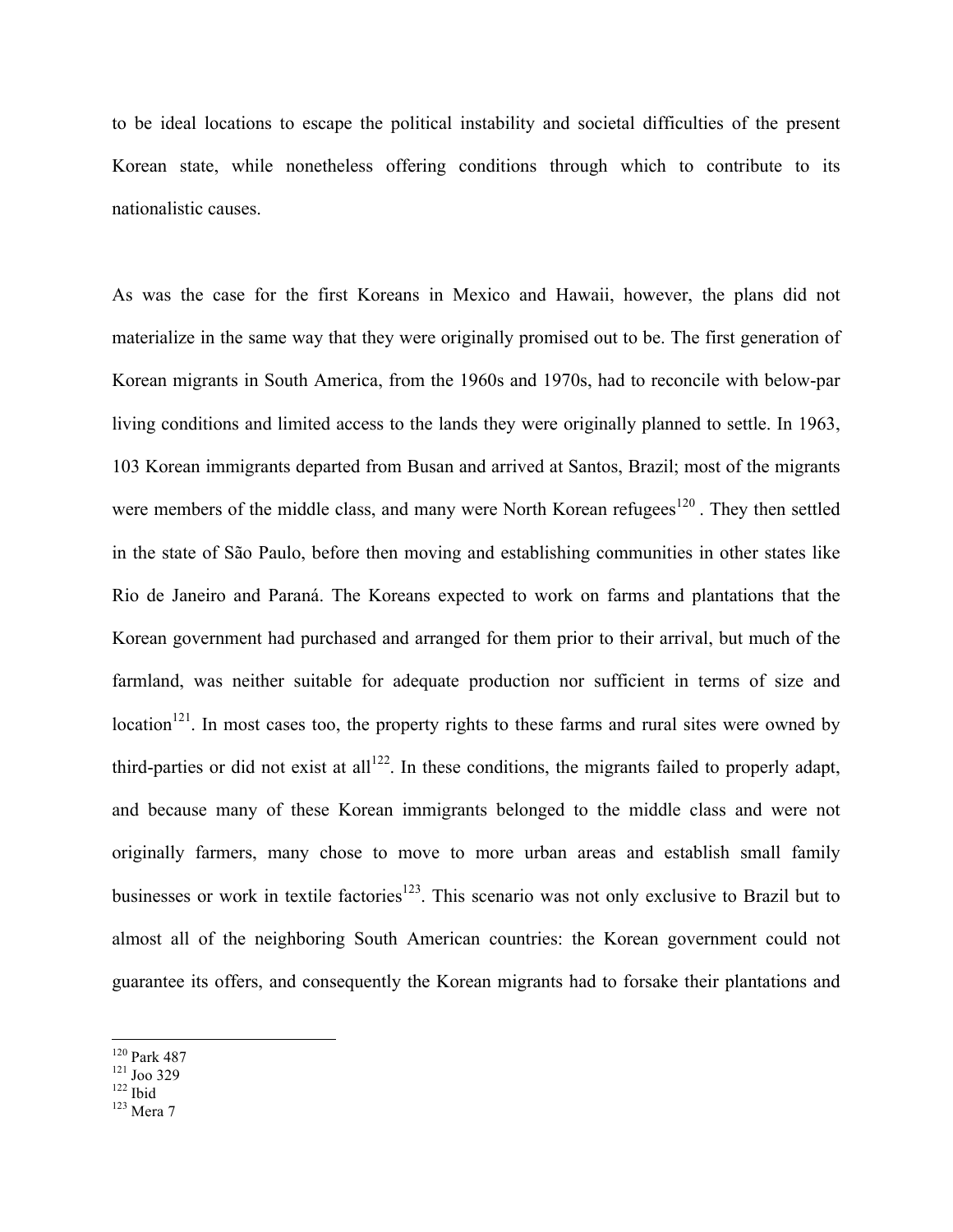engage in a series of remigrations or subsequent movements. Since many Koreans traveled as a family unit, it was advantageous for the migrants to seek communities in populated cities, even if it meant traveling to different countries illegally, as was in the case with Korean settlers in Paraguay hoping to find new homes in Argentina or Brazil<sup>124</sup>. But even the cities were no guarantee of success, as migrants in large cities like Sao Paulo, Buenos Aires, and Asuncion frequently moved again, hoping to find other textile job opportunities<sup>125</sup>.

The agricultural migration policy was therefore one that was not thoroughly in touch with the reality of the conditions in South America and thus prompted many Koreans to move frequently from region to region. In its enthusiasm to send Koreans abroad, the government undermined the potential assimilation conflicts its peoples would encounter. The Koreans who voluntarily accepted the proposals and migrated to Latin America were ill-prepared for these challenges; in their eagerness to avoid the impoverished and restricting lifestyles at home, they unfortunately encountered more hardships in their travels. Despite this, their settlements in these new lands only confirmed the growing presence of the Korean diaspora in all corners of the world. The recent memories of the Korean War and of a weakened Korean state urged many migrants to undergo the risk of travel. Whether through a series of remittances or through their rise in developing global cities, they laid the foundations for migration patterns and pathways for decades to come.

 $\frac{124}{125}$  Joo 330<br> $\frac{125}{9}$  Park 490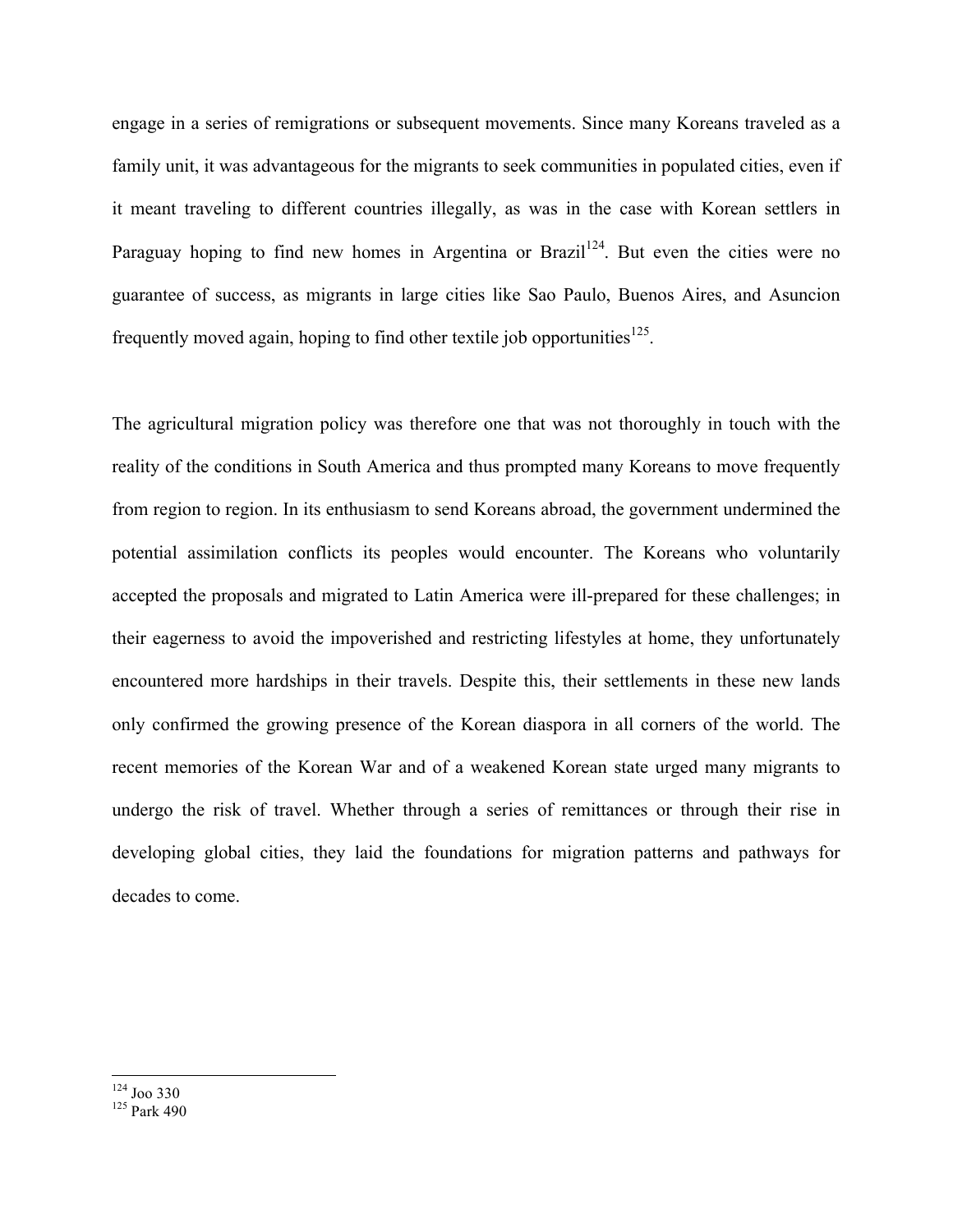## *From Emigration to Immigration:* **The Korean Diaspora's Lasting Influence on South Korea, and the Rise of Return Migration**

Following the waves of voluntary migration to countries around the world, the Korean diaspora continued to grow in importance through the end of the twentieth century, as its communities consolidated their unique political and cultural status and paved the way for unprecedented domestic and international success. More than a hundred years on from the first large-scale emigration from Korea, in the last thirty years the Korean diaspora has assumed greater relevancy and influence in the Korean homeland, as the contributions from its overseas peoples has shaped disparate facets of Korean life, from the economy to even language. The South Korean immigration policies in the 1960s prompted intensive emigration, as Koreans were encouraged to travel to destinations as varied as Germany to Paraguay, often under the impression that they were fiscally contributing to the development of their nation or creating prosperous environments for subsequent immigrants. It is no surprise then that during this time, from 1962 to 1990, 727,949 Koreans emigrated abroad—even if the majority were settling in the United States—and solidified the presence of previously established communities in those regions<sup>126</sup>. During these decades, the movement of Koreans abroad could also be contextualized within the greater trend of globalization, insofar that advances in telecommunications and travel greatly blurred the distance between Korea and its overseas peoples and facilitated ongoing communication<sup>127</sup>. Unlike in previous generations, where migrants frequently lacked the ability to engage with their country of origin, the Korean migrants of this era were no longer as isolated from the events or changes in their homeland. Departures were not definitive; they could remain in touch with their hometowns, extended family, and current events despite living thousands of

<sup>&</sup>lt;sup>126</sup> Jo *Homing*, Kindle ed.<br><sup>127</sup> Kim, KiChung 265-266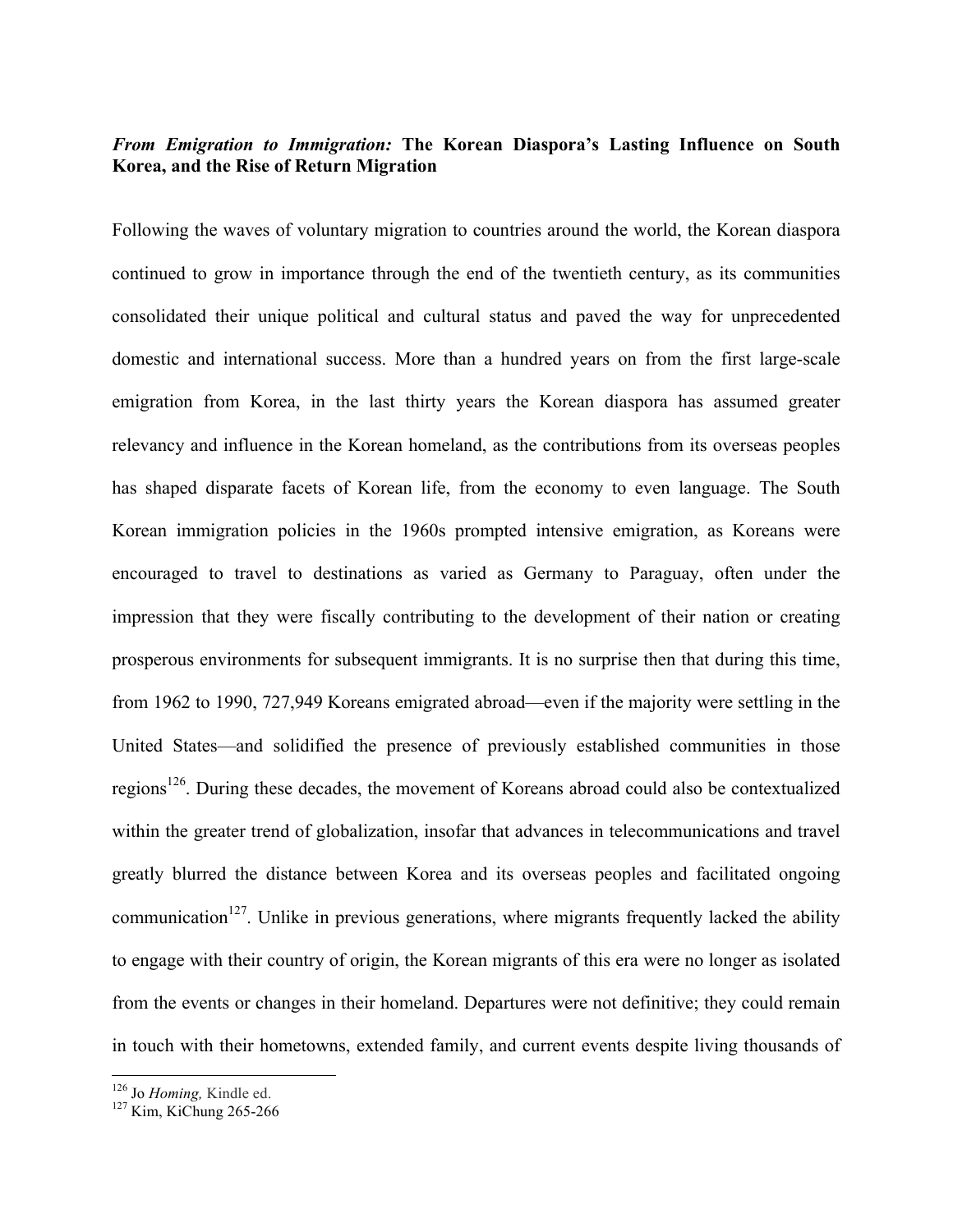miles away. As Professor Ji-Yeon Jo suggests, Korean migrants assumed a "transborder" role; and according to her, the term better highlights the growing "multiplicity, intersectionality, movability and permeability of the borders that migrants…form and re-form throughout their lives"<sup>128</sup>. With changes in the way in which they frequently interact with their homeland, whether on a personal or collective level, the Korean migrants have also changed the way they exercise their heritage.

In this way, these years of voluntary migration were not so much about assimilation but rather ones of ongoing adaptation; they were, in fact, indicative of a different form of diasporic movement. As was the case with migrants to South America, for instance, the Korean migrants in the latter half of the century often undertook several series of migrations, and it was not uncommon for many to settle in one location before moving and establishing new homes elsewhere. Once settled, many Koreans, like those in the United States or in New Zealand, would live "surrounded by their own social, economic, religious, and cultural institutions", like churches, chambers of commerce, and Korean-language services<sup>129</sup>. In such an environment, traditional Korean values, like the importance of education and strong family and kinship ties, were thus readily emphasized, as migrants nonetheless maintained a "fear of community dissolution" and therefore sought to retain their newfound connections abroad<sup>130</sup>. This new fluctuating migration pattern, coupled with the potential for faster, increased exchanges between Korea and its constituent diasporic communities, changed the nature of Korean migrant lifestyles, and further called into question the notion of Korean citizenship and, even more broadly, of Korean identity. How did this generation of migrants, for instance, compare with the ones who

<sup>&</sup>lt;sup>128</sup> Jo *Homing*, Kindle ed.<br><sup>129</sup> Ibid<br><sup>130</sup> Kwon 10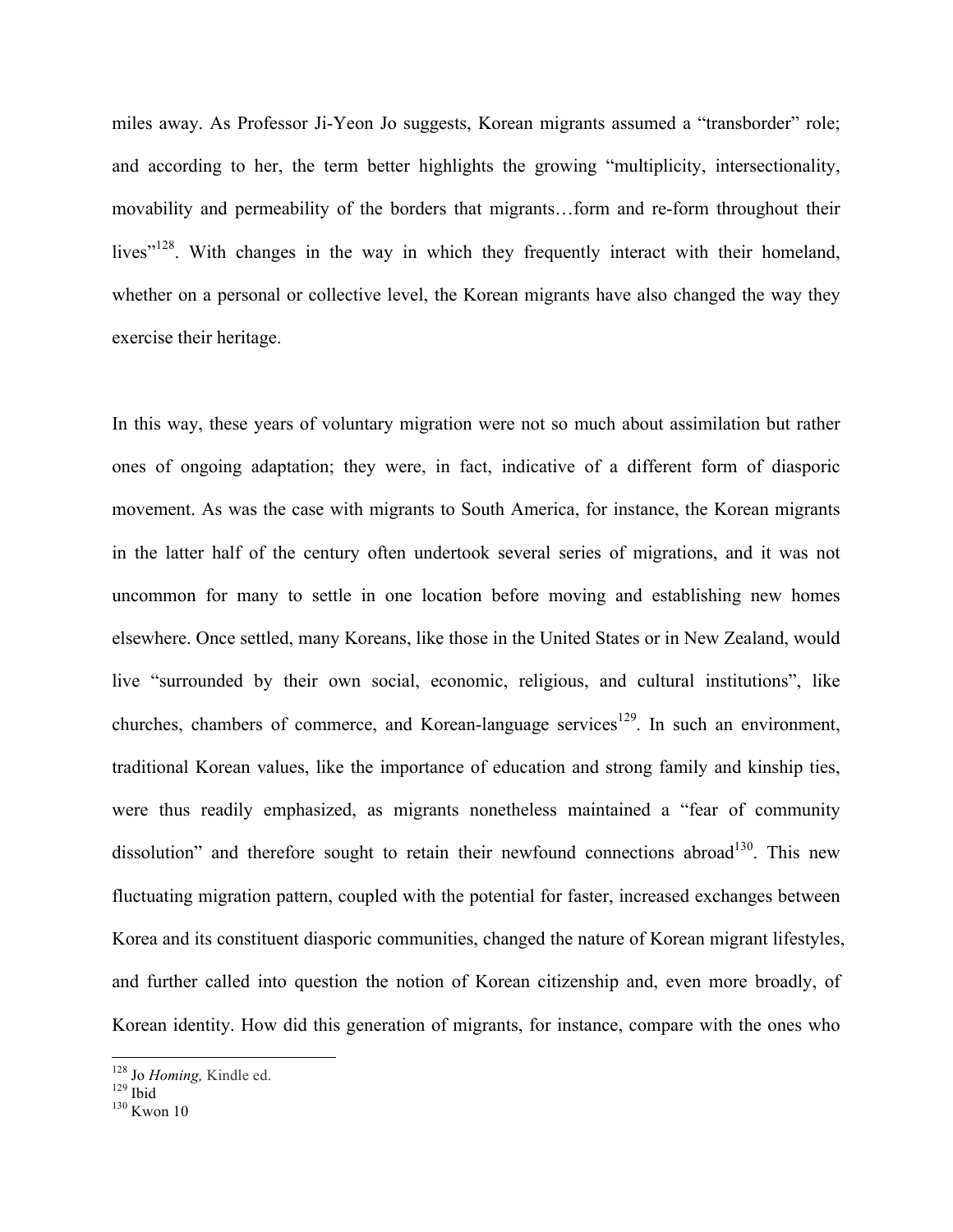left decades earlier, and did the increased exchanges between Korea and its migrants constitute a new social dynamic or economic force?

One of the ways to view the changing trends and transformations in the Korean diaspora is through the South Korean's government renewed interest for its economic and social potential. The large numbers of migrants abroad and their decades-old communities would become increasingly relevant as they ultimately paved the way for subsequent emigration and, more importantly, collective return migration. To begin with, while the Korean government did engage in labor agreements with countries like West Germany and Japan after the Korean War, in the intermittent years they had distanced and even ignored its diasporic communities until the late 1990s<sup>131</sup>. The two million Koreans living in China and the half million or so living in the former Soviet Union were recognized for their size and as welcoming destinations for migrants, but they were mostly left to their own devices, for these communities were not yet seen as an asset. It is during this time when the Koreans in these regions affirmed their unique identities in tandem with the traditions of the country where they resided. Between 1960 and 1990, however, the total Korean diaspora had reached over six million, and although it paled in number to the Chinese and Indian diasporic communities, the percentage of the Koreans who had moved abroad and "into the world economy" was considerably greater than that of any other Asian country<sup>132</sup>. As such, the increased population allowed for a greater burgeoning of Korean culture and opened the possibilities for frequent cross-country interactions.

 $131$  Lim and Seol 639<br> $132$  Bergsten and Choi 3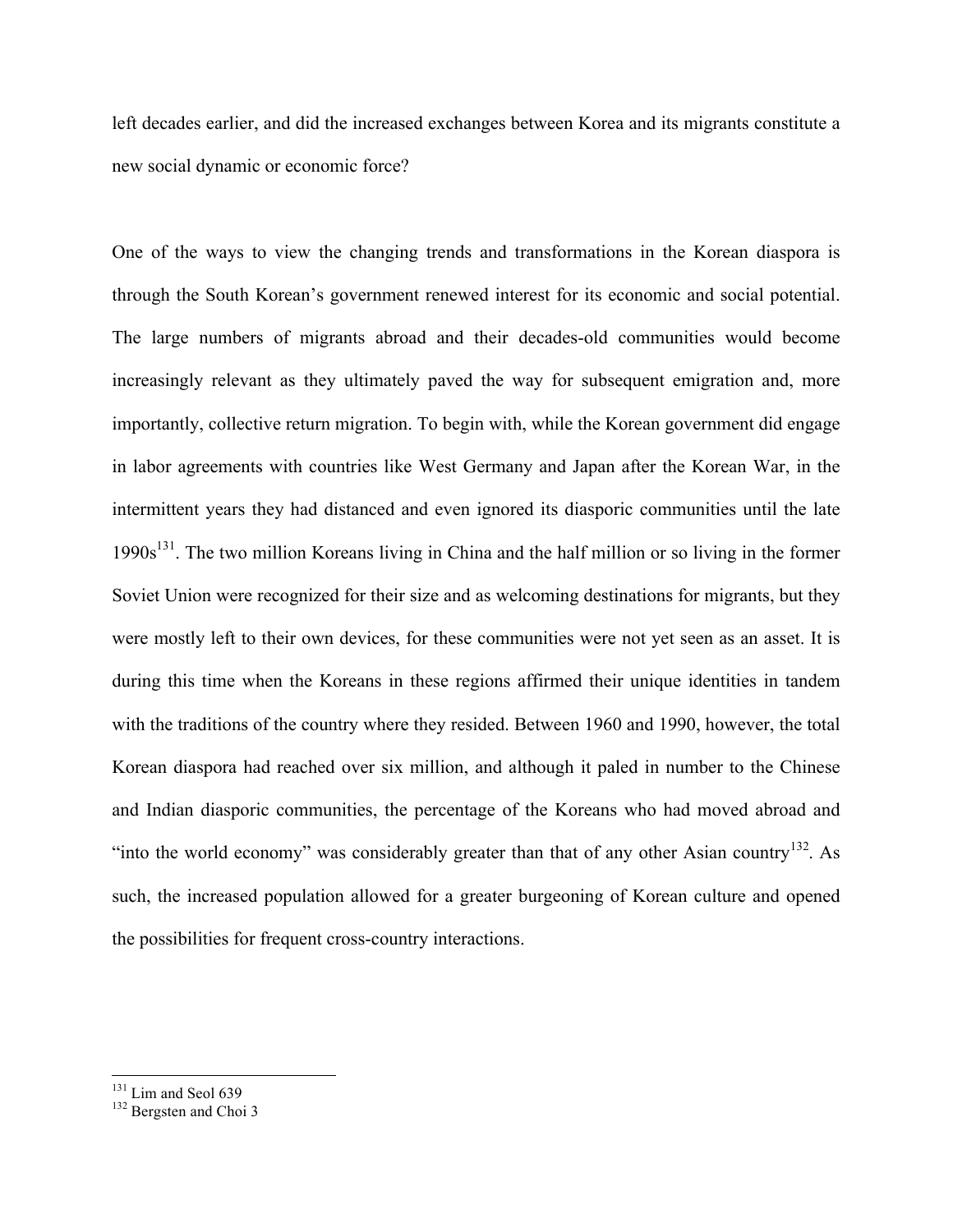Hoping to rekindle official engagement with the Korean diaspora, Presidents Kim Young-sam and Kim Dae Jung introduced initiatives to better address the needs and status of Korean migrants abroad, like the Overseas Koreans Foundation in 1997<sup>133</sup>. To strengthen the connections between diaspora Koreans and their homeland, the foundation sought to "foster a Korean identity" through educational support, "enhance economic and political cooperation", and establish widespread "networks among the diaspora Koreans" throughout the world<sup>134</sup>. In December 1999, the Korean government then enacted the Overseas Korean Act, that allowed eligible overseas Korean social benefits and "quasicitizenship rights that ranged from economic to health benefits"<sup>135</sup>, in the hopes of attracting investment and support from diaspora Koreans especially in the wake of the Asian financial crisis<sup>136</sup>. The OKA was controversial and riddled with inadequacies—it often excluded Koreans living in China and Central Asia, but it nonetheless was a turning point in the government's attitude to those living outside its borders<sup>137</sup>. As a result, Koreans abroad could send remittances back to their homeland and exercise their national ties; in doing so, they advanced the notion that the current Korean diaspora was not only valued by its home government, but also necessary. In 2003, the Overseas Koreans Foundation supported this claim by estimating that the economic value of the Korean diaspora was approximately \$120 billion, around 25 percent of South Korea's GDP, and in this way comparable to Chinese and Jewish diasporic communities<sup>138</sup>. The economic incentive was thus prioritized and deeply emphasized. Even though the rate of emigration diminished from 1991 to  $2012^{139}$ , the Korean diaspora and its members grew in stature, as their transnational connections

<sup>&</sup>lt;sup>133</sup> Lim and Seol 640<br><sup>134</sup> Song "Engaging the diaspora in an era of transnationalism"<br><sup>135</sup> Jo *Homing*, Kindle ed.<br><sup>136</sup> Song, "Engaging the diaspora in an era of transnationalism"<br><sup>137</sup> Lim and Seol 649<br><sup>138</sup> Lim and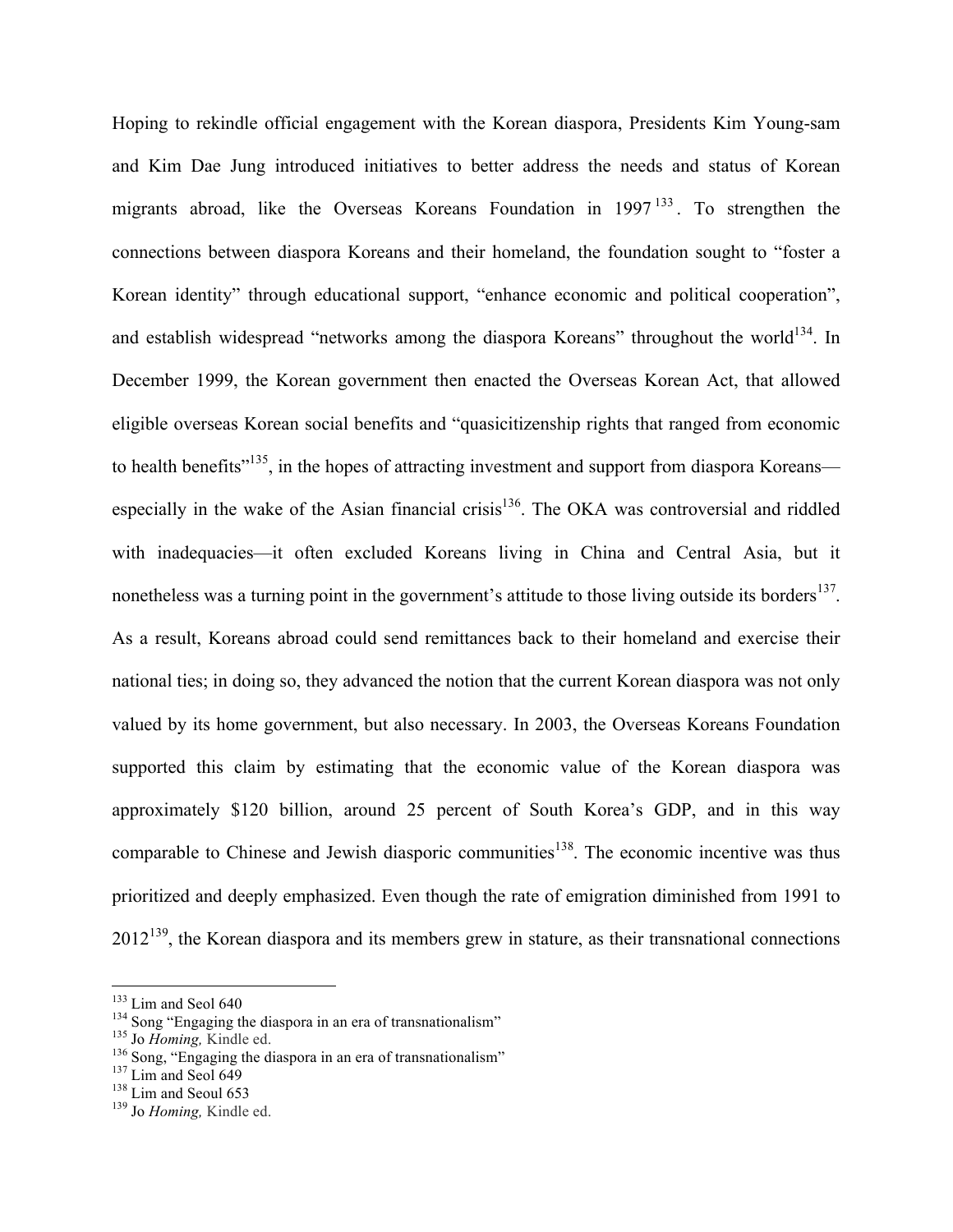were of great value to South Korea's future development. According to scholar Inbom Choi, South Korea trades more "with a country where more ethnic Koreans reside" than a country with a smaller number  $140$ , and there is enough data to support the notion that the diaspora engagement policies further increase trade and investment<sup>141</sup>. This can be seen in places like the United States, for instance, where the presence of Korean migrants were responsible for a 15 to 20 percent increase in trade between the US and South Korea<sup> $142$ </sup>. These numbers, beyond demonstrating the economic value of the Korean diaspora, also highlight its maturation, insofar that through these contributions, its overseas migrants have consolidated their place as an indispensable part of Korean society. Their recognition on the part of the South Korean government is noteworthy, for it also opened social discussions on the identity of these Korean migrants and the ways in which they are understood and incorporated into mainstream Korean life. On the other hand, however, as stated by Professor Jo, policies like the Overseas Korean Act "redrew the imaginary ethnic and territorial boundaries of who could constitute the Korean peoplehood and who could not", without fully acknowledging the complex histories of certain migrant communities<sup>143</sup>. Despite its recognized status, the Korean diaspora was still prioritized for its economic potential, and not completely for the diversity of its growing population. The further development and integration of these overseas settlements was never wholly endorsed or addressed.

While the South Korean government was enacting these immigration policies and deepening ties with its diasporic peoples, it was also establishing the foundations for sustained return migration. The increased interaction with overseas communities, along with the economic and social

<sup>&</sup>lt;sup>140</sup> Choi, Inbom 21<br><sup>141</sup> Song "Engaging the diaspora in an era of transnationalism" <sup>142</sup> Bergsten and Choi 3<br><sup>143</sup> Jo *Homing*, Kindle ed.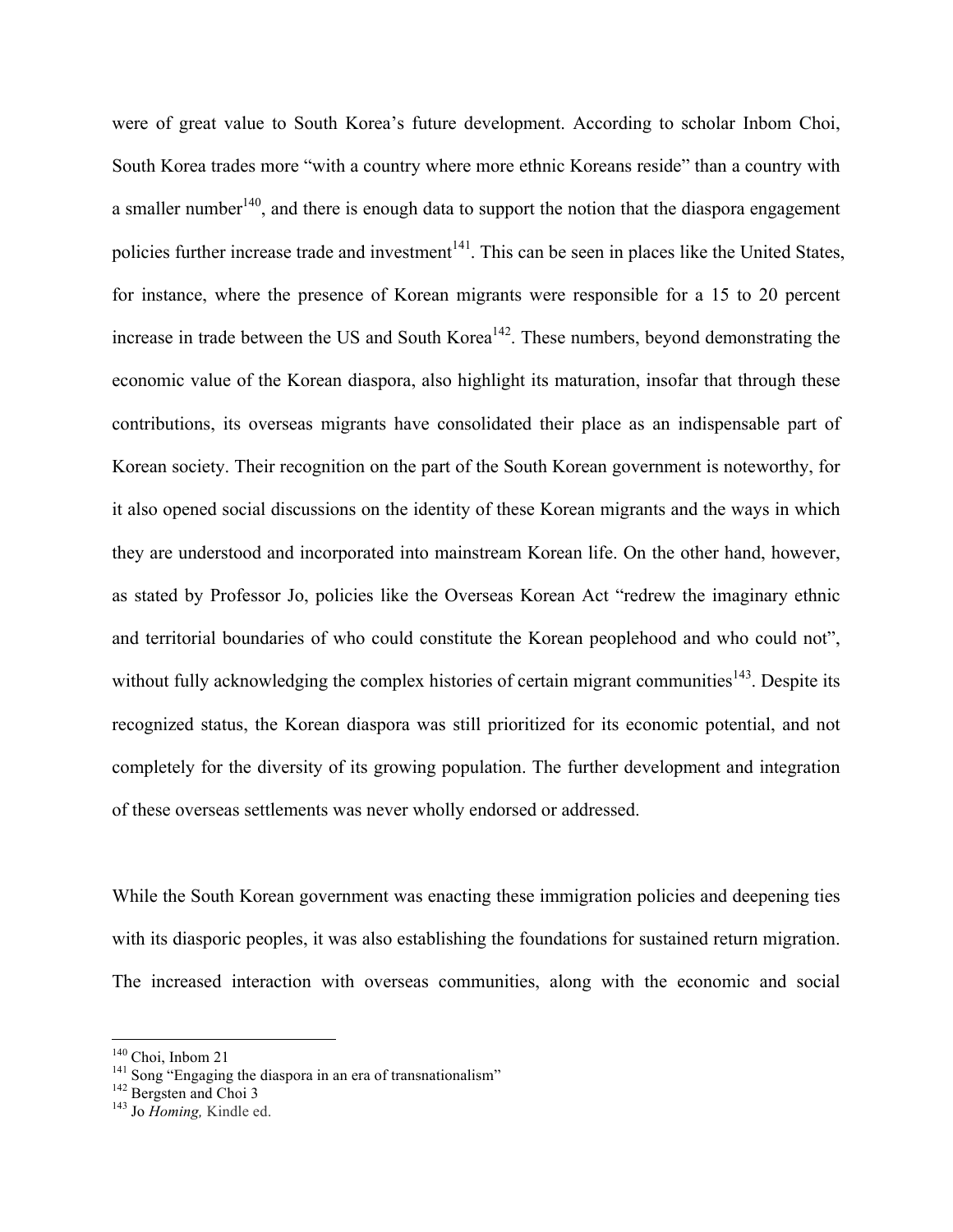incentives in an expanded, globalized world, prompted a significant change in Korean migration patterns. In the early 1990s, the dominant form of migration in South Korea transitioned from emigration to immigration, as it began to accept many foreign residents and workers; at the same time, the rate of migration to other countries slowly declined<sup>144</sup>. A large portion of the surges in immigration to Korea can be accounted for by the *Hallyu* wave and the "branding" and soft power of the South Korean government<sup>145</sup>, but overseas Koreans were also targeted and noteworthy contributors. The global market, relative easier accessibility, and organizations like OKF convinced many diasporic Koreans—even those of third and fourth generations—to travel to Korea and find new opportunities there. In fact, diaspora Korean remigration has been led by a "high proportion of later-generation returnees", many of whom lack any immediate connections to Korea and have lived under foreign cultures and raised under different languages<sup>146</sup>. It is no surprise that many of these return migrants struggle to wholly adapt and feel at home in their ancestral home, especially when they must overcome linguistic and generational disadvantages. But in this way, the diasporic communities were not only reengaging with their homeland, but also coming full circle by returning to Korea. Professor Jiyeon Jo describes this process better as "homing", where legacy migrants—those from subsequent diasporic generations— undergo a series of "border crossings" that occur on a spatial, mental, and cultural level, and try to access or reconcile the range of complex emotions they experience in their "putative ancestral homeland"<sup>147</sup>. As such, despite the years of relative isolation between Korea and its population abroad, subsequent migrant generations are reconnecting with their roots, and in their interaction with Korean culture, bringing attention to their own unique personal stories. The diverse Korean

<sup>&</sup>lt;sup>144</sup> Jo *Homing*, Kindle ed.<br><sup>145</sup> Ibid<br><sup>146</sup> Ibid<br><sup>147</sup> Ibid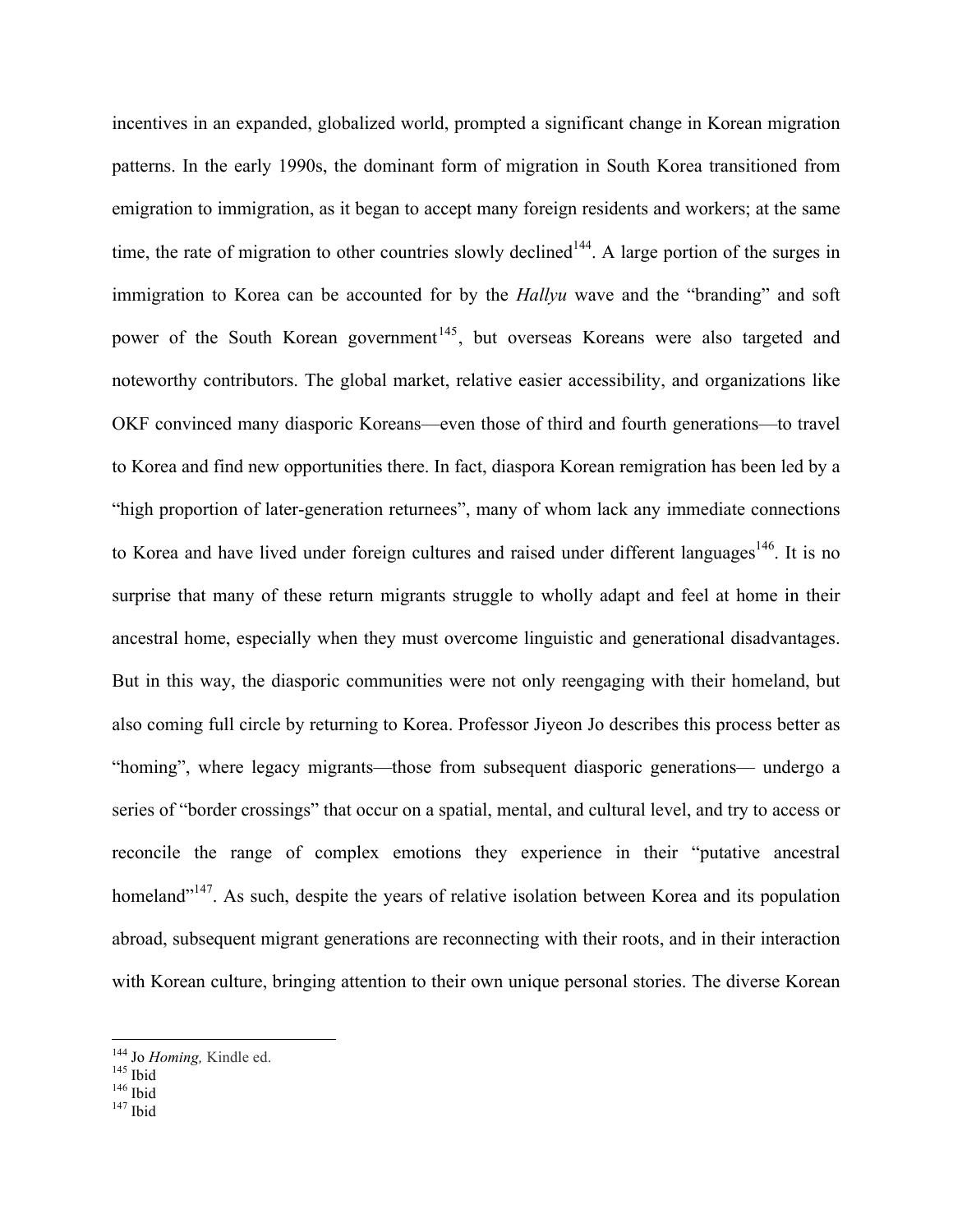diasporic migrants adapt differently to the challenges of mainstream Korean culture; in their assimilation and struggles, they underline the characteristics that define their mixed heritage.

Although diaspora Koreans from all around the world have returned to South Korea within the last few decades, the majority have been Korean Chinese, Korean Americans, and Koreans from the former Soviet Union (and now Central Asian countries like Uzbekistan and Kazakhstan)<sup>148</sup>. These return migrants, because of their backgrounds and their skills, are selected and primed for different sections of the Korean economy. For instance, the Chinese Koreans traditionally constitute a cheap yet necessary source of labor, while Korean Americans contribute to a "highly skilled workforce"<sup>149</sup>. According to Jo, the type of return migrant can further be classified as either victims, ambiguous, or desirable: the victims are "refugees who suffered in diaspora" (like those from China, Japan and Russia following Korean liberation); the ambiguous are "lowskilled workers who are socially undesirable"; the desirables are those migrants who are highly educated and can provide immediate capital<sup>150</sup>. Although the classifications are not definitive and more permeable than their definitions may suggest, they nonetheless serve to demonstrate the variety of the Korean overseas experience. Every migrant community has a singular history that affects the legacy and the subsequent conditions of its individuals; the way they collectively remember Korea thereby affects the ways in which they can "reintegrate" to its traditional society and dictates the type of opportunities that are available. Some migrant Koreans return to Korea for motives ranging from work to marriage to education, but many are inspired by their imagined portrayal of Korea. This process is in keeping with Robin Cohen's aforementioned definition of diaspora, as the narratives of the "imagined homeland" are met with the dissimilar

<sup>&</sup>lt;sup>148</sup> Jo *Homing,* Kindle ed.<br><sup>149</sup> Song "Engaging the diaspora in an era of transnationalism" <sup>150</sup> Jo *Homing*. Kindle ed.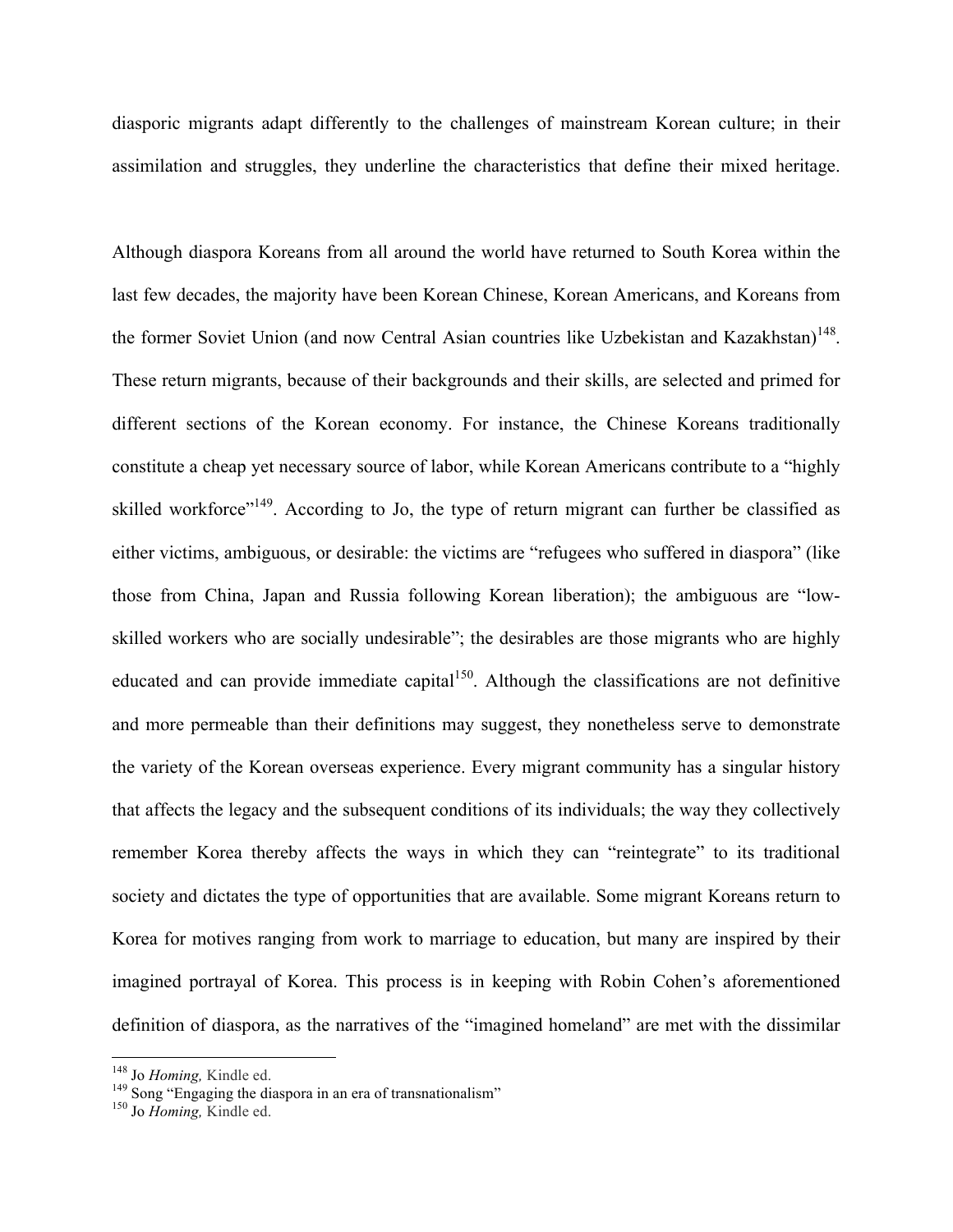realities upon returning home. The way in which they consolidate their perceptions of Korea with those that currently exist there affects how the migrants see themselves—both individually and collectively. Regardless of where they come from and where they ultimately work in the hierarchy of Korean society, however, these Koreans share a "narrative of triumph", or a strong pride of the difficulties that they had to overcome to simply survive in their new countries<sup>151</sup>. As such, in addition to being mutually beneficial to both individual and state, return migration affirms the strong migrant identities of Koreans abroad, even if they unfortunately struggle and face unjust prejudices in their ancestral home.

The Chinese Koreans are some of the return migrants that most often face difficulties in fully adapting to Korean social structures, even if they form the largest ethnic return migrants to Korea. Frequently called the Joseonjok, the Chinese Koreans initially traveled to Manchuria in large numbers following the Japanese conquest and steadily grew. In 1952, the Chinese Communist Party established the Yanbian Korean Autonomous Prefecture and granted the community there the right to self-govern and maintain Korean traditions<sup>152</sup>. During this time, direct contact between China and South Korea was mute, even as many Yanbian Koreans traveled to North Korea and even the South; it wasn't until 1990 when diplomatic relations between the two countries were reestablished<sup>153</sup>. From this point onwards, the presence of South Korea—the ancestral home to a significant portion of the Chinese Korean population—became more tangible, as the renewed relations provided an increase in trade and even paved "channels of labour export" from Yanbian to Korea<sup>154</sup>. There are currently more than 300,000 Chinese Korean workers in

<sup>&</sup>lt;sup>151</sup> Jo *Homing,* Kindle ed.<br><sup>152</sup> Jo *Homing,* Kindle ed.<br><sup>153</sup> Luova 431<br><sup>154</sup> Luova 440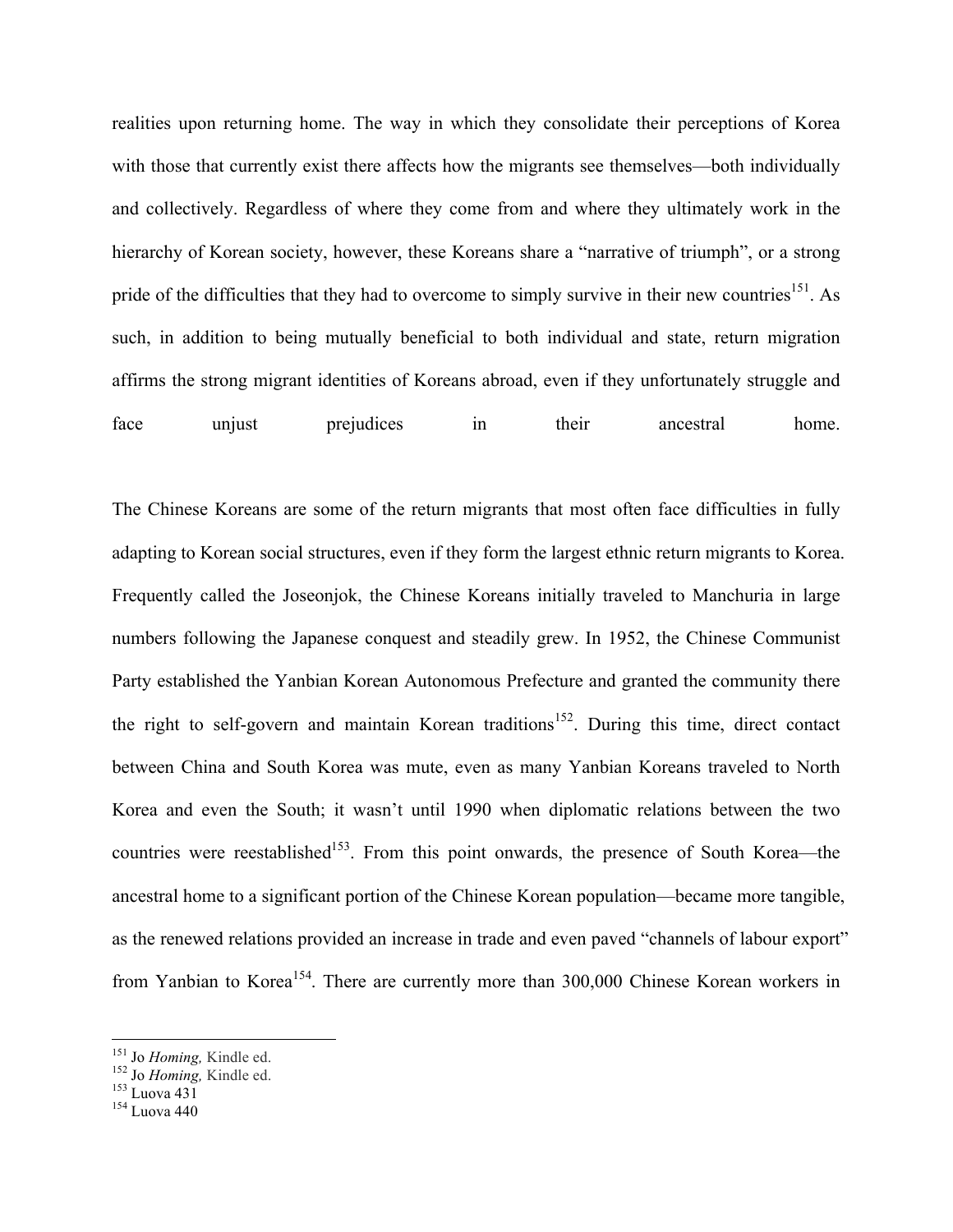South Korea<sup>155</sup>, and according to scholars Seol and Skrentny, they can be categorized as either migrant works and job seekers, wives or husbands of Korean citizens, and students or other short-term visitors<sup>156</sup>. The Joseonjok were often legally classified as foreigners, despite the inherent connections to their homeland, and thus were subjugated to work in jobs that were typically shunned by Korean society or reserved for low-skilled workers of other countries<sup>157</sup>. Chinese Koreans did not enjoy the same success or appeal as Korean Americans, who were more readily accepted into Korean society. This was first seen in the Overseas Korean Act, which tended to select individuals of Korean ancestry who lived in western countries or who displayed experience in skilled, professional jobs; it did not include those migrant communities who had emigrated before the Korean War<sup>158</sup>.

This conflicted perception of Chinese Koreans—as somehow being less "Korean" than other migrants or citizens—highlights the social hierarchy present in Korea, and only reinforces the complex questions of identity diasporic Koreans encounter in their day-to-day lives. In this way, the Joseonjok are often understood through the "daughter-in-law" metaphor: the Chinese Koreans are daughters who must exercise loyalty to their marital households and submit to the "rules of the new home"<sup>159</sup>. Seol and Skrentny argue that such a mentality, or stigma, is indicative of a greater "hierarchical nationhood", where a social structure distinguishes between the different types of return migrants and also finds discrimination between people of the same ancestry but differing levels of foreignness<sup>160</sup>. These observations show that "returning home" is

<sup>&</sup>lt;sup>155</sup> Song "Engaging the diaspora in an era of transnationalism"<br><sup>156</sup> Seol and Skrentny 152<br><sup>157</sup> Seol and Skrentny 157<br><sup>158</sup> Jo *Homing*, Kindle ed.<br><sup>160</sup> Seol and Skrentny 151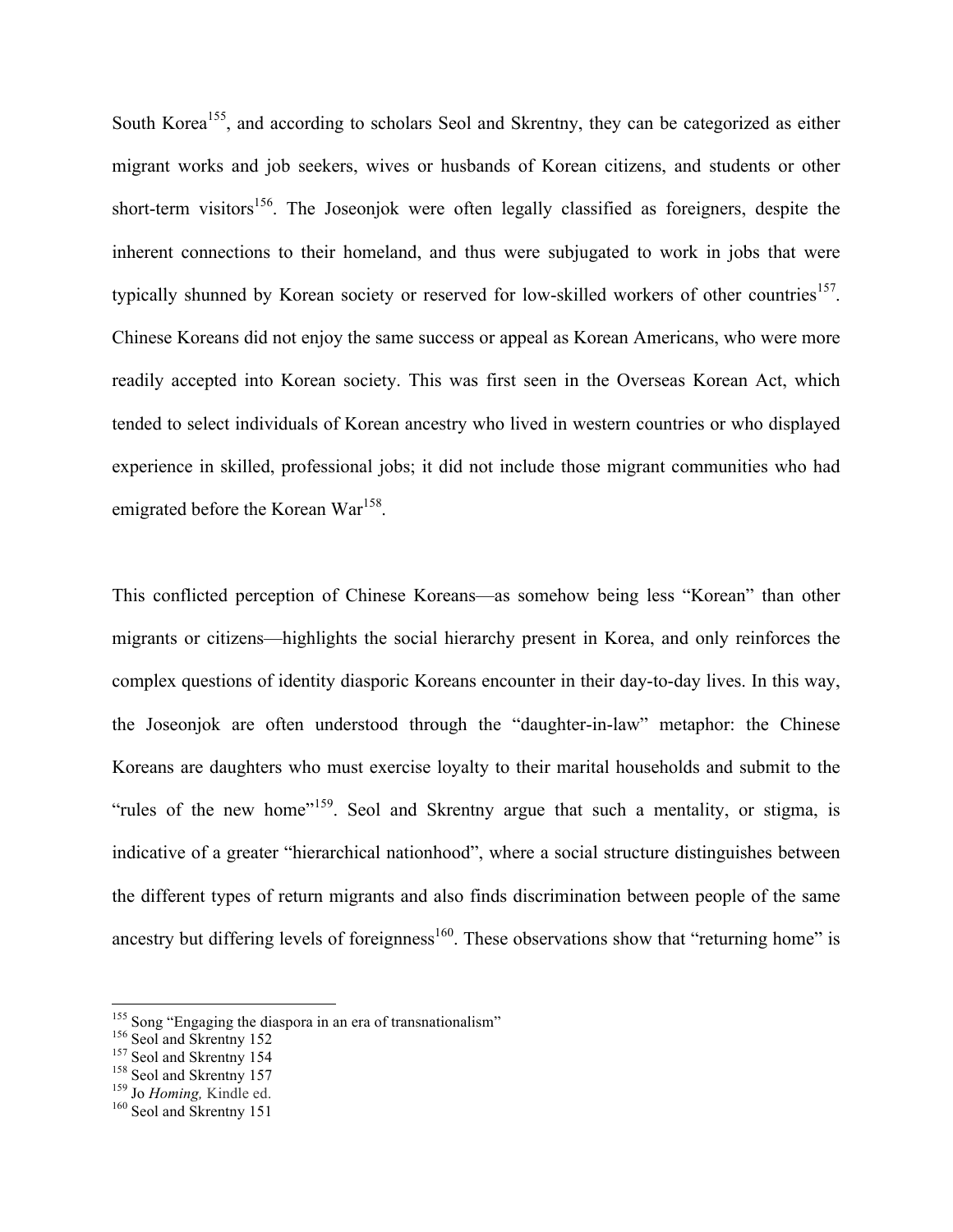not always straightforward, and that the unique history of a certain migrant community can work against its best interests. That being said, the growing role and presence of the Joseonjok—as well as their large, extensive networks—is challenging those social structures, as they are slowly changing the way they are perceived through an affirmation of their heritage and the customs they have adopted throughout the generations.

Although not nearly as large as their Chinese Korean counterparts, ethnic Koreans from the former Soviet Union and present-day Central Asia—the Koryo-saram—also faced tribulations upon their return to their homeland that are unique to their tumultuous and conflicted identities. While the Koryo-saram in countries like Kazakhstan and Uzbekistan have thrived in their respective fields and have integrated themselves to their surrounding cultures in the last decades, they have struggled to retain major characteristics of their Korean heritage, and thus meaningful emotional connection to their ancestry. Because Koreans in Central Asia are more ethnically integrated than other Korean diasporas, there is a lack of cohesion between the disparate communities in the area, especially when compared to the tight connections found in the Joseonjok and in Korean American circles<sup>161</sup>. The Koryo-saram, unlike other Korean diasporas however, have experienced several generations of displacement and life beyond the Korean peninsula, and as such relied on family narratives or collective memory to maintain their ethnic ties<sup>162</sup>. Third and later generation of Koreans had to reconcile with the physical distance from Korea, the limited return opportunities, and the sheer time that has passed since they or their relatives interacted with their homeland<sup>163</sup>. In such circumstances, the few Korean organizations

<sup>&</sup>lt;sup>161</sup> Kim, German 27 "Koryo-Saram..."<br><sup>162</sup> Jo *Homing*, Kindle ed.<br><sup>163</sup> Ibid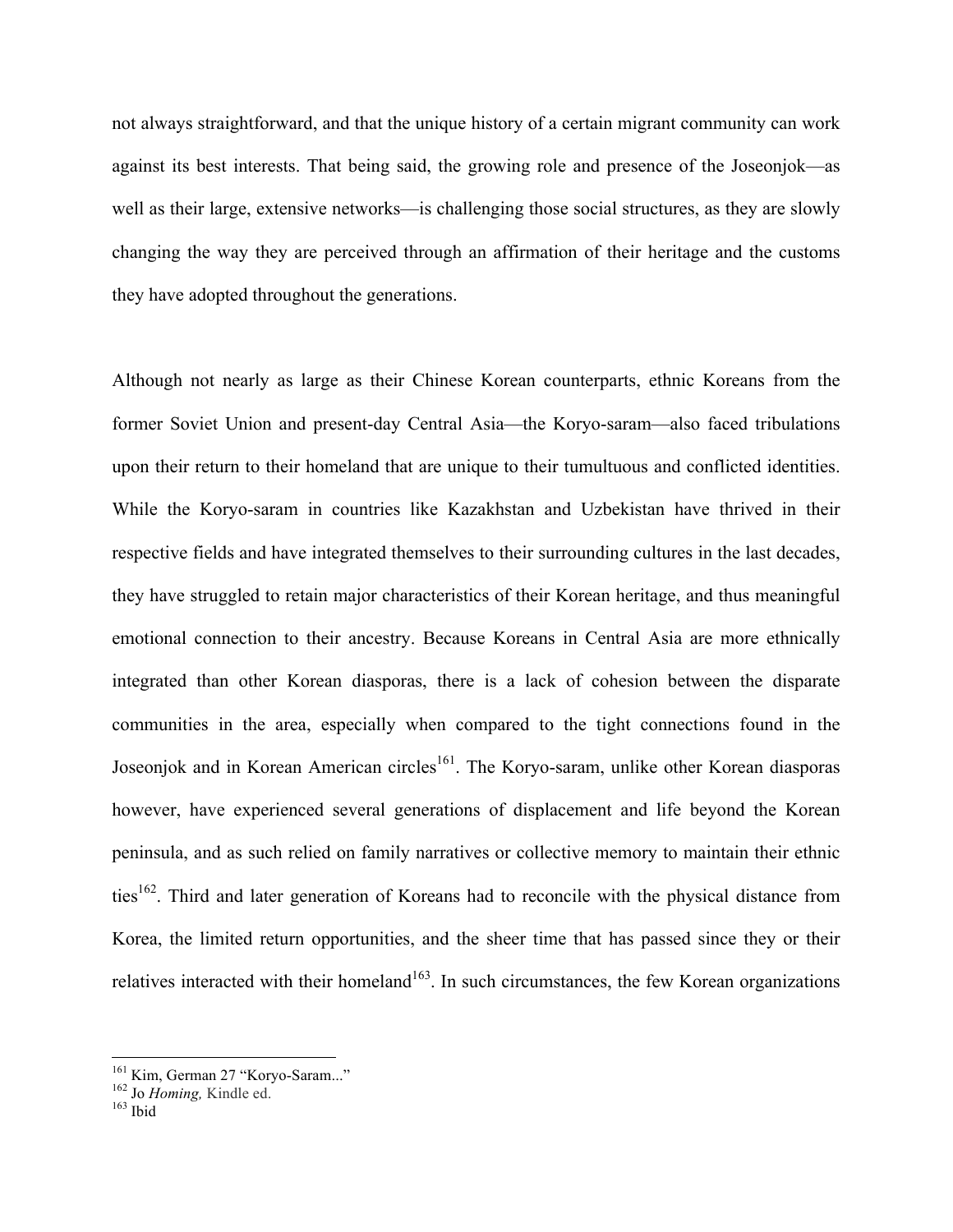throughout the USSR would seek to revive the use of the Korean language and basic traditions and customs, as they sensed that they were losing important, if distant, facets of their identity  $164$ .

These Koreans therefore "formed images of Korea in absentia", until the South Korean policies of the 1990s and increased communication reignited a desire to experience Korean life first-hand; there was now a real opportunity to reconnect with seemingly long-forgotten roots<sup>165</sup>. South Korea became the de facto migration destination for many Koreans in Central Asia who were willing to move abroad, primarily because they felt this strong nostalgic attachment for their homeland<sup>166</sup>. Like the Chinese Koreans, the Koryo-saram return migrants worked in non-skilled and semi-skilled labor, but subsequent immigration policies, like the one enacted in September 2007, allowed for longer-stays and for the sponsoring of relatives back in Central Asia<sup>167</sup>. There are now over 30,000 Koreans from the former USSR living in South Korea with foreign and naturalized citizenship, including the Sakhalin Koreans who were granted provisions to return to Korea<sup>168</sup>. For these Korean return migrants, the difficulties lie in adapting to a country where the cultures and traditions that have been imagined throughout the generations are now a reality; where the language is different and where they must frequently inhabit multiple social and ethnic spaces, between their Korean and Central Asian identities. Living in Korea is as much a learning experience as it is a personal odyssey through the memories of a particular migrant community: what the returnees have lived through in their own experiences resurfaces within the context of their ancestral home. This migration pattern urges diasporic peoples to continuously re-evaluate

<sup>&</sup>lt;sup>164</sup> Kim, German 57 "Ethnic Entrepreneurship of Koreans..."<br><sup>165</sup> Jo *Homing*, Kindle ed.<br><sup>166</sup> Savaliev 32<br><sup>167</sup> Savaliev 39<br><sup>168</sup> Jo *Homing*, Kindle ed.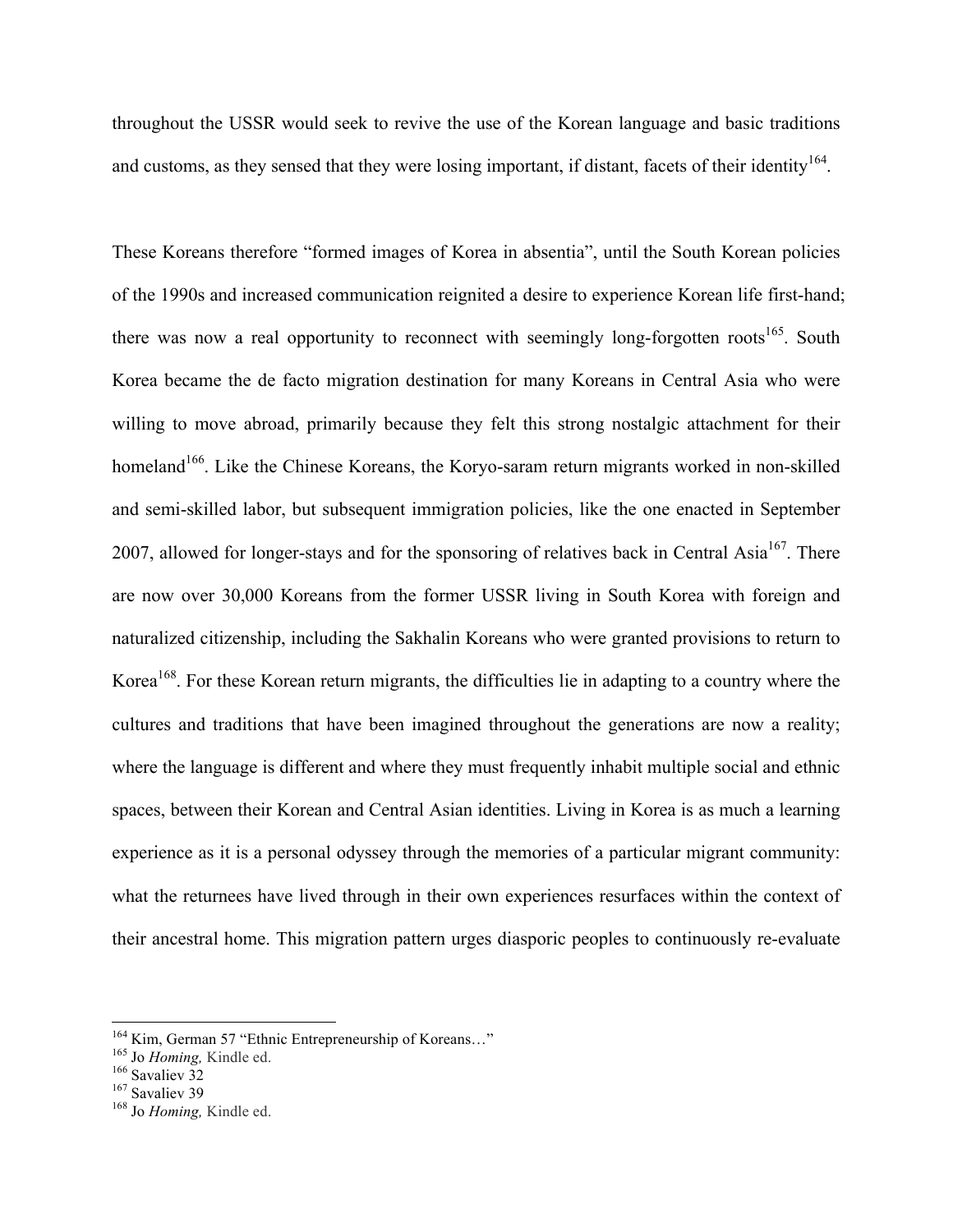and contextualize their own place of belonging in an ever-shifting analysis and understanding of Korean identity.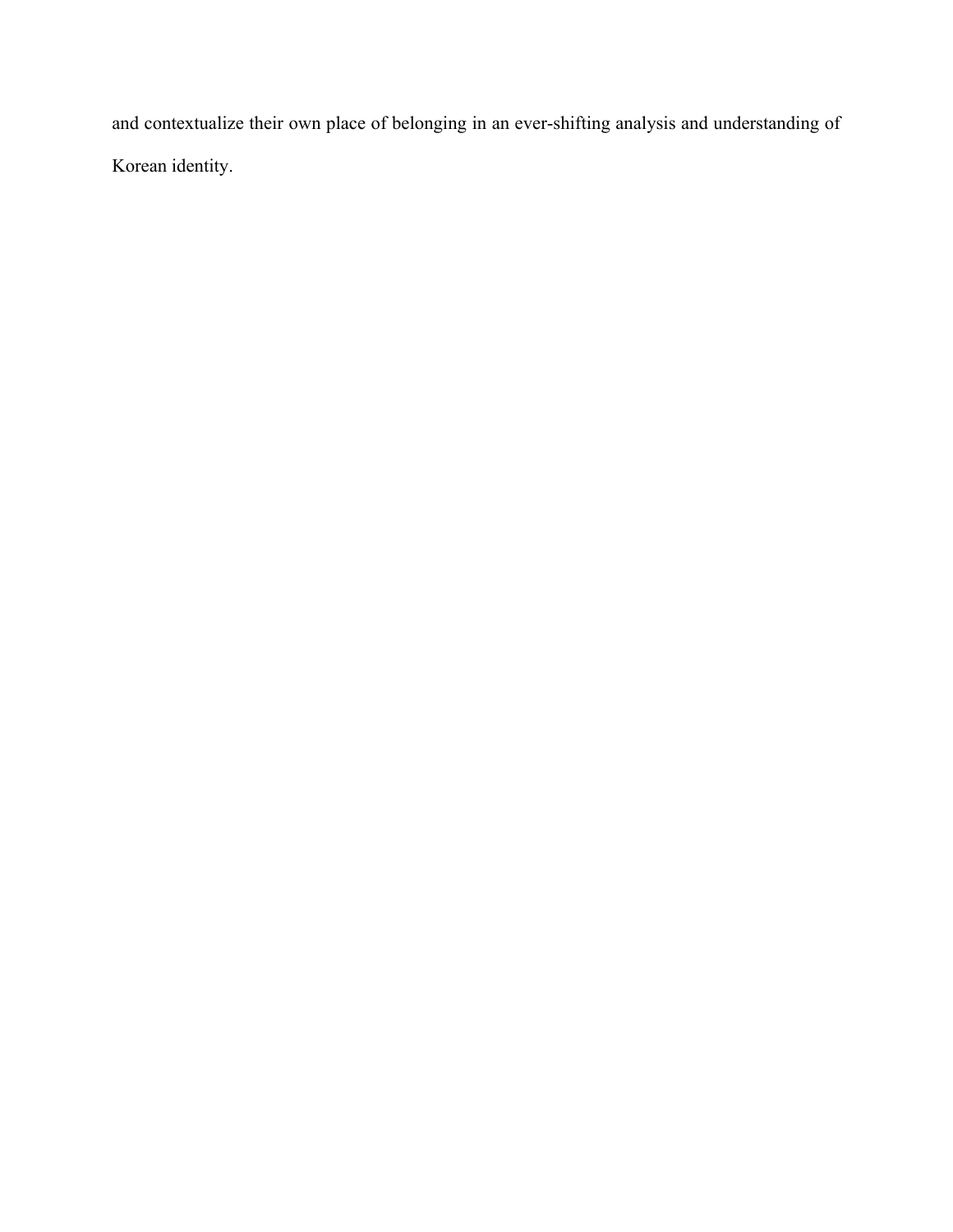#### **Works Cited and Bibliography:**

Bergsten, C. Fred, Inbom Choi, and In-bŏm Chʻoe, eds. The Korean diaspora in the world economy. Vol. 15. Peterson Institute, 2003.

Buchkin, Andrew. "KOREANS UNDER COMMUNISM." International Journal on World Peace 7, no. 4 (1990): 15-31. http://www.jstor.org/stable/20751618

Brubaker, Rogers, and Jaeeun Kim. "Transborder membership politics in Germany and Korea." European Journal of Sociology/Archives Européennes de Sociologie 52, no. 1 (2011): 27-35

Cohen, Robin. Global diasporas: An introduction. Routledge, 2008.

Chung, Byung-Ho. "North Korean Refugees As Penetrant Transnational Migrants." *Urban Anthropology and Studies of Cultural Systems and World Economic Development* 43, no. 4 (2014): 329-61. http://www.jstor.org/stable/24643199

Dávila Valdés, Claudia. "Historia comparada de dos experiencias migratorias: Coreanos y súbditos del Imperio Otomano en Yucatán (1880-1916)." Península 5, no. 2 (2010): 37-60. http://www.scielo.org.mx/scielo.php?pid=S1870-57662010000200002&script=sci\_arttext&tlng=pt#nota

Faist, Thomas. "Diaspora and Transnationalism: What Kind of Dance Partners?" In Diaspora and Transnationalism: Concepts, Theories and Methods, edited by Faist Thomas and Bauböck Rainer, 9-34. Amsterdam: Amsterdam University Press, 2010. http://www.jstor.org/stable/j.ctt46mz31.4.

Gardner, Arthur Leslie. *The Koreans in Hawaii; an annotated bibliography*. Honolulu, Social Science Research Institute, University of Hawaii, 1970.

Garz, Detlef. "Going away. Going home! Coming home? The Migration of Korean nurses and miners to Germany and their return in retirement to Korea's German village-together with their German husbands." OMNES: The Journal of Multicultural Society 6, no. 1 (2015): 161-183.

Gelb, Michael. "An Early Soviet Ethnic Deportation: The Far-Eastern Koreans." The Russian Review 54, no. 3 (1995): 389-412. doi:10.2307/131438

Guimarães, Lytton L. "The Korean community in Brazil: challenges, achievements and prospects." In 3rd World Congress of Korean Studies on Cultural Interaction with Korea: From Silk Road to Korean Wave, Jeju Island, South Korea. 2006.

Harris Hyun-soo Kim. "Immigrant Network Structure and Perceived Social Capital: A Study of the Korean Ethnic Enclave in Uzbekistan." Development and Society 43, no. 2 (2014): 351-79. http://www.jstor.org/stable/deveandsoci.43.2.351

Horak, Sven. "Phases of the Relationship between East Germany and North Korea after World War II." North Korean Review 6, no. 1 (2010): 100-07. http://www.jstor.org/stable/43898188.

Jo, Ji-Yeon O., Homing: An Affective Topography of Ethnic Korean Return Migration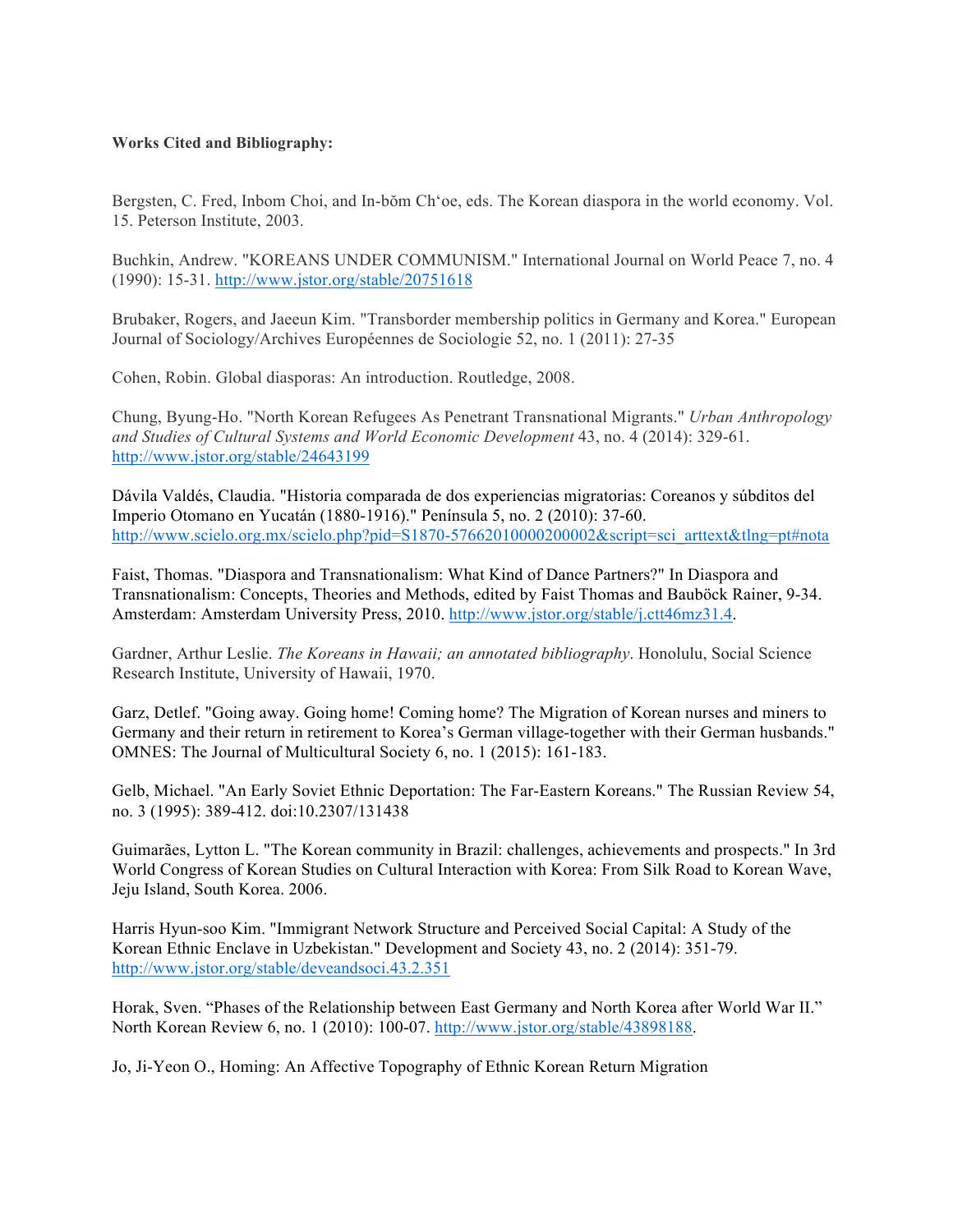Kim, Bernice Bong Hee. "The Koreans in Hawaii." *Social Science*9, no. 4 (1934): 409-13. http://www.jstor.org/stable/41882649

Joo, Jong Taick. "Culture and Ethnicity in the Korean Transnational Community in Brazil." 이베로아메리카 12, no. 2 (2010): 323-356.

Joo, Jong Taick. "Korean return migrants from Brazil; Ethnic and economic aspects." Korean Journal 47 (2007): 160-183.

Kim, Alexander. a, "On the Preparation and Conduct of the Repressions of Koreans in the 1930 Soviet Union," The Historian 2, vol.75.(2013):262-282. b. "The repression of Soviet Koreans during 1930's," The Historian 2, vol.74. (2012):267-285

Kim, Chong-Sup, and Eunsuk Lee. "Growth and Migration to a Third Country: The Case of Korean Migrants in Latin America." Journal of International and Area Studies 23, no. 2 (2016): 77-87. http://www.jstor.org/stable/44089920.

Kim, Bumsoo. "Changes in the Socio-economic Position of "Zainichi" Koreans: A Historical Overview." Social Science Japan Journal 14, no. 2 (2011): 233-45. http://www.jstor.org/stable/41290234

Kim, German Nikolaevich. Ethnic Entrepreneurship of Koreans in the USSR and Post Soviet Central Asia. Institute of Developing Economies, Japan External Trade Organization, 2009.

Kim, German. "Korean diaspora in Kazakhstan: Question of topical problems for Minorities in postsoviet space." Newsletter of the Japanese Institute of Area Studies 89 (2005).

Kim, German. "Koryo Saram, or Koreans of the former Soviet Union: In the past and present." *Amerasia Journal* 29, no. 3 (2003): 23-29.

Kim, Hahkyung. "Korean Immigrants' Place in the Discourse of Mestizaje: A History of Race-Class Dynamics and Asian Immigration in Yucatán, Mexico." (2012).

Kim, Ill Soo, New Urban Immigrants: The Korean Community in New York, New jersey, Princeton University Press, 1981.

Kim, Kichung. "Affliction and Opportunity: Korean Literature in Diaspora, a Brief Overview." *Korean Studies* 25, no. 2 (2001): 261-76. http://www.jstor.org/stable/23718905

Kim, Junyoung Verónica. "Desarticulando El "mito Blanco": Inmigración Coreana En Buenos Aires E Imaginarios Nacionales." Revista De Crítica Literaria Latinoamericana 36, no. 71 (2010): 169-93. http://www.jstor.org/stable/41407165

Kwon, Tai-Hwan. "INTERNATIONAL MIGRATION OF KOREANS AND THE KOREAN COMMUNITY IN CHINA." Korea Journal of Population and Development 26, no. 1 (1997): 1-18. http://www.jstor.org/stable/43783491

Lie, John. Zainichi (Koreans in Japan): Diasporic nationalism and postcolonial identity. Vol. 8. Univ of California Press, 2008.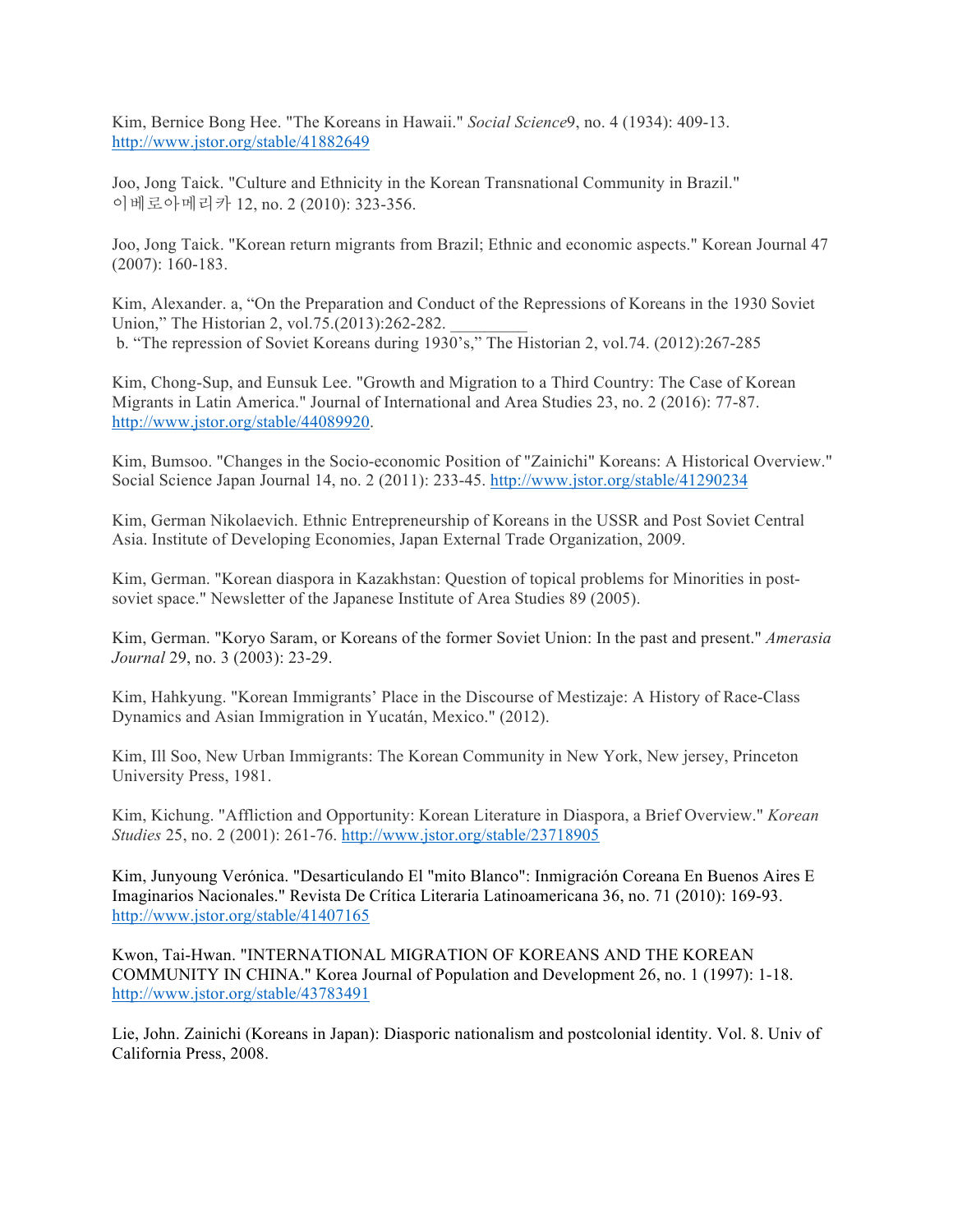Lim, Timothy C., and Dong-Hoon Seol. "Explaining South Korea's Diaspora Engagement Policies." *Development and Society* 47, no. 4 (2018): 633-62. https://www.jstor.org/stable/26554721 Martin, Terry. "The Origins of Soviet Ethnic Cleansing." The Journal of Modern History 70, no. 4 (1998): 813-61. doi:10.1086/235168

Lee, Sandra Soo-Jin. "Dys-Appearing Tongues and Bodily Memories: The Aging of First-Generation Resident Koreans in Japan." Ethos 28, no. 2 (2000): 198-223. http://www.jstor.org/stable/640686

Luova, Outi. "Transnational Linkages and Development Initiatives in Ethnic Korean Yanbian, Northeast China: "Sweet and Sour" Capital Transfers." Pacific Affairs 82, no. 3 (2009): 427-46. http://www.jstor.org/stable/25608915

Martin, Terry. "The Origins of Soviet Ethnic Cleansing." The Journal of Modern History 70, no. 4 (1998): 813-61. doi:10.1086/235168

Mera, Carolina. "LA DIÁSPORA COREANA EN AMÉRICA LATINA." In Transiciones Coreanas: Permanencia Y Cambio En Corea Del Sur En El Inicio Del Siglo XXI, edited by Bonilla Juan José Ramírez, 303-34. México, D. F.: Colegio De Mexico, 2009. http://www.jstor.org/stable/j.ctv3dnpz5.16.

Mera, Carolina. "Discovering the South through the Korean Diaspora. Koreans in Argentina and Latin America." In Presentado en el VI World Korean Studies Congress. Transforming Korean Tradition: Past and Present. Seul. 2012.

Nakhid, Camille. "Conclusion: The Concept and Circumstances of Pacific Migration and Transnationalism." In Migration and Transnationalism: Pacific Perspectives, edited by LEE HELEN and FRANCIS STEVE TUPAI, 215-30. ANU Press, 2009. http://www.jstor.org/stable/j.ctt24h8c7.19

Omeje, Kenneth. "The Diaspora and Domestic Insurgencies in Africa." African Sociological Review / Revue Africaine De Sociologie 11, no. 2 (2007): 94-107. http://www.jstor.org/stable/24487626 Pakhomov, Oleg. "Politicization of Ethnicity: Ethnic Discrimination Risk Management of the Korean Diaspora in Russia." Korean Studies 36 (2012): 58-82. http://www.jstor.org/stable/23719352

Park, Chae-soon (2007), "La emigración coreana en América Latina y sus perspectivas [Korean emigration in Latin America and its prospects]", Segundo Congreso del Consejo de Estudios Latinoamericanos de Asia y de Oceania (PDF), Seoul: Latin American Studies Association of Korea

Park, Hea-Jin. "Dijeron que iba a levantar el dinero con la pala: A Brief Account of Early Korean Emigration to Mexico." HMiC: història moderna i contemporània 4 (2006): 137-150. https://core.ac.uk/download/pdf/38996357.pdf

Park, Kyeyoung. "A Rhizomatic Diaspora: Transnational Passage And The Sense Of Place Among Koreans In Latin America." Urban Anthropology and Studies of Cultural Systems and World Economic Development 43, no. 4 (2014): 481-517. http://www.jstor.org/stable/24643203

Park, Kyeyoung. "The "foxes" Outfoxed: Contestations between Koreans and Jews in South American Textile Industries." Dialectical Anthropology 38, no. 1 (2014): 17-39. http://www.jstor.org/stable/43895198.

Patterson, Rubin. "Transnationalism: Diaspora-Homeland Development." *Social Forces* 84, no. 4 (2006): 1891-907. http://www.jstor.org/stable/3844481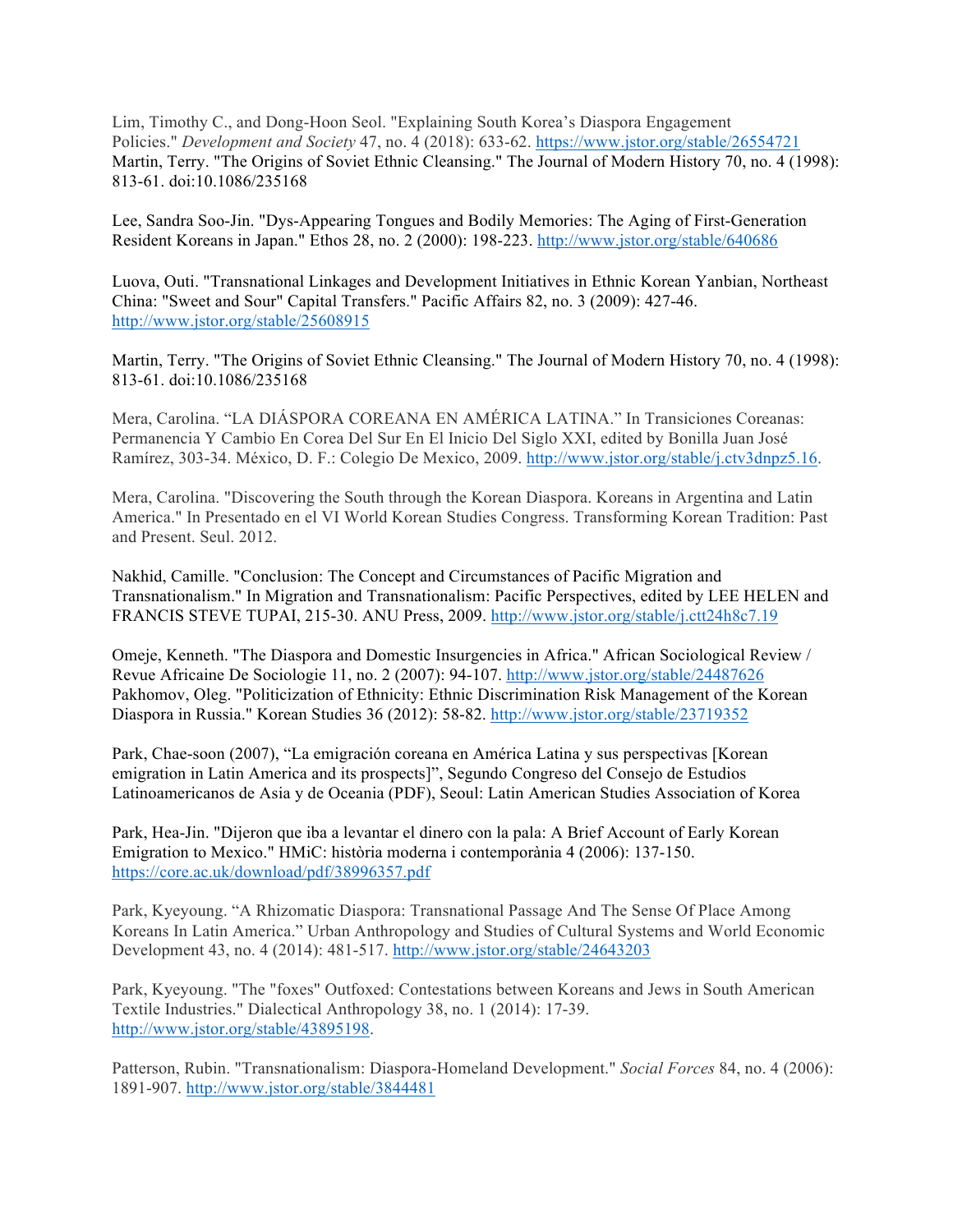Patterson, Wayne, The Korean Frontier in America: Immigration to Hawaii, 1896-1910. University of Hawaii Press, Honolulu, 1988

Patterson, Wayne. 1993. "The Early Years of Korean Immigration to Mexico: a View from Japanese and Korean Sources." Seoul Journal of Korean Studies 6:87-10

Roberts, Suin. "Language of Migration: Guest workers in Germany–Teaching Diversity and Critical Thinking." (2008).

Roberts, Suin. "Writing Zuhause: identity construction of the Korean-German." Asian Women 26, no. 4 (2010): 27-59.

Saveliev, Igor. "Mobility Decision-Making and New Diasporic Spaces: Conceptualizing Korean Diasporas in the Post-Soviet Space." Pacific Affairs 83, no. 3 (2010): 481-504. http://www.jstor.org/stable/25766411.

Seol, Dong-Hoon, and John D. Skrentny. "Ethnic Return Migration and Hierarchical Nationhood: Korean Chinese Foreign Workers in South Korea." *Ethnicities* 9, no. 2 (2009): 147-74. http://www.jstor.org/stable/23890142

Seong, Sang-Hwan. "Korean-German Relations from the 1950s to the 1980s: Archive-Based Approach to Cold War-Era History." In Transnational Encounters between Germany and Korea, pp. 133-157. Palgrave Macmillan, New York, 2018.

Shin, HaeRan. "The territoriality of ethnic enclaves: dynamics of transnational practices and geopolitical relations within and beyond a Korean Transnational Enclave in New Malden, London." Annals of the American Association of Geographers 108, no. 3 (2018): 756-772.

Son, Hijoo. "Paradox of Diasporic Art from "There": Antidote to Master Narrative of the Nation?" *The Journal of Korean Studies*17, no. 1 (2012): 153-99. http://www.jstor.org/stable/23622344

Son, Hijoo. 2018. "The Diasporic Intimacy and Transindividuality of Artists Himan Sŏk (1914–2003) and Jun Ch'ae (1926– )." Cross-Currents: East Asian History and Culture Review (e-journal) 29: 52–74. https://cross-currents.berkeley.edu/e-journal/issue-29/son.

Son, In Soo. "KOREANS IN SAKHALIN." International Journal on World Peace 9, no. 3 (1992): 7-15. http://www.jstor.org/stable/20751808

Song, C. Engaging the diaspora in an era of transnationalism. IZA World of Labor 2014: 64 doi: 10.15185/izawol.64

Sutton, R. Anderson. "Korean Music in Hawaii." *Asian Music* 19, no. 1 (1987): 99-120. doi:10.2307/833764

Truth and Reconciliation Commission of Korea, Truth and Reconciliation: Activities of the Past Three Years 18, 29 (2009). Accessed February 2, 2014. http://justicespeaking.files.wordpress.com/2010/01/trcreport.pdf

Um, Hae-Kyung. "Listening Patterns and Identity of the Korean Diaspora in the Former USSR." British Journal of Ethnomusicology 9, no. 2 (2000): 121-42. http://www.jstor.org/stable/3060648